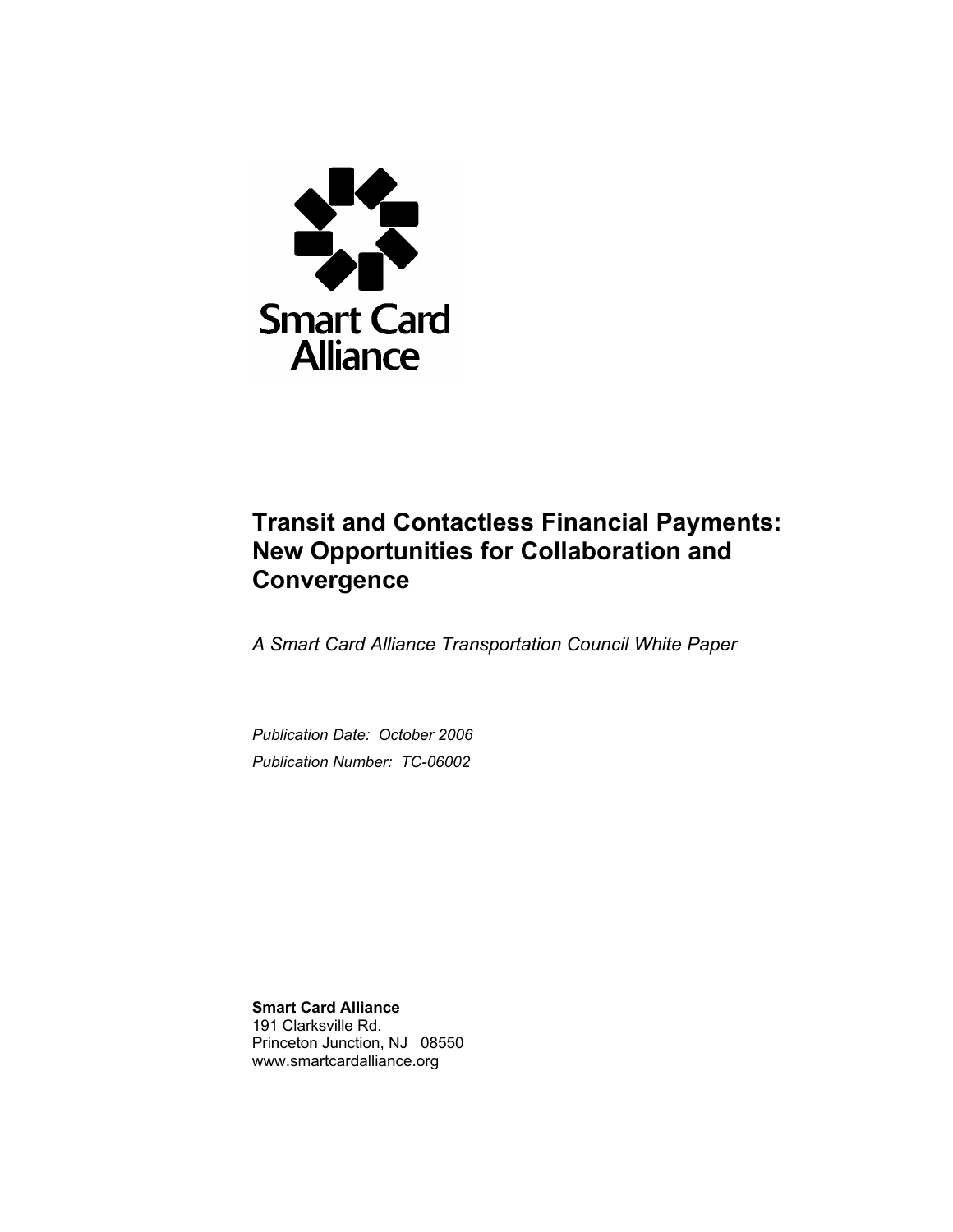# *About the Smart Card Alliance*

The Smart Card Alliance is a not-for-profit, multi-industry association working to stimulate the understanding, adoption, use and widespread application of smart card technology. Through specific projects such as education programs, market research, advocacy, industry relations and open forums, the Alliance keeps its members connected to industry leaders and innovative thought. The Alliance is the single industry voice for smart cards, leading industry discussion on the impact and value of smart cards in the U.S. and Latin America. For more information please visit http://www.smartcardalliance.org.

Copyright © 2006 Smart Card Alliance, Inc. All rights reserved. Reproduction or distribution of this publication in any form is forbidden without prior permission from the Smart Card Alliance. The Smart Card Alliance has used best efforts to ensure, but cannot guarantee, that the information described in this report is accurate as of the publication date. The Smart Card Alliance disclaims all warranties as to the accuracy, completeness or adequacy of information in this report.

Smart Card Alliance © 2006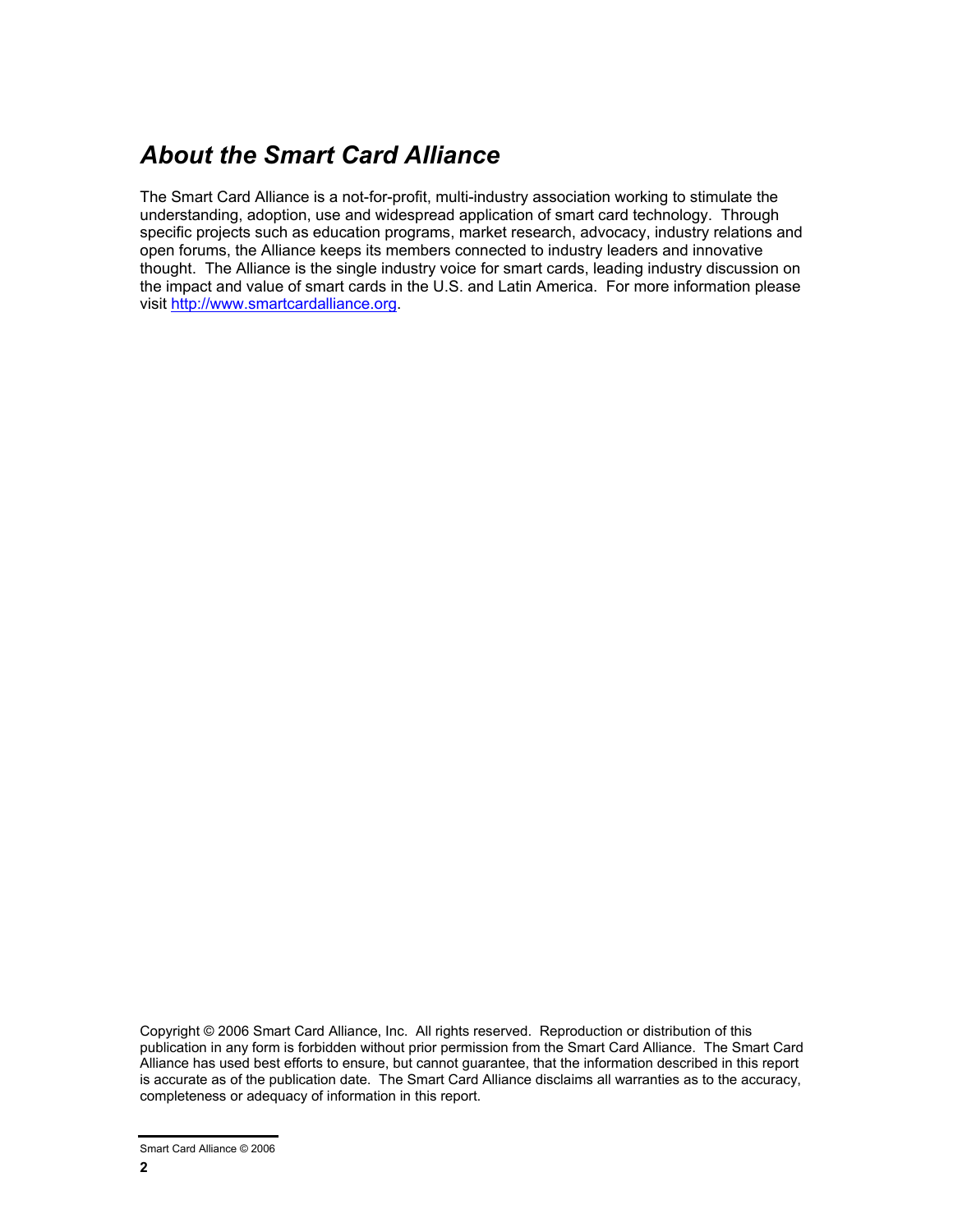# **Table of Contents**

| 1                |                                                                      |                                                                                                                                |  |  |  |
|------------------|----------------------------------------------------------------------|--------------------------------------------------------------------------------------------------------------------------------|--|--|--|
| $\overline{2}$   |                                                                      |                                                                                                                                |  |  |  |
|                  | 2.1<br>2.2<br>2.3                                                    |                                                                                                                                |  |  |  |
| 3                |                                                                      |                                                                                                                                |  |  |  |
|                  | 3.1<br>3.2<br>3.3<br>3.4                                             |                                                                                                                                |  |  |  |
| $\blacktriangle$ | <b>KEY CONSIDERATIONS FOR TRANSIT ACCEPTANCE OF CURRENTLY-ISSUED</b> |                                                                                                                                |  |  |  |
|                  | 4.1<br>4.2<br>4.3<br>4.4<br>4.5                                      | TRANSACTION TIME, ONLINE AUTHORIZATION, AND RISK MANAGEMENT 17<br>FINANCIAL PAYMENT SYSTEM REGULATIONS AND OPERATING RULES  25 |  |  |  |
| 5.               |                                                                      |                                                                                                                                |  |  |  |
|                  | 5.1                                                                  | MTA NEW YORK CITY TRANSIT PILOT TRIAL OF BANK-ISSUED CONTACTLESS SMART CARD                                                    |  |  |  |
|                  | 5.2                                                                  | ELECTRONIC FARE COLLECTION PILOT FOR UTAH TRANSIT AUTHORITY SKI SERVICE  30                                                    |  |  |  |
| 6                |                                                                      | ALTERNATIVE MODELS FOR TRANSIT AND FINANCIAL PAYMENT LINKAGES  32                                                              |  |  |  |
|                  | 6.1<br>6.2                                                           |                                                                                                                                |  |  |  |
| $\overline{7}$   |                                                                      |                                                                                                                                |  |  |  |
| 8                |                                                                      |                                                                                                                                |  |  |  |
| 9                |                                                                      |                                                                                                                                |  |  |  |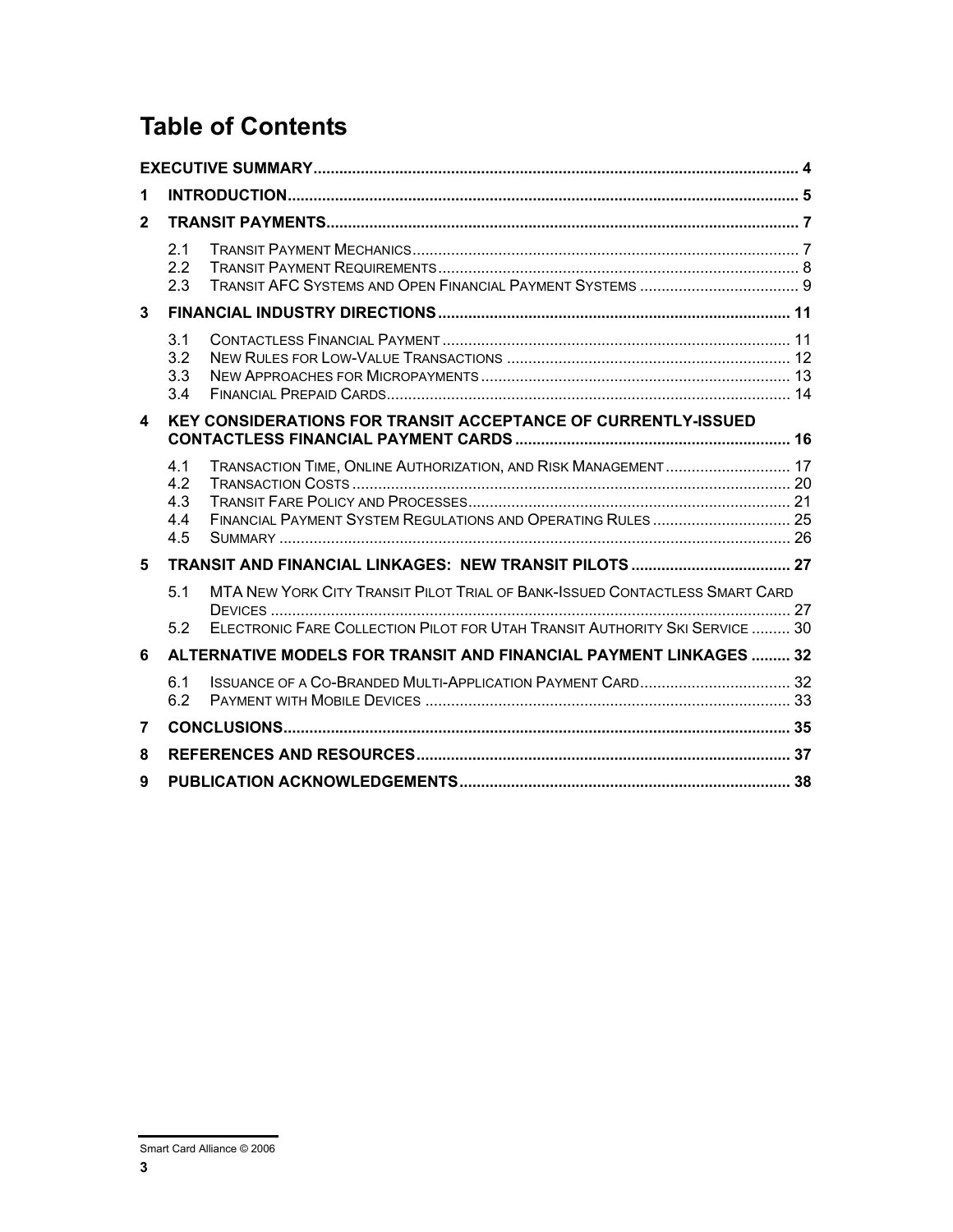## **Executive Summary**

Since the late 1990s, U.S. transit agencies have made significant investments in contactless smart card-based automatic fare collection (AFC) systems. Over the past few years, the financial industry has begun introducing new payment media based on contactless smart cards for use in the retail point of sale environment. Both of these industries have settled on the common ISO/IEC 14443 standard defining the card/reader interface, which provides the opportunity to establish links between the two industries.

The value proposition for the use of contactless smart cards in the mass transit marketplace has been well documented for more than 15 years. Many, if not most, transit agencies throughout the world have recognized this value and have either implemented or planned for implementation of a contactless smart card in their fare environments. These implementations have generally made use of agency-issued smart cards that are typically used in the closed transit systems only, or in some cases also used in retail locations that have been established as extensions of the closed transit systems. These are typically stored-product implementations where the card holds the fare product or cash value that is updated with each use of the card.

Recent developments in the mass transit and financial payments industries have created opportunities for convergence and collaboration. For example, the financial payments industry is focusing on expanding its share of the micropayments market and making the necessary changes in business rules and practices to foster that expansion. Some transit agencies, who are seeking further improvements in customer service and operating efficiencies, are looking beyond their successful fare collection systems toward reducing, though not eliminating entirely, their role as a payment media issuer and transaction acquirer and becoming more like a retail merchant in an open payment system. This notion overlaps a broader transit industry goal to facilitate regional travel through open, interoperable fare payment in a way that is both convenient for customers and efficient for transit agencies. While there are other implementation models, two of which are also described in this white paper, there is a specific focus in this paper on the acceptance of standard contactless financial payment devices directly at the customer's point of entry at fare gates, on buses or on any other mode of transportation.

Implementation considerations for this approach to transit fare payment center more on business and operations rather than on issues arising from technology definition, standards, and technical infrastructure. In the context of accepting traditional, unaltered financial payments solutions, the three key issues that emerge for transit agencies are transaction time, online authorization, and risk management.

In a manner similar to other merchants that accept financial payment products, transit agencies are now working with the financial industry and payment brands to develop the methods, business rules and risk models that address these issues and that enable acceptance of all financial industry-issued contactless payment devices. The definition of the risk model and business case for this acceptance approach – by the issuers, the transit agencies and the processors and acquirers that support them – will be one outcome of this collaboration. Toward this end, two pilot programs, one in New York and the other in Utah, are now underway.

This Smart Card Alliance Transportation Council white paper discusses these and related issues, as well as providing details about the way traditional financial payment products are used and about transit industry requirements for payment systems. The paper also describes the current fare collection environment associated with contactless smart card use in transit and presents the way contactless payment cards and devices are being used at the retail point of sale. The paper further examines the opportunities and challenges in using a card issued for use in retail payments within the transit fare collection environment and discusses whether these industries may be able to link payment products and services. Finally, this paper summarizes two pilot programs where financial industry-issued contactless payment devices are being used for paying transit fares.

Smart Card Alliance © 2006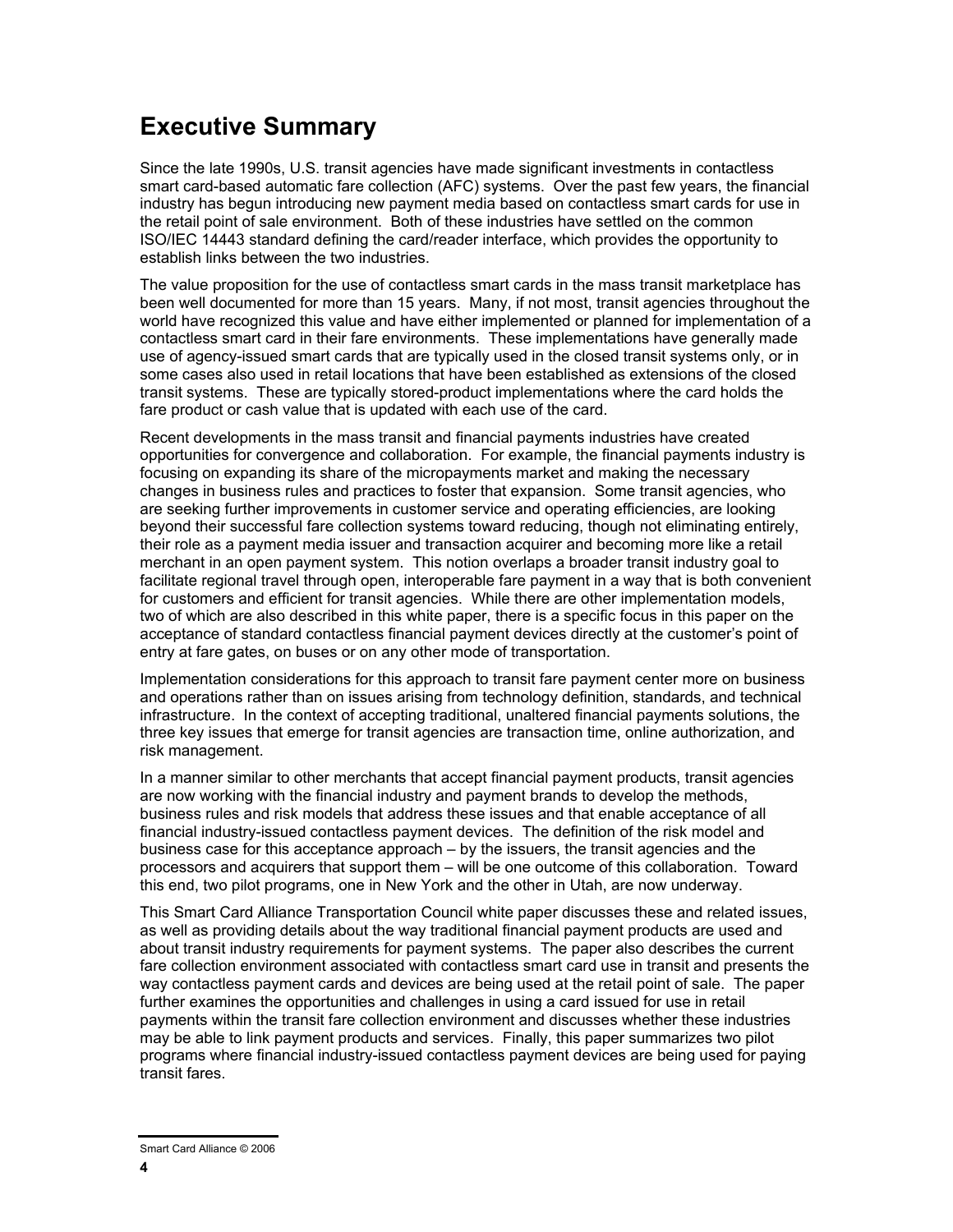# **1 Introduction**

Both the public transit industry and the financial industry have demonstrated an ongoing interest in expanding the linkages between transit fare payment systems and financial payments. The Federal Transit Administration Guidelines, "Transit-Financial Model," published in 1999, explores the ramifications for both transit agencies and financial institutions of entering into a business arrangement associated with a smart card fare payment system. The Smart Card Alliance white paper, "Transit and Retail Payment: Opportunities for Collaboration and Convergence," published in 2003, explores various scenarios for implementing a combined transit and retail payment card, from use of a multi-technology card (with a contactless chip for transit payment and a traditional magnetic stripe for retail payment) to a multi-application contactless smart card (supporting both transit and retail payment).

Since the late 1990s, U.S. transit agencies have made significant investments in contactless smart card-based automatic fare collection (AFC) systems. Currently, projects are under way in major metropolitan areas in North America to deploy fully integrated contactless smart cardbased transit fare systems. These systems use a contactless smart card as the fare medium. Financial credit, debit, and prepaid cards are often used to purchase dedicated fare media or reload or add value to a contactless fare card at a ticket vending machine, kiosk, web site, or other location. The transit contactless payment card is then used to pay the fare when boarding a bus or entering a gate.

Simultaneous with these developments in transit, the financial industry is introducing new payment media and is beginning to address the low value transaction (micropayments) market:

- The financial industry is now issuing contactless credit, debit and prepaid cards and other form factors such as fobs, targeting markets in which consumers typically use cash and where speed and convenience are critical. Over 13 million contactless financial payment devices have been issued in the United States, with over 32,000 retail locations accepting contactless payment as of mid-2006.
- American Express, MasterCard, and Visa have implemented new programs and rules for certain merchant categories which perform low value transactions; these programs and rules may also apply to contactless credit and debit transactions. The new programs make financial payment products<sup>1</sup> more attractive to consumers and merchants in markets that traditionally have used cash.
- New services and payment models, including aggregation of transactions and establishment of prepaid accounts, are being offered that may provide more costeffective processing for low value transactions.

With these new developments, the question arises as to whether transit agencies and the financial industry can now develop stronger linkages between transit fare payment and financial payment systems.

The objective of this white paper is to discuss how the new financial industry directions could impact transit industry fare payment. The white paper is intended to provide a framework for discussion of the opportunities and challenges in linking transit and financial payment and to present options for how standard contactless financial payment devices can be used for transit fare payment. This white paper explores the following:

- Current transit payment systems and their unique requirements
- New financial industry products and services that target the micropayments market

l 1 For the purposes of this white paper, the terms "financial payment product" and "financial payment device" are used to refer to credit, debit and prepaid cards, fobs and other form factors that are issued by the financial industry.

Smart Card Alliance © 2006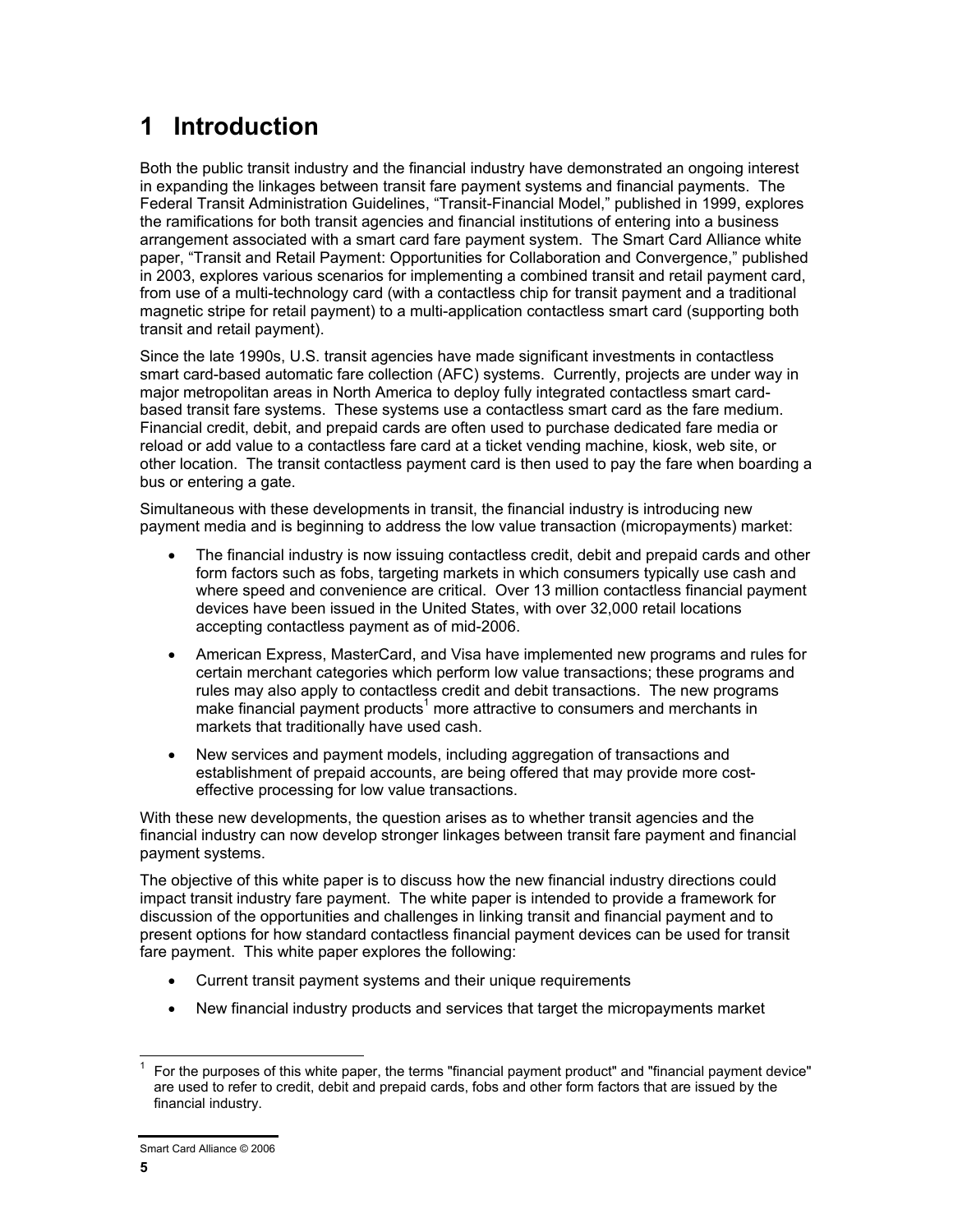- Key considerations for implementing one model that allows transit agencies to accept American Express, MasterCard, and Visa contactless payment cards—as they are presently being issued in the U.S.—as another option for paying transit fares on a bus or at a gate, without the intermediate step of purchasing transit-specific fare media.
- Two pilot projects, MTA New York City Transit and Utah Transit Authority, which are evaluating the use of contactless financial payment devices to pay fares directly at subway gates and on buses, respectively.
- Possible alternative implementation models that could leverage the capabilities of multiapplication smart cards and contactless payment-enabled mobile phones.

The transit and financial industries are breaking new ground in adopting new payment media and models. Various models could be implemented that would allow the transit and financial industries to leverage the new financial industry directions and both industries' choice of common contactless smart card technology for the payment device. Each model carries with it a specific business case with different cost/benefit characteristics. Transit agencies will need to develop requirements and model how different solutions can meet their specific business needs in order to select an implementation approach.

Both the transit and financial industries are currently very interested in understanding the opportunities and challenges of using contactless credit, debit and prepaid devices for transit fare payment. With such strong interest, it is expected that the current implementations will fuel discussion to evaluate how the two industries can work together to deploy solutions that deliver value to all participants in the transit payment process.

Smart Card Alliance © 2006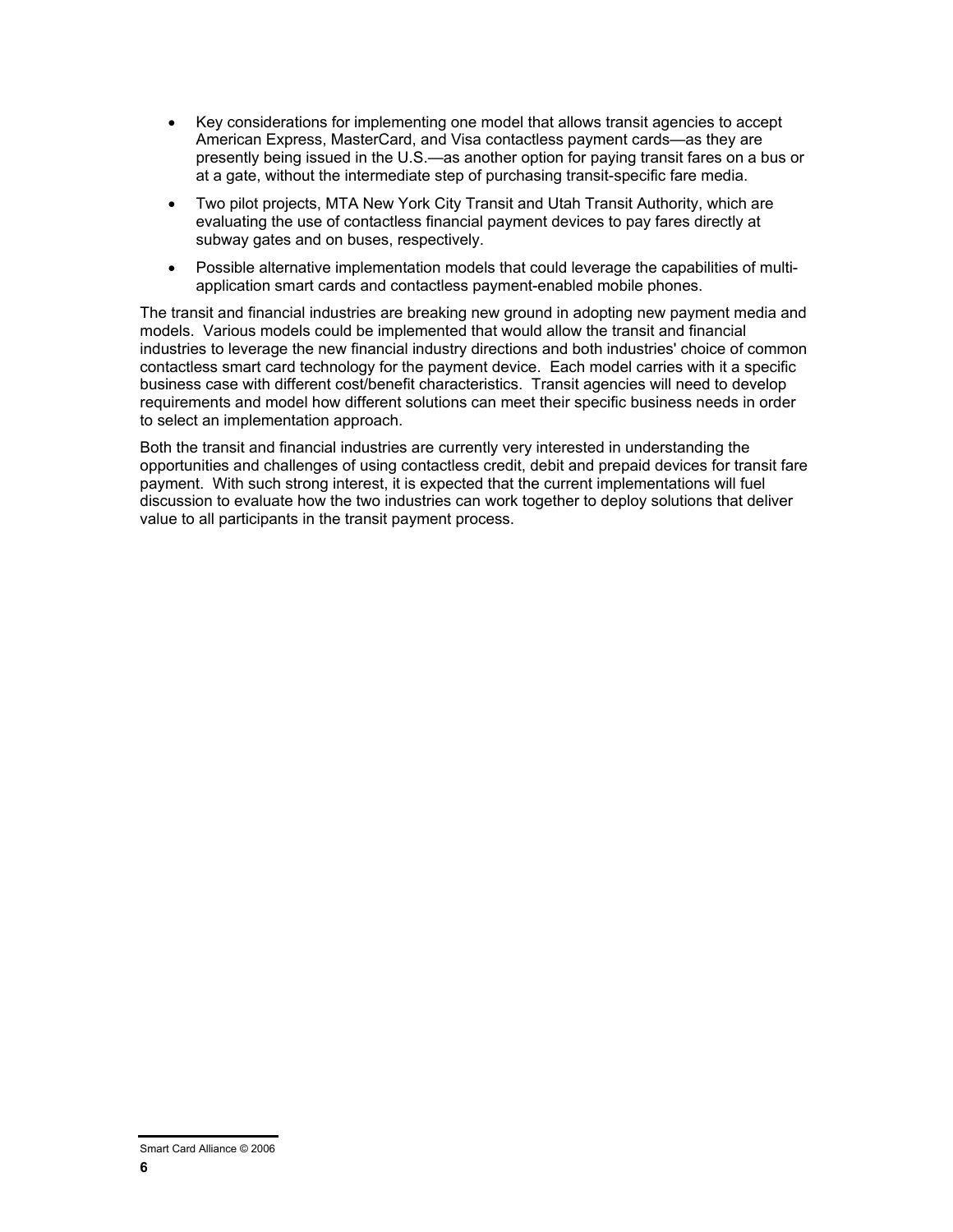# **2 Transit Payments**

The mass transit industry introduced electronic ticketing systems for automatic fare collection (AFC) throughout the 1970s and into the early 1980s. When these first-generation systems reached maturity in the late 1990s and early 2000s, the U.S. transit industry embarked on a massive infrastructure replacement cycle, resulting in the investment of over \$1 billion in new systems. These new systems incorporate the latest developments in information technology (IT) and use contactless smart cards as the primary fare medium.

State-of-the-art contactless smart card-based fare collection systems are either operational or currently being delivered in Washington, D.C.; Baltimore; San Francisco; Oakland; Los Angeles; Chicago; San Diego; Seattle; Minneapolis; Houston; Boston; Philadelphia; Atlanta; and the New York–New Jersey area. The system in Washington, D.C., is fully operational. Others are in advanced stages of delivery and are scheduled to be fully operational within the next 2 years, resulting in the issuance of an estimated 15 million contactless smart cards and installation of over 20,000 payment processing devices.

As part of these initiatives, multiple regional agencies are forging cooperative alliances and As part of these impaires, manager regional as each property of the example as card distribution, customer service operations, transaction processing, and IT. For example, the SmarTrip system, which operates in the Washington, D.C.–Baltimore corridor, will include 17 independent transit operators, each with its own suite of products, discounting, and social equity programs.

Another important development is the movement by the transit industry to use the ISO/IEC 14443 international standard for the contactless smart fare card-to-reader interface and to define new transit-specific application-level and intersystem messaging standards. The American Public Transportation Association (APTA) is also defining the Contactless Fare Media System Standard to give transit agencies the opportunity to specify a regionally interoperable transit card as the basis for new procurements.

## **2.1 Transit Payment Mechanics**

Transit fare payment systems rely on transit agency issuance of some form of fare media or ticket. The fare media in an AFC system is typically based on a stored value payment model. The stored value can be represented in different ways: as electronic cash, as a fixed number of rides, or as a period pass. Transit customers prepay a certain amount, which is then stored in an electronic purse (e-purse), either on the fare medium (e.g., a contactless smart card) or in a central account on a host system that communicates with the fare medium.

Credit, debit and prepaid payment products are widely accepted in the transit industry for purchasing fare media and for loading stored value on the transit payment cards. Transit patrons now use magnetic stripe financial payment cards to buy transit fare cards from vending machines, customer service agents, and transit web sites. Patrons are issued the transit-specific fare medium, which is then used for a fare payment transaction at the entrance to a subway, bus, or other mode of transportation.

Transit stored value instruments are typically valid for fare payment only at the agency issuing the fare media. There are emerging exceptions, as transit agencies pursue ways of facilitating regional travel by agreeing on a single standard payment media and service provider, or by promoting a single technical standard to which systems can be built.

In a fare payment transaction, the fare value is deducted at the point of entry from the stored value or validity is checked for a period pass. Transit e-purse transactions resemble typical cash transactions with two important differences:

• Communication between the local reader and the card at the point of entry completes the transaction. This interaction is generally both a validity check (through the application of rules that apply to the use of the fare media) and, in the case of stored value, an update

Smart Card Alliance © 2006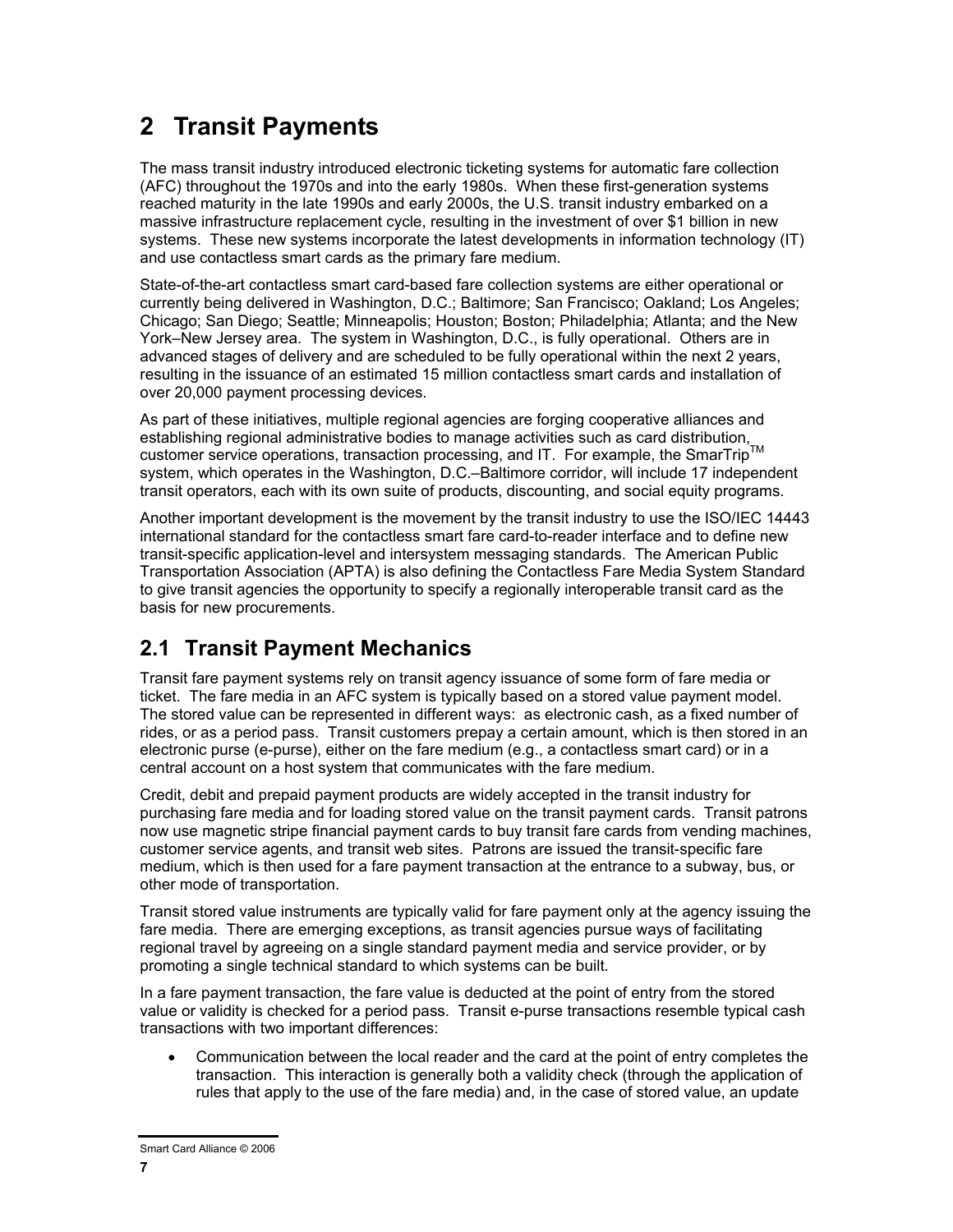of the remaining value on the fare media. In some cases, the transaction occurs offline (e.g., on a bus) and a central system is updated later. In other cases, a virtually real-time data exchange is possible. In most cases, however, the transit system validates payment at the time of use of its fare media rather than accumulating charges and billing later. Systems like those in Washington, D.C. and New York City support a card-to-reader exchange and maintain a history of all fare transactions in an auditable database in a back-end system.

• During the transaction at the point of entry, data elements critical to the transaction (e.g., location identifiers, descriptions of past use) are transmitted to enable payment of the proper fare using applicable rules. To meet the operational requirements of most transit agencies, the transaction must be completed typically in less than 300 ms.

In a multi-operator system, clearing functions are either handled in a central system by one of the participating operators or by a third party. Transaction data is collected and reconciled at the central system, and the correct fare revenue is deposited in the appropriate operator's account.

### **2.2 Transit Payment Requirements**

Transit AFC systems handle a number of functions, including issuing the payment instrument, applying agency-specific rules for determining the fare to be charged when the payment instrument is used, and processing the payment. Transit AFC systems have a number of critical requirements, including:

- Fast transaction speeds
- Transit fare policy support and pricing flexibility
- Data integrity and customer service
- Reduction in cash handling
- Data security and user privacy

#### *2.2.1 Fast Transaction Speeds*

One factor critical to a fare collection system is the speed at which the payment transaction takes place. Transaction speed has a significant impact on transit customer service, especially when crowded travel conditions occur. Shorter transaction times reduce the length of queues and speed passengers through the system. An electronic payment instrument must allow the customer to use the fare medium at a gate, perform the transaction, and open the gate in less than the unofficial industry standard of 300 ms. This speed is desirable for payment transactions on buses as well, since faster loading at bus stops reduces dwell times and, therefore, costs of operating the service route.

### *2.2.2 Transit Fare Policy Support and Pricing Flexibility*

Transit customers must be charged the correct fare for the trip and they must also have the option of purchasing the type of fare that suits their current needs. Transit payment fare structures typically include fare policies and rules that are tailored to different rider populations, operating and financial constraints, and other factors. In general, transit fare policies typically include a single-ride, flat fare component and a distance or "zone-based" component. Systems may also offer a variety of unlimited use passes and discounts for individual fares purchased in advance or in bulk. Other factors can also influence fare pricing: when the fare is in effect (time of day), the specific route or direction on a route or line to which the fare applies, and even demographic characteristics of the individual who purchased the fare.

Pricing of fare instruments—whether single rides, passes, or bulk purchases—is subject to change on a regular basis. A transit fare payment system must therefore be able to update pricing globally for all instruments and also have the flexibility to introduce new fare instruments on relatively short notice.

Smart Card Alliance © 2006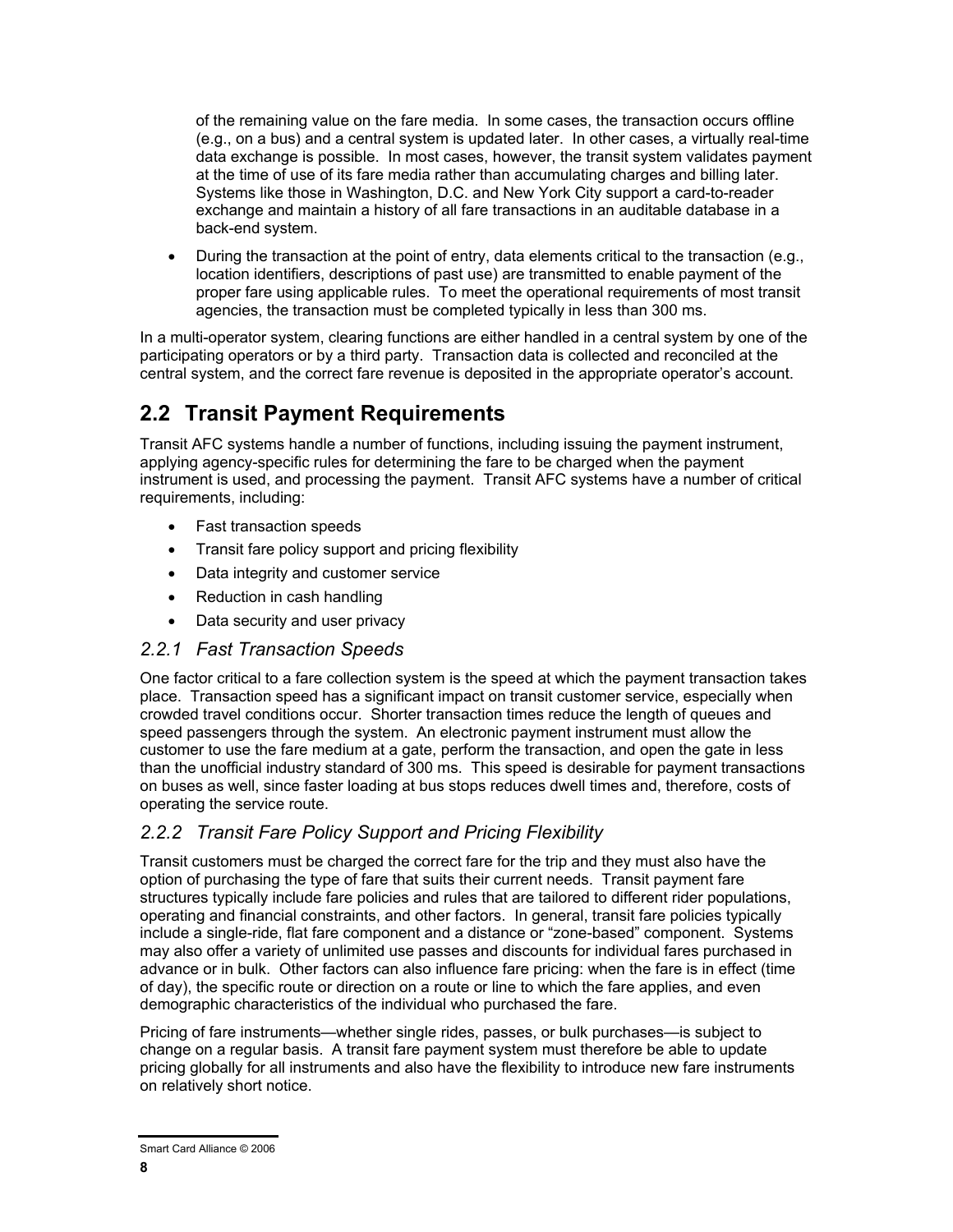Current fare payment systems and support operations provide customers with a number of ways to pay for fare media, including credit and debit card payment. In many cases, transit agencies also allow cash to be used to pay for single rides. As a means of adding value to fare media, some agencies have introduced account-based systems and, in at least one case (the ChicaGo Plus Card), a means of storing value in a central account that can be automatically replenished by linking the transit fare card to a credit or debit card. (Account-based systems are described in Section 4.1).

### *2.2.3 Data Integrity and Customer Service*

Like all payment systems, transit-specific payment systems must ensure data integrity and provide easy and fast access to data to support customer service, either through in-house customer service agents or through direct access by the customer (e.g., a web site that allows customers to track transaction activity or reload value on a card). AFC systems also support risk management through such specific measures as velocity checks, hot-listing, and other fraud detection techniques and enable such techniques to be imposed by transit risk management staff.

#### *2.2.4 Reduction in Cash Handling*

Transit operators in general are interested in reducing the amount of cash in their fare collection systems. Payment with cash can be slow and back-end processing is generally labor intensive. In response to consumer desires, transit operators have sought to increase the range of payment mechanisms provided to riders. Rail systems have been relatively successful through sales at standalone ticket vending machines or at kiosks where online authorizations are readily achievable. Bus applications lend themselves less well to online processes.

The need to put cash into a farebox or vending device every day is a constant reminder to the consumer of transit's cost. Transit operators' adoption of new payment mechanisms is one attempt to address the consumer perception of transit cost, which puts using transit at a competitive disadvantage to driving an automobile.

### *2.2.5 Data Security and User Privacy*

Recently enacted state and federal laws require that transit agencies (as merchants) protect the personal information collected and used for data mining regarding their riders/customers and provide notice regarding the handling of that information and the privacy policies.

Transit agencies, working together with the financial payments industry, must ensure the security and confidentiality of the customer record and information and protect it against anticipated threats or hazards to that security. Agencies must protect against unauthorized information access or use that would result in substantial harm or inconvenience to any customer by implementing a comprehensive security program.

## **2.3 Transit AFC Systems and Open Financial Payment Systems**

To date, traditional financial and retail payment systems have not completely addressed the transit industry's requirements for speed, low cost, and functionality. As currently implemented at most transit properties, fare payment systems are typically solely-owned and custom-designed. Until recently, these AFC systems have functioned as closed systems, in most cases specifically designed for each operator, and have provided limited opportunity to share in economies of scale. This required transit agencies to set up an infrastructure that is more akin to financial payment systems (including issuing, acquiring, and processing functions) than to transit services.

Transit agencies in several areas of the United States have joined together to develop "regional" transportation networks. To do so, agencies have either built on the framework of their existing systems and expanded system use to other agencies, or collectively chosen to move ahead with a business or technical solution as a common approach for their region.

Even in moving ahead with the regional AFC systems, transit agencies typically must:

Smart Card Alliance © 2006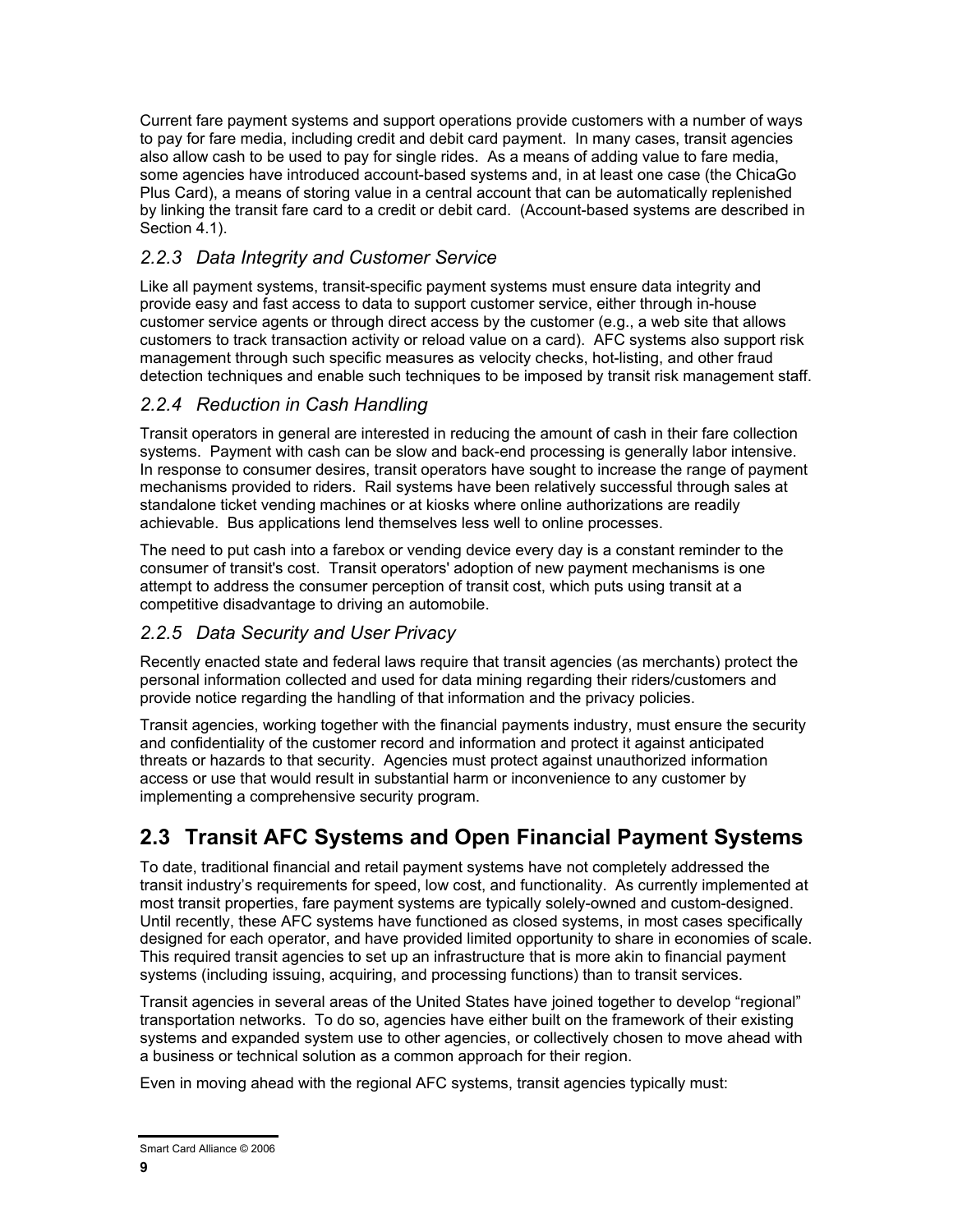- Establish an infrastructure for card lifecycle management, including procurement, distribution, replacement and disposal.
- Create and maintain a network of devices to distribute and reload fare products.
- Establish a central clearinghouse for calculation and settlement of funds due among participating agencies.
- Create and maintain a complex customer service organization for fare media sales, patron inquiries, and dispute resolution.

Some transit agencies are interested in reducing, though not eliminating entirely, their role as an issuer of payment media and acquirer of transactions that they have had to assume in a closed AFC system, and instead become more like a merchant in an open payment system. To this end, transit agencies are interested in the extent to which traditional financial industry payment cards and/or networks can be used for transit fare payment applications.

While there are a number of approaches to achieve this, Section 4 of this white paper focuses on transit agency acceptance of the new contactless financial payment cards for fare payment directly at gates and on buses. Alternative implementation models are included in Section 6.

Smart Card Alliance © 2006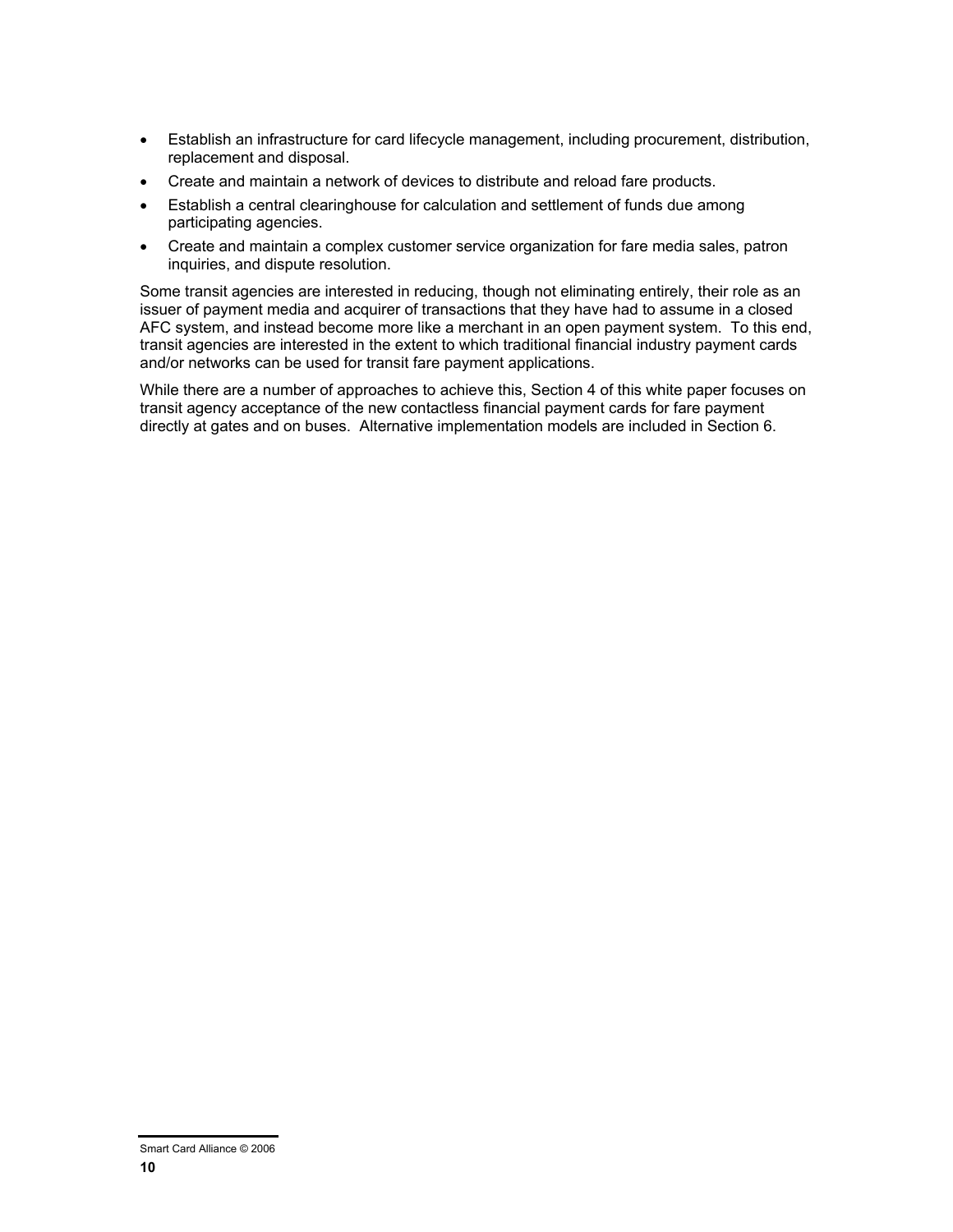# **3 Financial Industry Directions**

While the transit industry was investing in AFC systems, parallel developments were taking place in the financial industry: the introduction of contactless credit, debit and prepaid payment products; new programs and rules for low value transactions; and processing approaches that can handle micropayments cost effectively. These developments create opportunities for transit agencies to work with the financial industry to accept contactless financial payment devices and offer new payment mechanisms for the transit rider population.

## **3.1 Contactless Financial Payment**

Since mid-2005, leading financial issuers have put over 13 million contactless financial payment devices into the hands of U.S. consumers. That number is expected to grow significantly in 2006. A number of institutions have announced programs to issue contactless cards and fobs to consumers, including credit, debit and prepaid products. Issuers in the United States include Advanta; American Express; Bank of America (MBNA); Citibank; Citizens Financial; HSBC Bank; GE Consumer Finance; JPMorgan Chase; KeyBank; Peoples Bank of Paris, Texas; and Wells Fargo. Visa and JPMorgan Chase have also launched a contactless mobile payment pilot in Atlanta, and Discover has announced that it will pilot contactless payments using mobile phones later this year. In addition, Peoples Trust Bank and Mint Technology in Canada are issuing contactless prepaid cards based on MasterCard® *PayPass*™ technology.

Introduction of contactless financial payment devices has focused on markets that have lower value transactions (less than \$25), where consumers use cash for payment, and where transaction speed and customer convenience are critical. Over 32,000 merchant locations in the U.S. are now accepting contactless payment, including quick service restaurants, convenience stores, pharmacies, theaters, and sports venues, among others. Both well-known national merchants (such as McDonald's, 7-Eleven, AMC Theaters, Regal Theaters, CVS/pharmacy and Arby's) and regional retailers (such as Wawa and Sheetz) have chosen to accept contactless payments.

American Express, MasterCard, and Visa have selected ISO/IEC 14443 as the single contactless standard in the United States and have implemented contactless payment transactions so that they leverage the existing payments infrastructure. Contactless payment in the U.S. is simply another way to present the card to the point-of-sale (POS) system with little distinction between the functionality of the contactless payment card and the standard magnetic stripe card.

The flow of a traditional credit card payment transaction includes the following steps:

- 1. The merchant's point-of-sale (POS) system sends an authorization request for the transaction (including the cardholder account number and transaction amount) to the merchant acquirer/processor, who then sends it through the financial networks to the card issuer.
- 2. The issuer performs the necessary security checks (e.g., checking the security information included with the transaction, determining the validity of the payment card, analyzing cardholder behavior to assess if the transaction could be fraudulent), authorizes or denies the transaction, and returns an authorization response to the merchant acquirer/processor, who passes it to the merchant.
- 3. Authorized transactions are captured from the merchant every day, and a settlement message is sent over the financial networks to transfer funds to the merchant account (transaction amount less merchant discount rate)<sup>2</sup>.

<sup>&</sup>lt;u>2</u><br><sup>2</sup> See additional discussion in Section 3.3.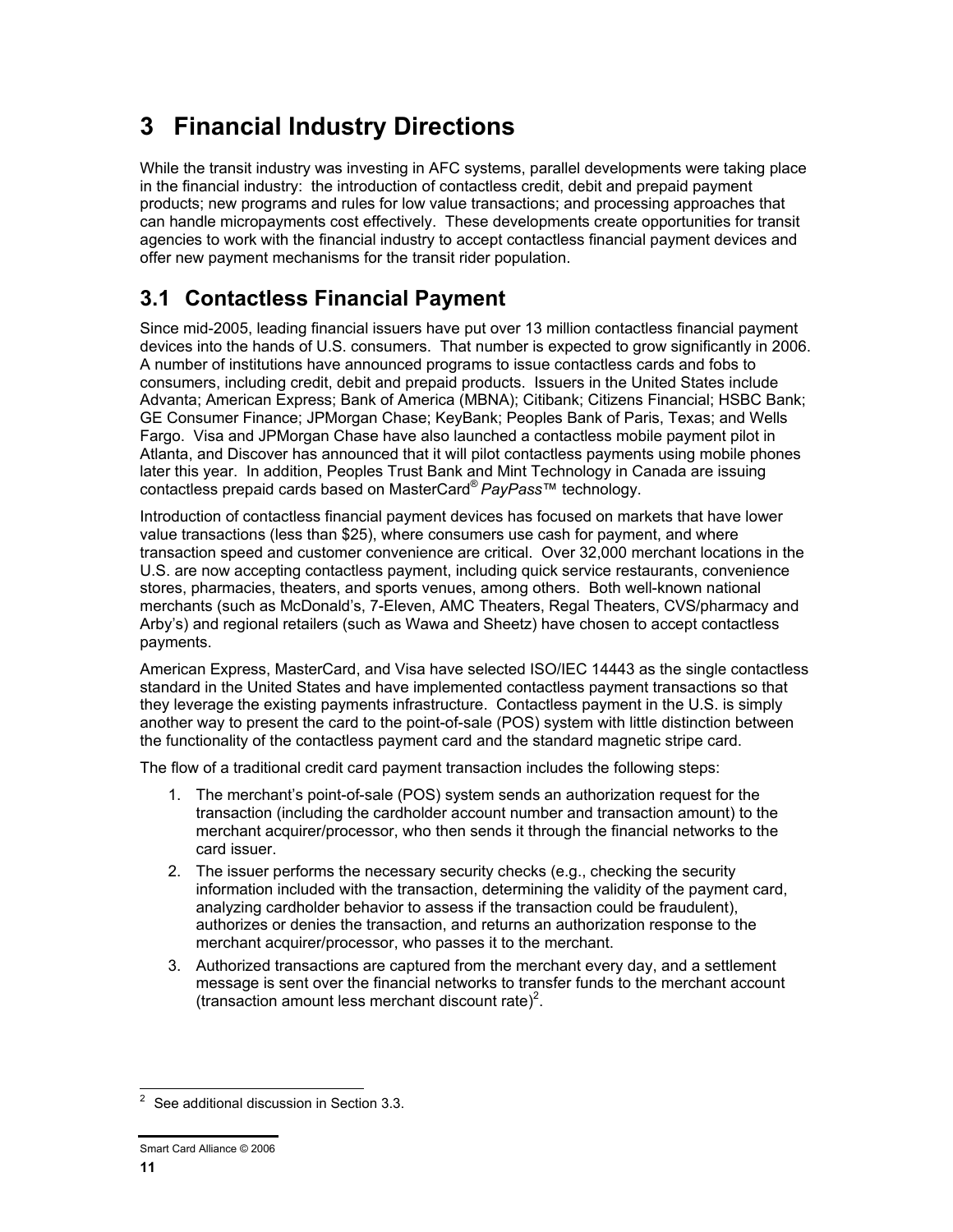

#### **Figure 1: Credit Card Payment Transaction Flow**<sup>3</sup>

The same flow applies to contactless financial payment transactions in the United States, with the following exceptions:

- Cardholder payment information is transferred to the POS system wirelessly, using radio frequency (RF) technology.
- The contactless transaction uses triple DES encryption to protect against fraudulent card use and includes additional security information that prevents the replay of transactions.
- After a traditional credit card transaction is approved, the merchant provides a sales receipt for the cardholder to sign. In many cases, merchants accepting contactless payment cards also participate in programs for low-value transactions (described in the following section); the consumer completes the transaction without signing a receipt.

### **3.2 New Rules for Low-Value Transactions**

American Express, MasterCard,<sup>4</sup> and Visa<sup>5</sup> have implemented new programs and rules that apply to low value transactions in specific industries. The programs waive the requirement for a signature for participating merchants. Merchant segments include quick service restaurants, convenience stores, pharmacies, parking venues, gas stations, and movie theatres. $6$ 

These programs, which apply to both magnetic stripe and contactless transactions, may feature the following:

• No consumer signature is required when the transaction value is below a certain amount (typically \$25). $<sup>7</sup>$ </sup>

<sup>-&</sup>lt;br>3 Source: Booz Allen Hamilton. This figure shows the transaction flow in an 'open loop' payment network (such as MasterCard and Visa); it does not show transaction flow for a 'closed loop' payment network where the acquirer, network and issuer functions are performed by a single entity, such as American

Express. 4 MasterCard Quick Payment Service program.

<sup>&</sup>lt;sup>5</sup> "Visa Takes Big Step into Small Ticket Payments; Visa Launches Programs to Expand Card Acceptance and Usage in Small Ticket Segments," Visa press release, April 11, 2006.

American Express, MasterCard, and Visa programs cover different merchant segments and program details vary by payment brand. This section is a general description of these programs that does not attempt to compare the programs.

Floor limits for these programs vary by payment brand and by merchant segment.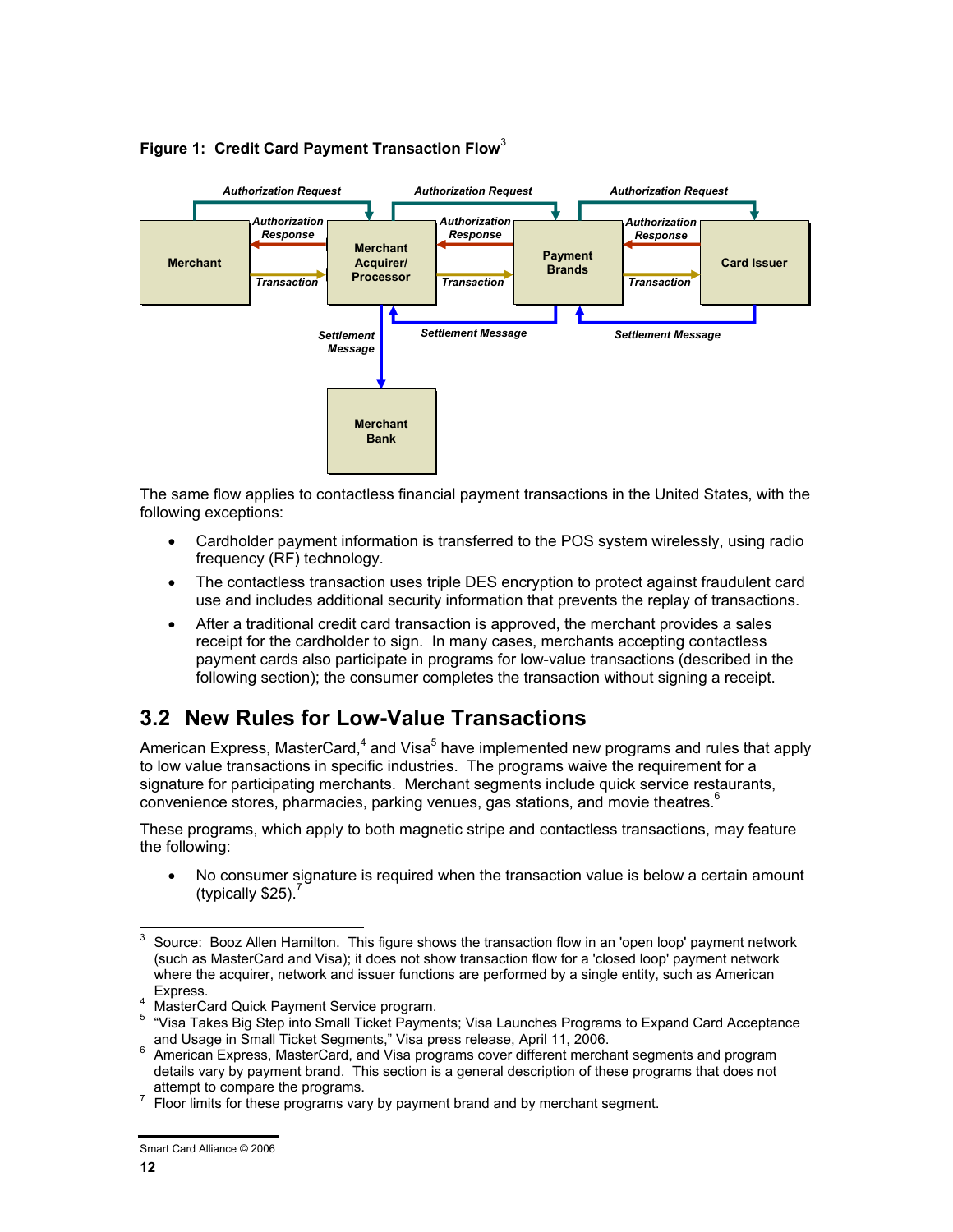- A customer receipt is only required if requested by the cardholder. $8$
- The merchant generally has full chargeback protection for transactions that meet the requirements of these programs.
- Decreased processing rates for credit and debit transactions may be offered to merchants for transactions below a certain limit in certain merchant categories.

In general, transactions processed within the guidelines of these programs are authorized online. However, some payment brands may allow certain merchant categories to accept transactions offline and process them in a batch or in an aggregated manner. If a transaction is not authorized online at the time of payment, the merchant generally bears the risk for fraudulent cards and transactions and for cardholder chargebacks for certain reason codes.

Transactions processed as traditional payment transactions require a consumer signature and receipt. Whether a signature is obtained or not, the merchant may be liable for these transactions depending on the criteria used to process the transactions.

Additional detail on the current status of contactless payments initiatives in the United States can be found on the Smart Card Alliance Web site.<sup>9</sup>

### **3.3 New Approaches for Micropayments**

Micropayments are generally defined as transactions for goods and services priced at \$5 or less. Retail POS-based micropayments for items such as newspapers, car washes, pay phones, parking meters, fast food, purchases from vending machines, and transit totaled \$1.32 trillion in  $2003<sup>10</sup>$  While low value cash and coin purchases have characterized the market for POS-based micropayments for decades, new approaches to processing micropayments are making the use of financial payment products for these transactions more cost effective for both the merchant and the financial payments industry.

### *3.3.1 Credit/Debit Card Fee Structure*

Credit and debit card fee structures vary by payment brand and fees are typically negotiated between the merchant and the acquirer/processor. Figure 1 illustrates the relationships between the various participants in a typical MasterCard and Visa payment card transaction. To understand the issues raised by micropayments, it is important to understand what fees may be paid by each participant in a MasterCard or Visa transaction $11$ :

- The consumer pays the account balance to the card issuer.
- The acquirer/processor (who is a service provider to the merchant) pays the merchant the transaction value minus a per-transaction fee called a *discount rate*. The discount rate includes an *interchange fee* and front- and back-end processing fees.
- The merchant's acquiring bank pays the interchange fee to the cardholder's issuing bank.

The discount rate is a fee for processing credit card transactions and handling the deposit of card funds into a merchant's bank account. The main component of the discount rate is the interchange fee. For a credit card purchase, the interchange fee includes both a variable amount (computed as a percentage of the transaction amount) and a fixed amount. Debit card payments have a similar fee structure with a lower interchange rate. For micropayments, the fixed portion of the interchange fee can be large enough to make accepting credit, debit and prepaid products

<sup>-&</sup>lt;br>8 Regulation E requires that a consumer receipt for debit card transactions be made available. For more information, see http://www.bankersonline.com/regs/205/205.html.<br>9 A listing of contactloss nayments issuers and merchants acconting

A listing of contactless payments issuers and merchants accepting contactless payments can be found at

http://www.smartcardalliance.org.<br><sup>10</sup> Source: Tower Group<br><sup>11</sup> Fee structures for a 'closed loop' payment network where the acquirer, network and issuer functions are performed by a single entity, such as American Express, would follow a different model than the one discussed in this section.

Smart Card Alliance © 2006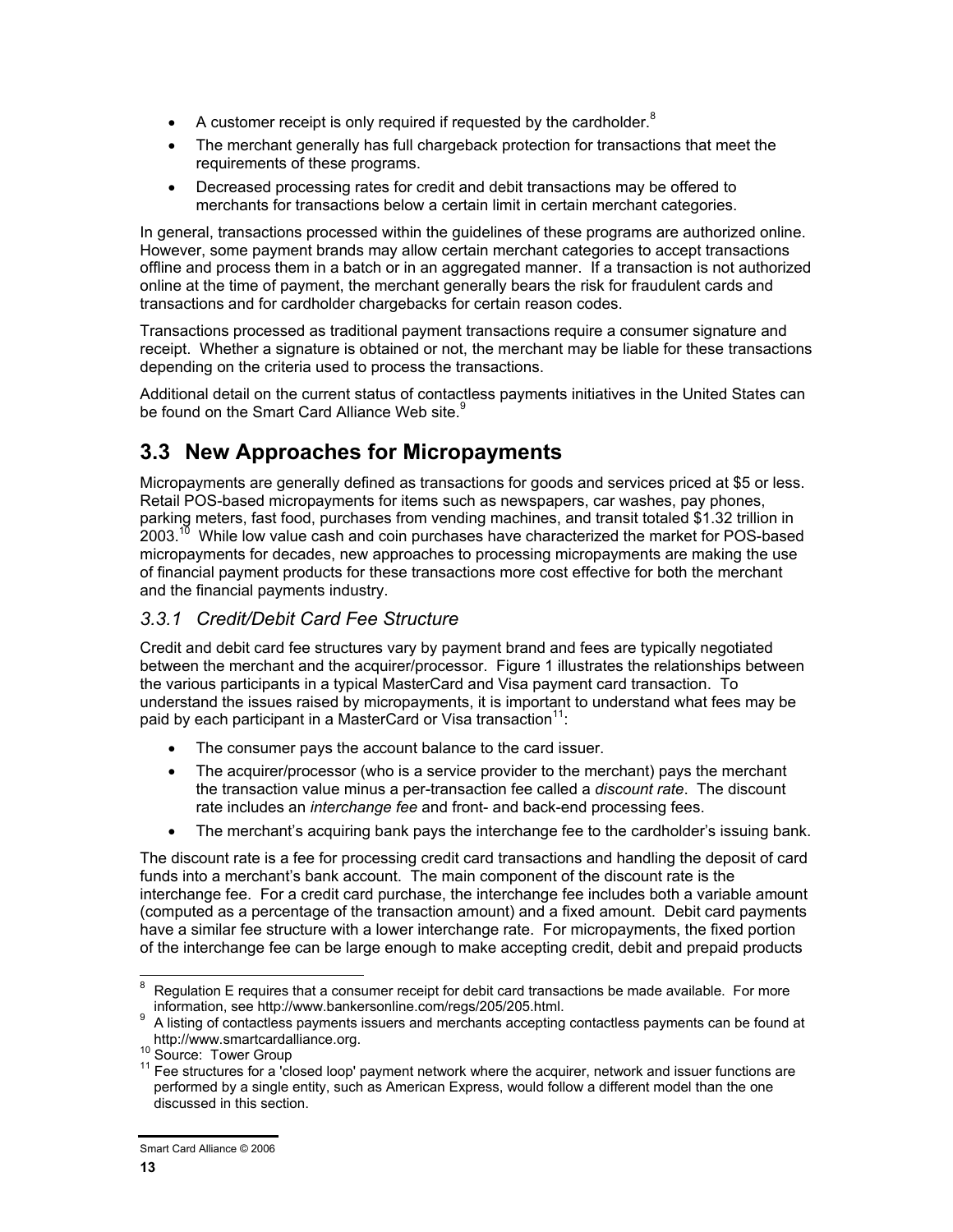uneconomical for merchants in some segments, unless an aggregation scenario is implemented. (See discussion below.)

Currently, many electronic payment networks operate in the market, each with different rules, regulations, operating costs, and procedures. Financial payment networks that are operated by the payment brands incur a number of costs, for investing in and maintaining the IT infrastructure, managing the acquisition of participants (getting consumers to apply for and carry cards and getting merchants to connect to the networks), and covering the risks of the transactions. The discount rate structures charged to the merchant were designed to pay for all of these transaction processing and infrastructure costs.

#### *3.3.2 Processing Micropayments*

While the fee methodology described above is suitable for traditional purchasing behavior, it can be expensive for merchants who sell products and services at micropayment prices. The size of the potential market, however, has attracted the attention of several stakeholders: credit/debit/prepaid product issuers who want to expand the use of their cards for cash transactions, merchants who want to replace cash without slowing service, and payment processors who want to increase transaction volumes. The result has been the introduction of a number of new approaches for processing micropayments cost effectively.

The Apple iTunes online store represents one example of how a merchant can successfully accept micropayments using the traditional financial payment processing networks. While it is possible for customers to purchase a single \$0.99 song for download, the iTunes approach minimizes single-item purchases and, in most cases, combines multiple individual downloads into one payment transaction. By internally aggregating a customer's purchases into one larger payment transaction, iTunes incurs only a single processing fee for multiple purchases.

An aggregation system identifies repeat transactions that use the same payment instrument (such as a credit card) and aggregates the charges up to a certain value or time to process a smaller number of higher value transactions. Some merchants with a high volume of low value transactions are now using aggregation as a technique for reducing the cost of financial payment card acceptance. A limited number of third party processors offer aggregation services.

Other approaches that may make micropayment transactions more cost-effective include:

- Subscription-based payment. An up-front payment covers "all you can buy" over a particular period of time.
- Prepaid account. An upfront payment is stored in a customer account and decremented as purchases are made.
- Postpaid account. Where an authorization is made upfront, transactions are aggregated and later settled when a threshold amount or timeframe is reached.
- Direct payment. Micropayments are billed individually and processed over standard payment networks, at fees ("discount") negotiated between the merchant and the acquirer/processor.

### **3.4 Financial Prepaid Cards**

Over the last five years, the financial industry has significantly expanded the number of prepaid cards available to consumers. Consumers currently spend nearly \$100 billion through prepaid cards, the majority being through gift cards. Consumer awareness of prepaid cards is very high, driven primarily by the fast adoption of gift cards – over 80% of consumers received or gave a gift card in 2006.

Prepaid cards, as the name implies, are payment cards that have the ability to spend only the amount of money that was added prior to use. The term "prepaid" is used in this case to describe a card that is part of a host-based, online account management system, as opposed to a "stored value" card which is usually associated with a chip-based, offline account management system.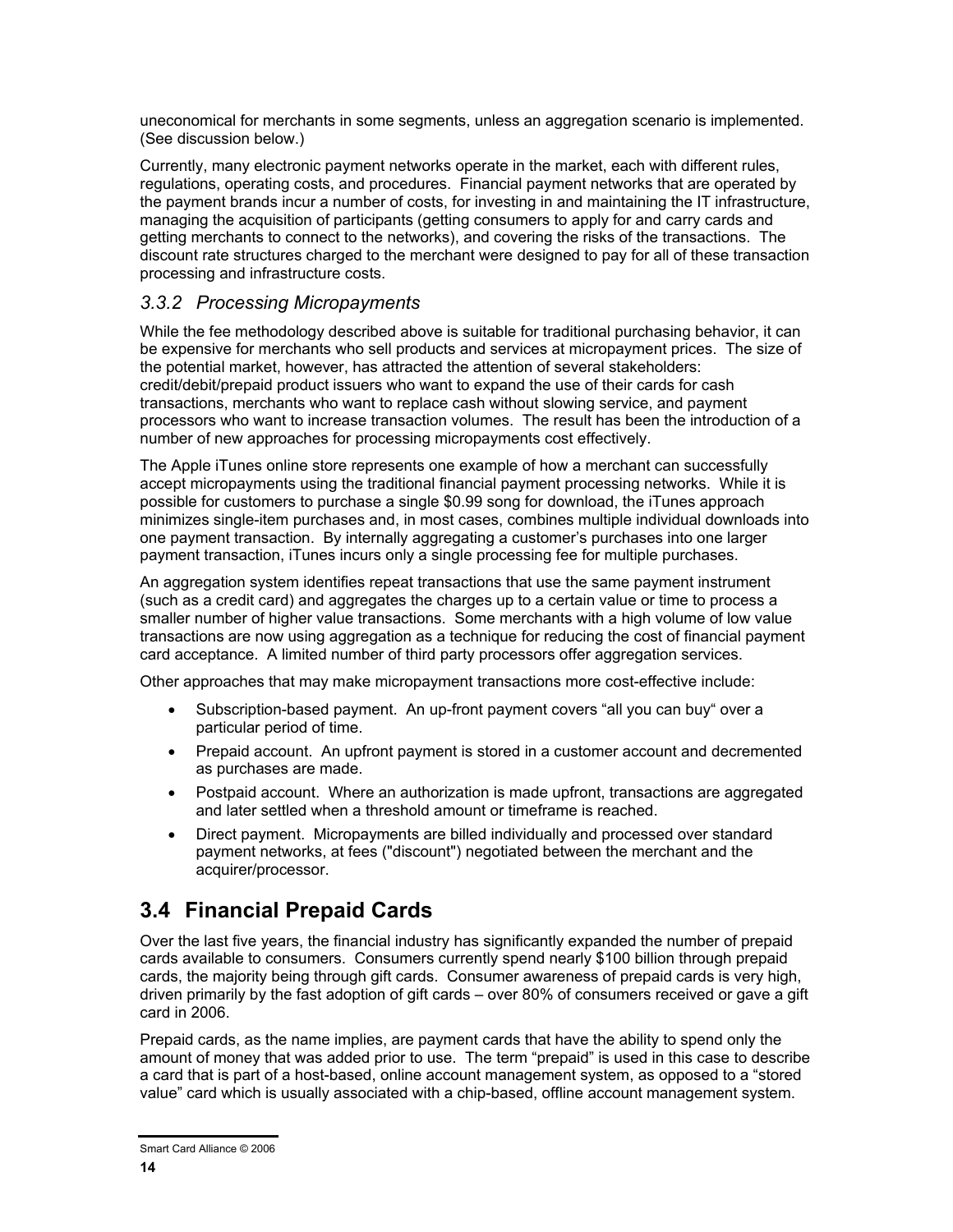Some prepaid cards have values set at issuance and cannot be replenished. Other prepaid cards can be re-loaded with value through a variety of payment system networks. In most cases, these cards are "anonymous" and no credit is required in order to acquire them.

Prepaid cards can be branded with one of the payment brands, thus enabling use at the millions of merchants that are on their open networks. Alternatively, cards can be issued by closed systems, such as gift cards offered by retailers or shopping malls; these prepaid gift cards can be used at a specific retailer store or shopping mall.

Initially financial institutions controlled all aspects of the prepaid card business, from program design to marketing, processing and customer service. Then non-banks began to develop various product applications and contracted with banks to issue the cards for them in order to obtain access to the financial payment card networks.

A class of banks emerged to serve the market by providing access to MasterCard and Visa services and supporting clearing and settlement through their respective networks for program managers who take responsibility for marketing and distributing the prepaid cards.

Today, the prepaid market is largely controlled by two network issuers, a few processor issuers, a handful of large banks, and hundreds of program managers and marketing agents who issue network-branded cards through clearing and settlement banks.

Corporations and government agencies also make prepaid payroll cards available to their employees. These can include distribution of funds available through pre-tax funded benefit programs such as health savings accounts and transit benefits.

Government agencies also distribute a variety of prepaid benefit cards to replace checks. Some of these cards would be particularly suitable for use in transit systems as benefits recipients are often users of public transit.

Prepaid card distribution is evolving in several ways. Two common approaches are:

- Promotion agencies acting as marketing agents to sell promotional cards to consumer product companies who give them to their customers.
- Prepaid card distributors reselling many types of prepaid products to retailers who then distribute them to consumers.

Prepaid cards could fulfill an important role in supporting the collaboration and convergence between financial payment and transit fare payment. At present, however, only two small programs issue contactless prepaid cards, a requirement for any use in paying transit fares at the point of entry. There may be potential to expand this category.

From a transit perspective, interest in prepaid cards stems from the need to assure that all forms of fare payment are available to public transit customers. The benefits of fare payment using contactless instruments would have to extend to all customers, including the unbanked and the underbanked. One way of assuring access to a contactless fare payment option built on a financial payments industry solution would be through the use of widely available prepaid contactless cards.

As noted above, prepaid card solutions have already emerged for use in a general retail environment. Innovation is continuing to make these cards immediately available through automated vending machines without the need for an application and response from a centralized issuer. Market-driven solutions are also emerging that provide competitive pricing and revenue sharing opportunities.

Smart Card Alliance © 2006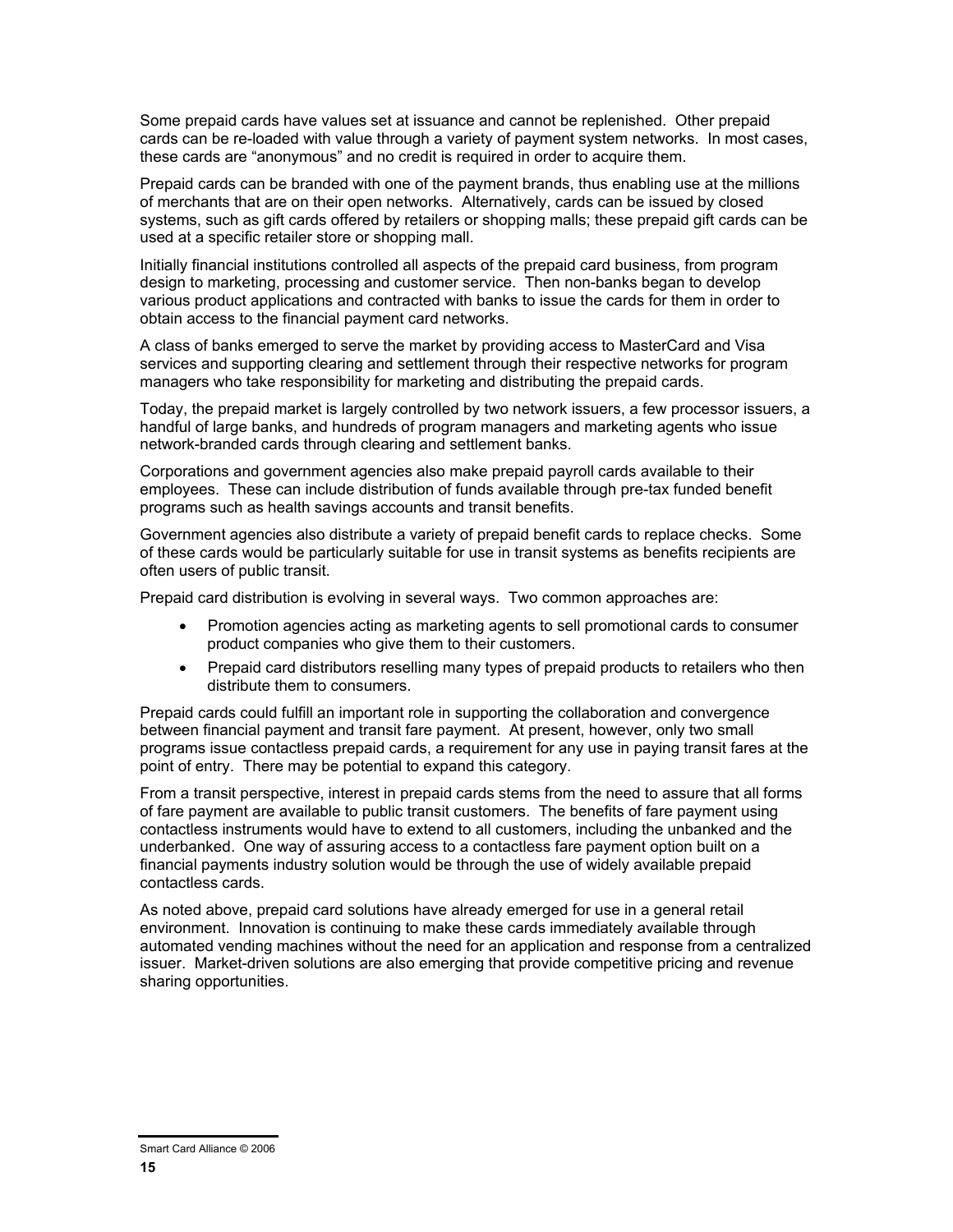# **4 Key Considerations for Transit Acceptance of Currently-Issued Contactless Financial Payment Cards**

The transit and financial industries have taken different approaches to processing payments and managing risks. While both industries see opportunities to work together, both need to consider the differences in their business solutions in order to come up with an approach that will allow transit agencies to accept contactless credit, debit and prepaid devices for transit fare payment and further open the transit market to the financial payment industry.

For the purposes of the discussion in this section, a starting point for consideration of transit acceptance of contactless financial payment devices is the assumption that the current "merchant-acquirer-issuing bank" business relationship should be maintained. Maintaining this relationship will enable transit to take advantage of the broad-based, market-driven nature of the current global financial payments network model. The cost of a potential transit solution could thus be contained, and the solution could remain in a broadly competitive arena that relies on open standards for both equipment and services. Maintaining this relationship also can enable transit to build on established financial payment card customer behavior and expectations and leverage the extensive customer and operations support infrastructure already in place for financial payments.

Another assumption for the discussion in this section is that the current operating infrastructure of the financial payments system remains largely unchanged. While other implementation approaches are possible, starting from an existing baseline enables industry discussion to evaluate possible alternatives while carefully considering customer service and business needs.

This section describes one implementation approach where the transit industry uses the currently-issued contactless financial payment device as a static customer credential and uses the standard financial industry processes for clearing and settlement that rely on back-end processing. In this model consumers would use the contactless financial payment device that they received from their financial issuer to pay transit fares directly at the subway gate or on a bus. $12$ 

There are several key benefits for transit agencies to move to a transit fare payment solution that is built on this model.

- Customers paying fares with financial industry-issued contactless payment cards would be able to build on an existing relationship with an issuer of their choice to pay any transit fare. Customers would have fewer pieces of plastic in their wallets; regional travel on public transportation would be made easier.
- For customers, paying a transit fare would become like any other retail experience and carry with it the complete customer support system, claim resolution process, and protection against loss that comes with financial payment products.
- Transit agencies may no longer need to issue fare media for a large segment of its riders, possibly avoiding significant costs associated with ticket issuance and lifecycle management. Transit agencies could accrue the benefits of "account-based" fare payment without needing to directly manage and secure the privacy of those accounts.
- Transit would join the larger pool of retail merchants, issuing organizations, and payment brands that have agreed to and facilitated sharing of proven "open" standards as a basis for developing equipment and support processes. The economies of scale of the shared infrastructure (e.g., the existing open, non-proprietary, financial payments system) can provide opportunities for transit agencies to save costs by consolidating multiple clearing houses and customer service functions.

l  $12$  See additional detail on two pilots that use this approach in Section 5.

Smart Card Alliance © 2006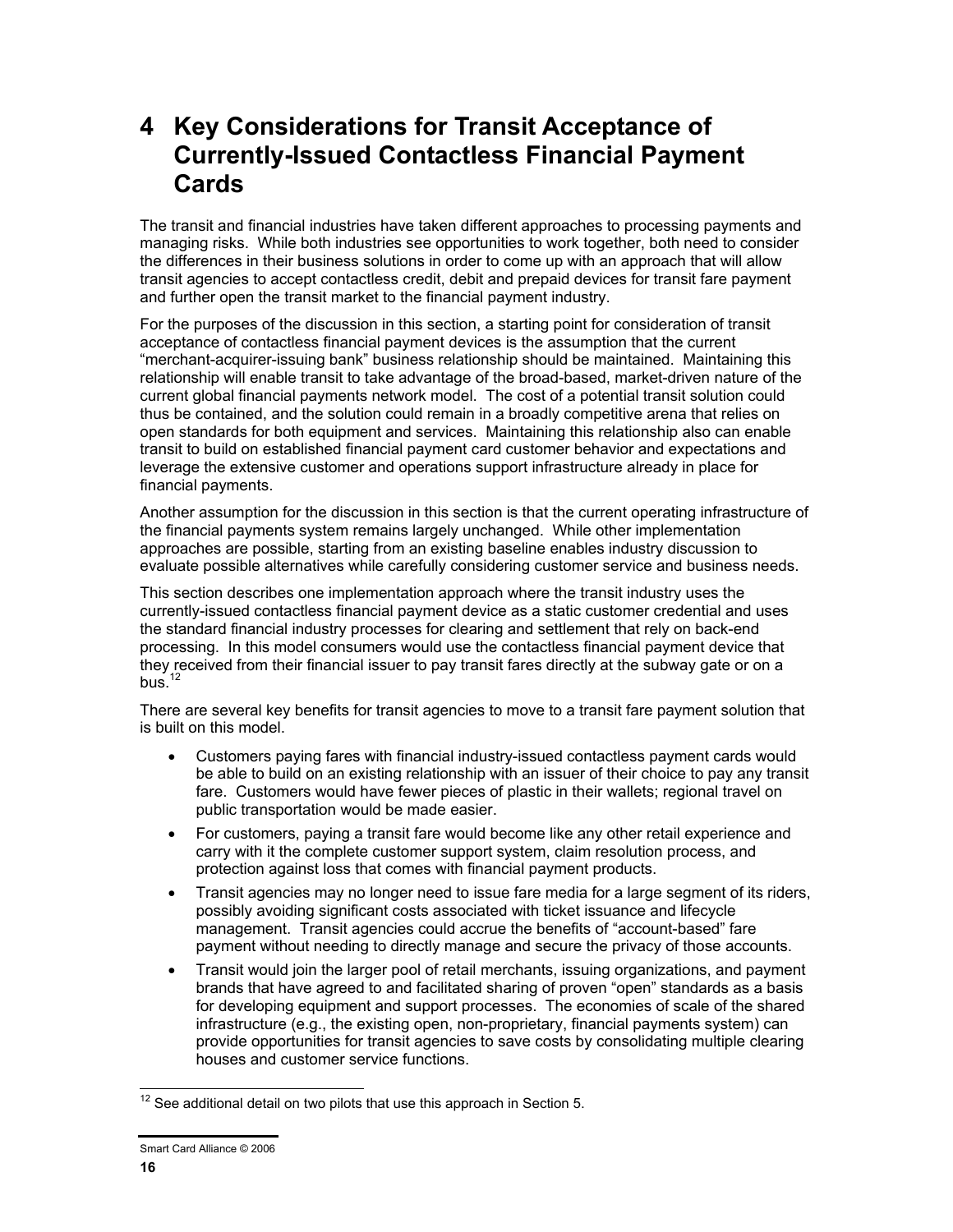- Transit would be well-positioned to take advantage of the growing trend toward non-cash payment options among consumers, which is expected to gain further momentum as state governments move toward using financial payment instruments for distribution of benefits.
- Interoperability is expanded among both transit agencies and all merchants that accept such payment devices. The effect of which, according to recent studies, is that the payment device becomes "top of wallet," providing an increase in usage which is a motivator for financial service providers.
- Transit would benefit from co-branding opportunities and other promotional programs that promote the agency's brand.
- Card issuers have become experts at database marketing and could work with the transit agency to identify segments of customers who are likely to respond to various product offerings. Using the account-based model, temporary promotional products could be introduced with little effort.
- Card issuers will be able to focus on promoting usage as this approach requires little, if any, change in operations.

For each transportation mode, public transit needs to define what it requires at a point of entry beyond basic financial payment functionality to satisfy its customer service and business needs. Key considerations center on the operating and business issues raised when individual public transit agencies become merchants, rather than on implementation issues concerning technology definition, standards, and technical infrastructure.

This section describes selected key challenges for implementing the approach described above and offers perspectives on how these challenges can be addressed. The section is not intended to describe all possible issues or advocate a single solution but to promote discussion among industry participants. Two possible alternative models for implementation are summarized in Section 6.

### **4.1 Transaction Time, Online Authorization, and Risk Management**

Three key issues for transit agencies are transaction time, online transaction authorization, and risk management. These three issues are intertwined.

As described in Section 2.2, the transit fare payment transaction must occur very quickly generally in less than 300 ms for the entire customer interface. Slower transactions may result in unacceptably slow customer throughput at gated transit systems and interfere with "normal" customer flows, especially in heavily used transit systems. For bus systems, speeds of 300 ms or less have enabled up to 30 percent reductions in dwell times at bus stops. Since dwell times account for up to 25 percent of total route times, not adhering to the 300 ms standard can have significant implications for customer service and cost.

Current transit AFC systems achieve this transaction time using established techniques that are now the basis of several international transit standards. In most cases these processes complete the card validation transaction at the point of entry offline. Purchase of fare product typically occurs away from the point of entry with the access transaction taking the form of either validating or debiting a prepaid instrument. Because any offline transaction carries a certain degree of risk, transit agencies have built certain functionalities into their fare payment systems that are essential in detecting and preventing fraud and managing risk. As is also true in the financial payments industry, transit agencies have taken a "layered" approach to risk management, which aims at prevention through a combination of pre-payment approaches, customer awareness and enforcement with assistance from law enforcement.

American Express, MasterCard, and Visa also incorporate security measures throughout their products and payment systems. Risk management techniques include online transaction

Smart Card Alliance © 2006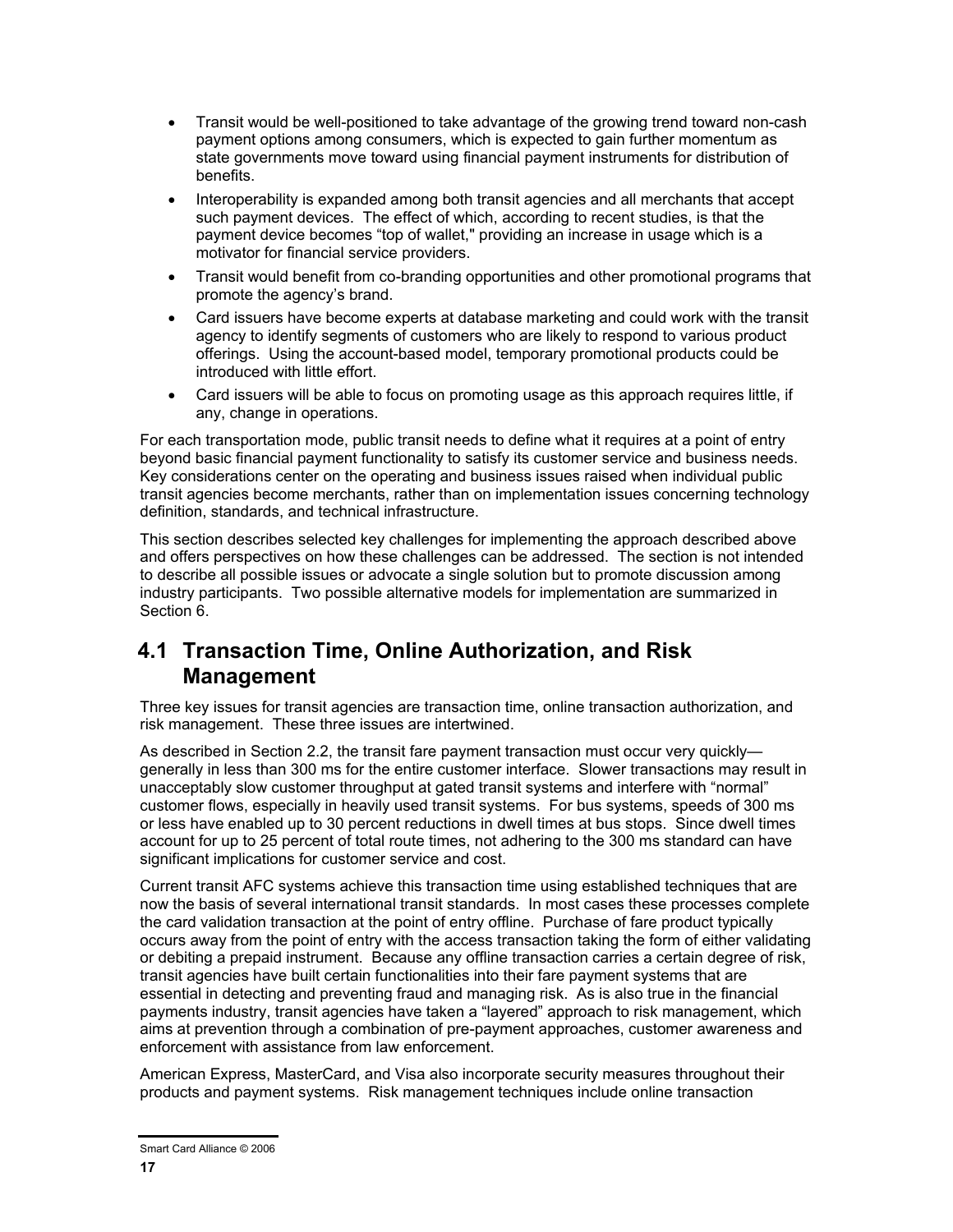authorization and sophisticated back-end fraud detection systems. All payment brands generally require that contactless payment transactions be authorized online to manage risk (just as most magnetic stripe payment transactions are); while there may be exceptions to this policy, merchants generally bear the risk for fraud and chargebacks if transactions are not authorized online. However, the financial industry has established programs for low-value retail transactions (micropayments) that waive the requirement for a signature (described in Section 3.2) but still protect the merchant from fraud and chargebacks, eliminating this requirement as a throughput issue for transit acceptance of contactless financial payment devices.

The difference between offline and online authorization approaches in the two industries raises the following issues:

- A standard credit, debit or prepaid card transaction that is authorized online may be too slow for transit fare payment, absent high speed communications, or may not be feasible with an older transit communications system infrastructure.
- While GPRS and other 3G technologies are being proposed to include online authorization for buses, there is currently no widely deployed technical solution that allows online authorization on bus systems in the U.S.
- The financial industry's programs for supporting micropayments only partially address the needs and risks specific to a transit environment. Transit agencies accepting contactless financial payment devices without standard online authorization would be required to accept the risk of fraud and chargebacks.

Two approaches used in other industries could be applied to transit to help resolve these issues: transaction aggregation and prepaid accounts.

#### *4.1.1 Transaction Aggregation*

Aggregation identifies repeat transactions that use the same payment instrument (such as a credit card), aggregates the charges up to a certain value or time, and then processes the aggregated charges, thereby processing a smaller number of higher value transactions. This can result in lower fees than processing each micropayment transaction individually.

Successful introduction of transaction aggregation requires a thorough understanding of the risks involved. For a transit agency, the key to understanding these risks is to examine the agency's current experience with fraud and loss incurred by accepting financial payment products and predict what might happen if these payments are accepted at the point of entry. It is also important for transit agencies to work with financial industry representatives to understand the risk factors in the transit sector as compared to other merchant categories.

There are specific approaches that could be used to mitigate the risk associated with waiting until aggregation criteria are met. One possible solution is to perform an authorization on the initial use of the contactless payment device before a tranasaction is forwarded to the back office to begin the aggregation process. A transit agency may be willing to accept the additional time to authorize the rider's card online for this initial transaction since it qualifies that the payment device is in good standing with the financial issuer. Alternatively, an authorization could be done on the first use and subsequent information from that transaction could be posted to the transit back-end system. Risk would be limited to the first transaction provided that information on the results of the authorization could be made available at all points of entry to the transit system in real-time or as near real-time as possible. For transactions after the initial one, the system would need to conduct some risk analysis and possible risk assignment given the new financial industry rules that apply to transactions under certain floor limits. If, for the first transaction, the card is valid, the transit agency could have a high degree of confidence that the rider is a legitimate customer and may be willing to accept the risk until the aggregation criteria are met.

Use of transaction aggregation could offer two benefits. First, a majority of the transactions would be handled by systems located on the front-end of the payment network or internal to the transit system, improving response times and potentially reducing transaction fees. Second, the

Smart Card Alliance © 2006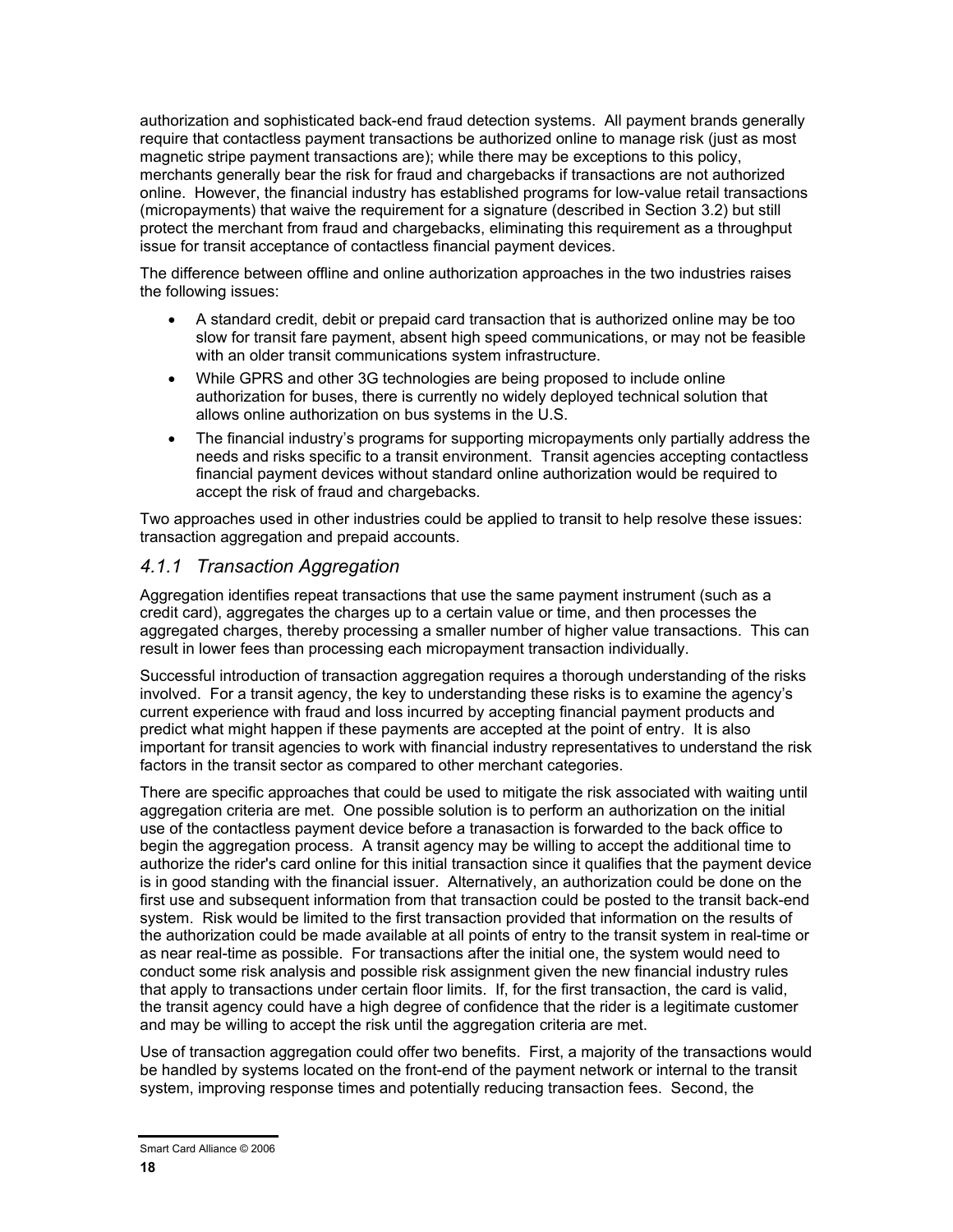aggregated bundles of transactions are processed over the existing financial payment networks, reducing the agency's risk of non-payment and fraud. Fraudulent cards would be identified during the initial authorization process and riders who attempt to ride with invalid or fraudulent cards would be identified within a few trips. This would, of course, depend on the robustness of information communication to the readers at the point of entry.

### *4.1.2 Transit Prepaid Accounts*

Transit prepaid accounts structured around financial payment devices could allow a customer to fund an account with enough value to cover multiple transit rides. During this process, the customer could also chose from a menu of fare policy options offered by the transit agency. When a customer then uses the contactless payment device at the point of entry, the prepaid account would be decremented, with usage recorded or validated as well. The transit agency would incur one transaction processing fee for the initial amount (which is significantly larger than a single fare), with no additional payment processing fees.

By instituting the use of prepaid accounts, the transit agency could require riders to prefund a transit-specific account for use with their contactless financial payment devices. When the account is funded, the "funding" transaction would be authorized online, validating the payment device and account and providing funds to the transit agency to pay for the rider's use of the transit system. In this example, when a commuter arriving at a subway station uses a contactless financial payment device to enter at the gate, the transaction amount would be decremented from the transit account in the back-end system, either in real time or on a schedule. Since the rider already paid the fare, the risk of non-payment or fraud is reduced.

If the contactless financial payment device used by the customer at the point of entry is not modified for transit fare payment, then the customer's transit experience would be similar to any retail purchasing experience. The acceptance process would also be simplified, since the customer had already made arrangements for the desired type of fare. Provided that the cardholder account is not "hotlisted," entry to the transit system would be assured. As with any account-based system where the customer is known to the account provider, risk could be mitigated because the customer and the account provider have an established relationship. In this case, since the contactless payment device and the account are held by the financial issuing institution and the use of the contactless device encompasses a broader financial relationship, the customer would have a vested interest in maintaining the account in good standing.

### *4.1.3 Offline Transactions*

Transit agencies have the option of processing payment transactions offline, using floor limits. However, this approach could incur financial losses due to fraud and the related fees charged by the payment brands. Merchants could also risk compromising their standing as part of the payment brand's merchant network.

### *4.1.4 Summary*

All three approaches assume that transit agencies can accept some or all contactless transactions without requiring online authorization every time the contactless payment instrument is presented at a point of entry.<sup>13</sup>

Implementation of a model that doesn't authorize every transaction requires further discussion between the transit and financial industries, development of models and procedures to manage risk and prevent an increase in fraud, and, possibly, implementation of additional fraud controls

<sup>1</sup>  $13$  It is important to note, however, that there is no technical reason preventing full online authorization of transactions, even if the authorization is obtained after allowing entry to the system. The decision of whether to authorize every transaction is a matter of cost, risk and time (if authorization is desired prior to opening the gate or allowing a passenger to board).

Smart Card Alliance © 2006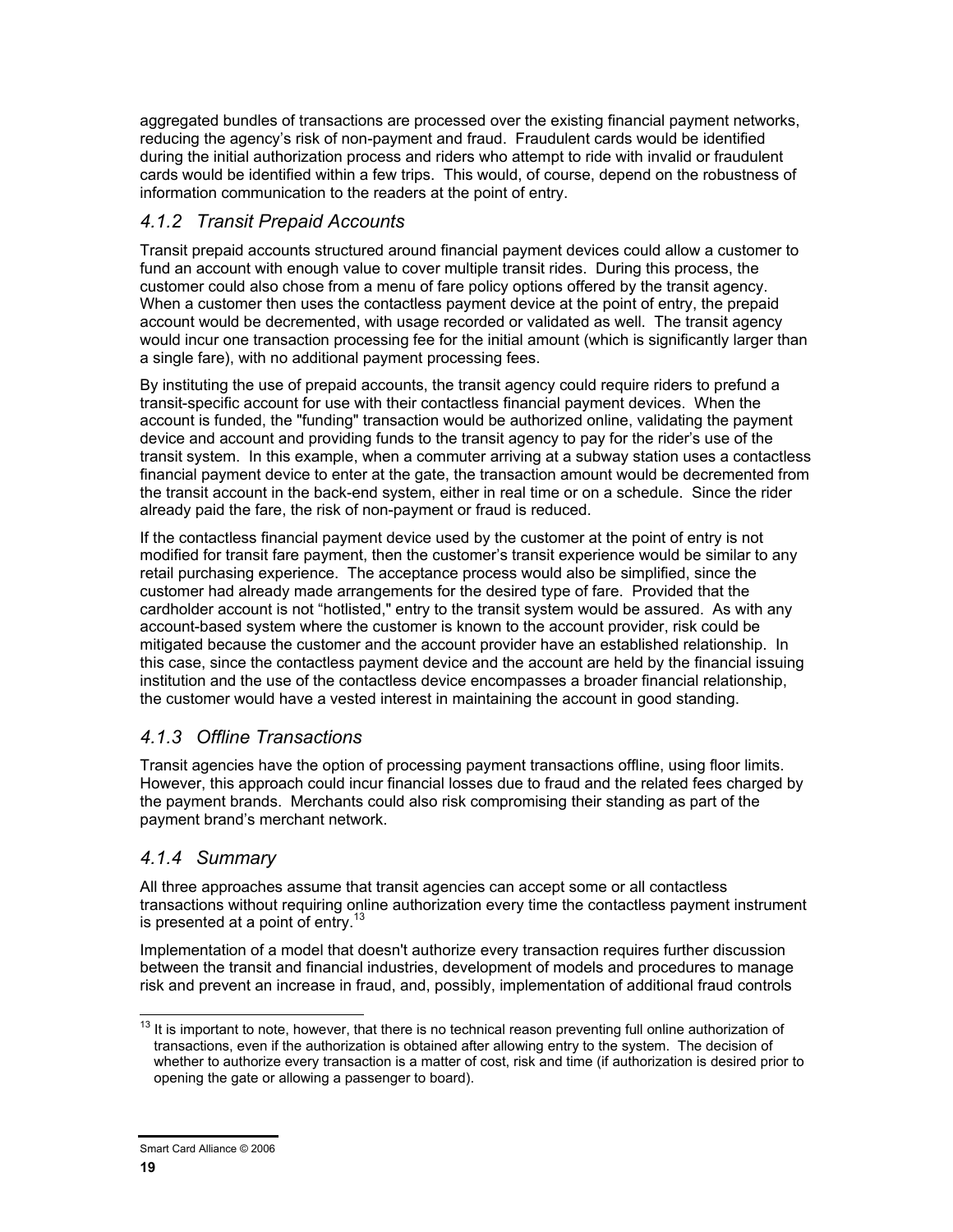by transit agencies and/or financial processors to address risk. It is critical to define an implementation approach that has an acceptable level of expense and risk for both the transit and financial industries.

One step essential to resolving the issues of transaction authorization is for individual transit agencies (and perhaps public transit as an industry) to understand and quantify the financial risk involved in becoming a merchant who accepts contactless devices for payment at the point of entry. Several factors need to be considered to create a business and financial risk profile for this approach.

First, the dollar value of transit fares is generally less than the dollar value of transactions performed at a typical retailer location. Most transit fares fall into the category of micropayments, and while other fare options (particularly those for commuter heavy rail) have a higher value, the transaction value is narrower than the range experienced by most retailers. In today's fare collections systems, transit agencies use financial payment cards to add value to their closed payment systems as consumers purchase tickets or load fare products to their transit cards using one of several load value options.14 These transactions are often above \$20, include an authorization, and are subject to normal financial payment industry rules. In these current implementations, the fare payment transaction is controlled by the proprietary system used by each transit agency and not by the financial payment system. As a result, the risk of fraud or non-payment is internal to the transit agency. Transit agencies have used this approach for some time and have gained substantial experience with the fraud issues associated with financial payment card acceptance used in this manner.

The new processing approaches described in this section were designed to accommodate the direct use of financial payment cards for micropayments. As in other industries, the rules for processing are expected to change with experience until the right balance of cost and control is achieved.

It is important to note that there are risks taken by financial issuers and transit agencies regardless of which approach is used, and that fraud prevention is a dynamic process that requires continual effort by all involved.

Second, unlike most current public transit customers, a transit "retail" customer using a financial payment device would not be anonymous. While the customer may still remain anonymous to the transit agency, the customer has voluntarily identified himself to the issuing bank. This is a distinct advantage to merchants when taking preventive measures to reduce financial risk and prevent fraud.

These considerations, along with information emerging as a result of discussions between transit agencies and potential financial industry and/or data and transaction processing partners, can be used to create a risk profile for public transit. This risk profile could be used to define an approach to authorization and floor limits that is appropriate to public transit and acceptable to financial industry partners. The resulting risk profile could then be used to create business, operating, and technical guidelines that are reflected in the approach that the transit industry uses to accept contactless financial payment products for fare payment.

### **4.2 Transaction Costs**

Transit agencies interested in accepting contactless financial payment devices at a gate or turnstile or on a bus must understand the transaction processing fees charged by the financial payments industry. Payments for individual transit trips are micropayments. As described in Section 3.3, micropayments may be expensive to process using traditional credit and debit card payment processing for each transaction. However, the use of aggregation and prepaid accounts (described in Section 4.1) can help reduce the cost of processing low-value transactions. It is

 $\overline{\phantom{a}}$ <sup>14</sup> Load value options include ticket vending machines, telephone- and web-based services, and customer service locations.

Smart Card Alliance © 2006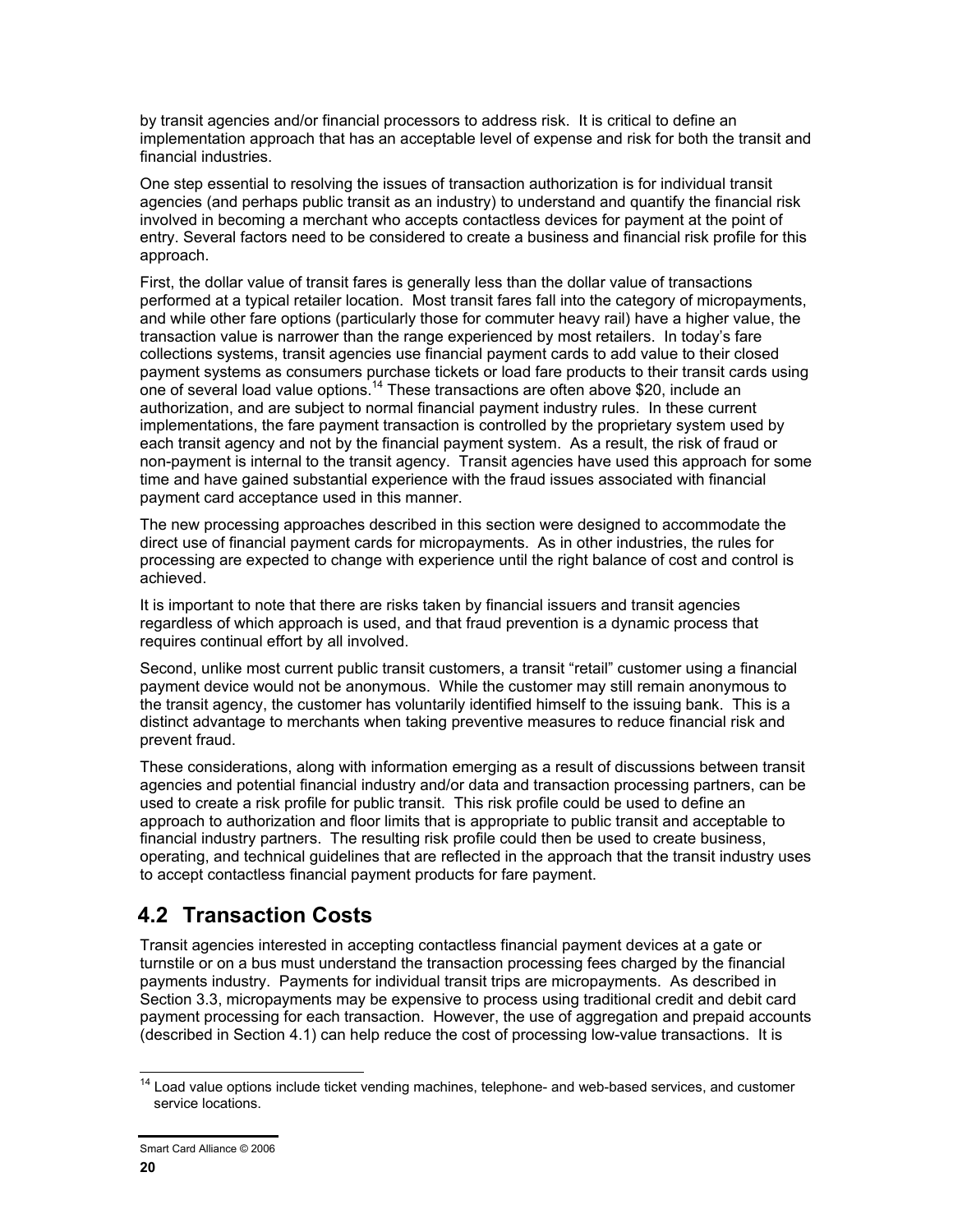also important to remember that many of the programs supporting micropayments are new to the market and that the business model for these programs could evolve over time, resulting in changes to both processing rules and fees.

Transit agencies could also opt to process each fare payment transaction individually and incur whatever processing fees they negotiate with their acquiring bank. Since most transit agencies already accept financial payment products for fare payment, information on potential incremental costs should be readily available.

The development of a business model that includes both transaction processing costs and any savings that could be realized from reduced cash handling and fare media costs would help agencies determine whether contactless credit, debit and prepaid payment acceptance is economical.

### **4.3 Transit Fare Policy and Processes**

A key consideration for transit agencies is how to make the agency's different fare policy options available to customers if contactless financial payment devices are accepted for fare payment at a point of entry. As described in Section 2.2, transit fare structures typically start with basic pertrip charges and then add rules that address whatever unique transportation services the agency offers in response to customer demands and the specific rider populations served (for example, student fares, reduced fares for the elderly and handicapped).

In addition, transit agencies typically use a combination of different fare media. For example, even agencies that have implemented a contactless smart card-based AFC system still use cash, paper passes, and magnetic stripe tickets in addition to smart cards.

One possible approach to addressing fare policy when accepting contactless financial payment devices directly at a subway gate or on a bus would be to handle the fare calculation in a backend account-based system. One example of how this approach has been implemented is the business and technical model used for toll roads that accept EZ-Pass, FasTrak, and other electronic toll payment mechanisms. These are custom-built, non-financial systems that rely on a back office to calculate and centrally clear all tolls for multiple participating agencies. Participants in these systems use a standardized transponder with an electronic serial number that identifies the user within the system. Each user has an associated account which includes details about the type of vehicle and, therefore, toll to be charged. The information stored in the transponder is static and may be limited to a serial number or may include additional data, such as a rider class or expiration date. The payment device at the toll booth confirms the validity of the transponder. Throughout the day, data on usage at the toll gate is uploaded periodically to the central system. A process of clearing and settlement levies the appropriate charges against the user's account and, when different tolling agencies are involved, apportions funds between those agencies. These systems also offer a mechanism that automatically replenishes the user's account once a certain dollar threshold is reached. One of the payment options for the customer is to identify a credit card to be billed.

It is reasonable to assume that a similar account-based system could be designed and implemented for transit fare payment, processing the transit equivalent of passes, transfers, and other fare instruments required by a transit agency just as contactless smart card-based AFC systems currently do.

Transit agencies who prefer not to implement an account-based system could restrict the use of contactless financial payment devices to payment of fixed fares directly on buses or at gates or to pay for transit-specific fare media, as is currently implemented for magnetic stripe credit and debit cards.

Fare policies and processes are also shaped by the mode of transit. APTA's 2006 Public Transportation Fact Book reports the following statistics for unlinked passenger trips by mode for 2004:

Smart Card Alliance © 2006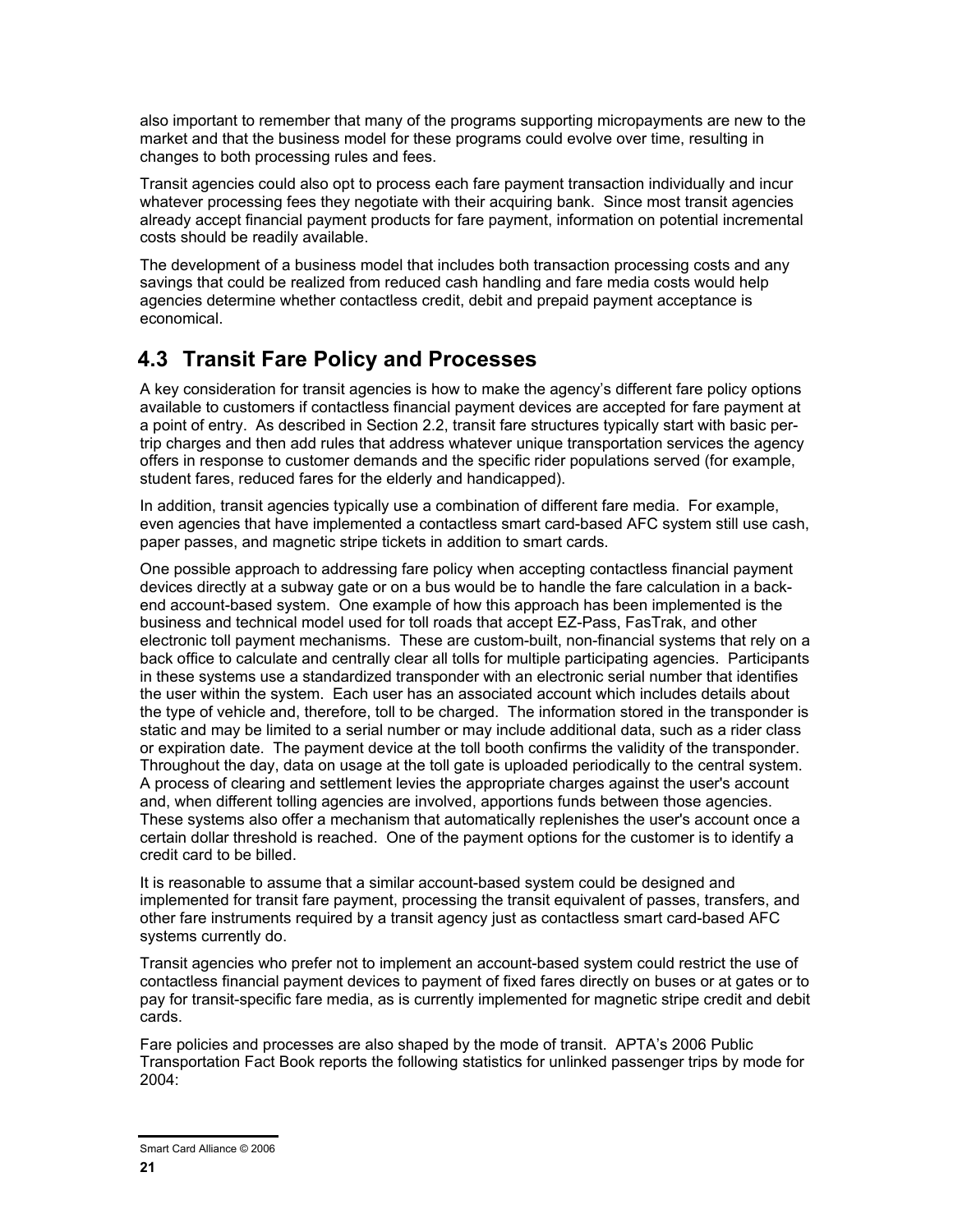| $\bullet$ | <b>Bus</b>                        | .59%    |
|-----------|-----------------------------------|---------|
| $\bullet$ | Heavy rail (subways, metro)       | 28.7%   |
| $\bullet$ | Commuter rail                     | 4.3%    |
|           | • Light rail (streetcar, tramway) | 3.7%    |
| $\bullet$ | Paratransit                       | 1.2%    |
|           | • Trolley bus                     | $1.1\%$ |
|           | Other                             | 1.2%    |

The fare policies and processes for the major transit modes are explored in more detail in the next sections.

#### *4.3.1 Fare Policy and Processes in Heavy Rail (Subways, Metro)*

Public transit systems rely heavily on ticketing both as a means of collecting fares and as proof of purchase. However, as AFC systems for subways have evolved, tickets in the form of magnetic stripe cards and contactless smart cards carry few (if any) visible indications of the type, validity, or current inherent value of the ticket. Few subway systems require customers to present proof of payment any longer, in large part because most subway systems are gated.

When fare media carry no visual identification, external signals on the fare payment devices alert enforcement personnel to riders who are using concession fare instruments. Personnel can use these signals to challenge patrons who do not appear to be qualified for the product being used (for example, a 40-year-old man carrying a briefcase and wearing a business suit but using a public school student pass).

For heavy rail, which includes both commuter and long-distance train service, the situation is different. Ticketing operations on trains are determined by multiple policies and procedures that are difficult to modify. Despite significant disincentives, for example, on-board ticket sales are likely to continue. Passengers may still be required to show proof of payment (POP) to transit personnel, and transit personnel will continue to issue seat checks to expedite visual inspection of tickets held by recently boarded passengers.

To accept contactless financial payment devices in these environments, public transit and financial payment providers will need to develop a solution that enables both sale of tickets and visual inspection. Customers can already purchase tickets on board using magnetic stripe credit and debit cards. The use of contactless handheld sales devices that support acceptance of contactless credit, debit and prepaid devices is a logical next step. It is also a step supported by most contactless smart card-based AFC systems, where the handheld device is used to validate a product, reload a product, or collect a stored value fare.

A more difficult challenge is how to provide a surrogate for visual inspection of prepaid tickets, particularly passes and other time-stamped instruments, and for single-use tickets that carry visual identifiers of origin and destination. Public transit can certainly define what is necessary and acceptable, but in the end the technical solution may be chosen to accommodate a broader market solution.

Other means of addressing this challenge may be necessary. Public transit must often provide a wide variety of options to fulfill its mandate of inclusiveness and accessibility. For example, one option for commuter heavy rail could be to require passengers to present their contactless payment card on boarding and then again in the destination station. The second use would be required in order to charge the correct fare. Failure to present the contactless payment card at the destination would result in the charge of a maximum fare, or even possibly a penalty. It is important to note that the volume of passengers at destination stations needs to be considered if this approach is implemented, since throughput could be seriously affected if there are not sufficient numbers of exit contactless readers. This approach could obviate the need for comprehensive on-board inspection while still permitting random inspections for proof of payment. The enforcement agent could require the customer to present the contactless card or device to a special handheld device. Subsequently, the back office could compare the records to

Smart Card Alliance © 2006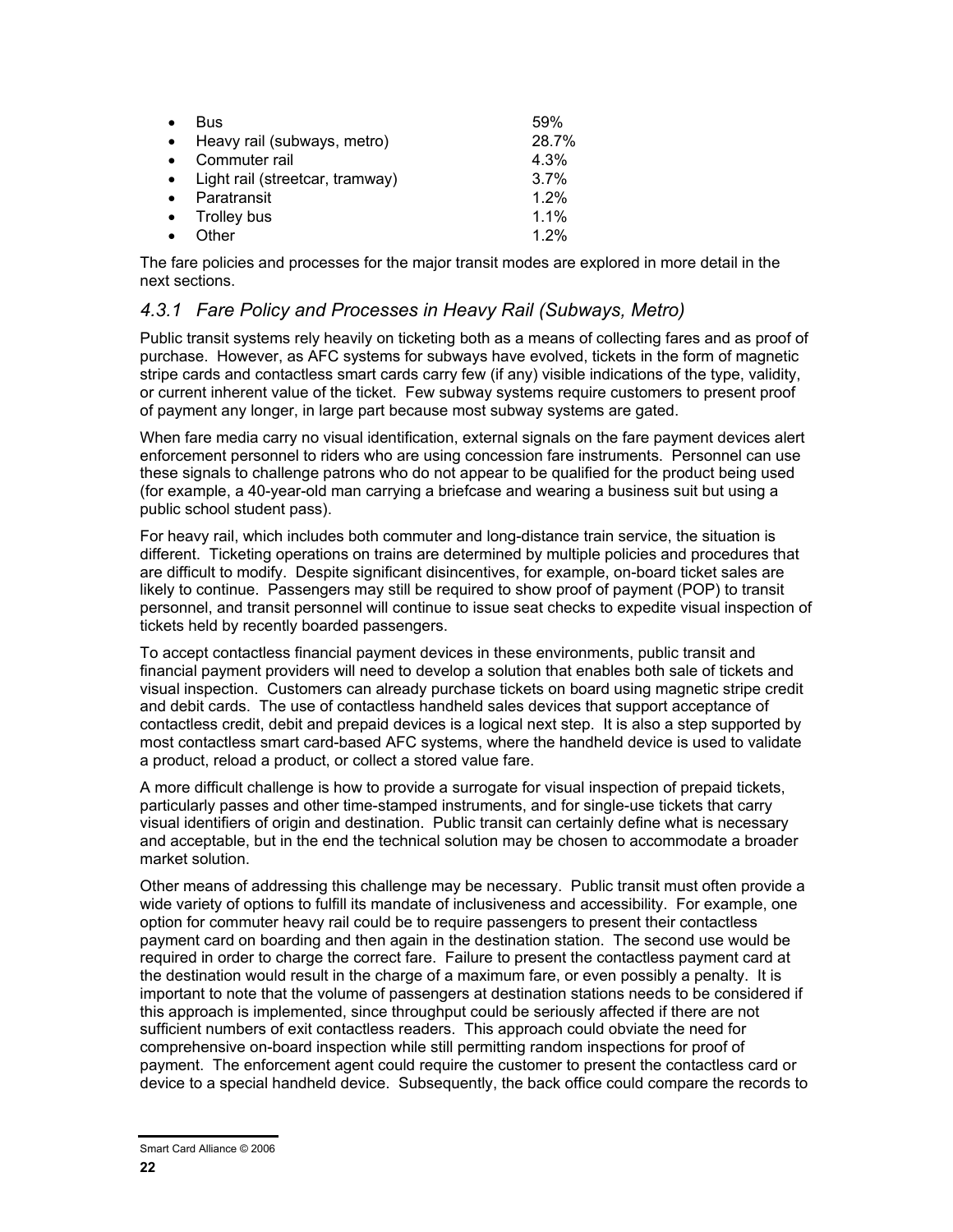other processing records, checking for the presentation of a card both at boarding and at a destination station.

#### *4.3.2 Fare Policy and Processes for Systems Using POP Fare Collection Practices*

The use of contactless financial payment devices in the open (non-barrier) systems that are often typical of light rail, bus rapid transit (BRT), and commuter rail systems presents some unique challenges. Non-barrier systems use POP fare collection practices.

As noted in the Federal Transit Administration's reference guide,<sup>15</sup> in a POP system "passengers must board with either a pass or a validated ticket, and can be asked to show proof of payment at any time. Inspectors randomly board [vehicles] and give fines to passengers who cannot show the required pass or ticket." This type of fare collection requires a solution that is similar to but independent of any solution for traditional bus and subway systems. In addition, any solution must meet the needs of both the transit and financial industries.

One solution that could be implemented is the ability to print a receipt for POP. In this scenario, the contactless credit, debit or prepaid device could be presented to a ticket vending or fare validation device that can print. Once the card is validated or processed by the equipment, a receipt would be issued to the patron, and all relevant transaction data would be stored for processing by the transit and financial payment systems. Such equipment is often available at stations or platforms, thus allowing for real-time transaction authorization, although it could be placed on board vehicles at the doorway. The receipt could then be visually inspected by transit personnel to verify that the patron paid the proper fare.

A different approach would be needed when the transit system's fare equipment cannot issue a receipt. In this case, a customer could present a contactless financial payment device to a validation device that would acknowledge the transaction (using audio or visual indicators) but would not issue a separate printout to allow for visual inspection. There can be several options for what happens next. For example, the device could store the transaction information to be downloaded and processed by the payment system at a later time. On-board verification would be accomplished by transit personnel using a handheld device for random inspections of customer cards. The handheld device could store card and transaction information and download it later to a central computer system. Once the central system had the data from both the validation device and the handheld device, it could check to ensure that cards presented to the handheld device were also properly validated. In the event that a payment device was not validated properly, the agency could charge the contactless financial payment account for the fare and possibly include additional fees or fines for lack of payment.

Another solution could require the transfer of data from the validating equipment to the handheld device. This transfer could be accomplished using wireless connectivity, although such a solution would probably require significant upgrades in applicable infrastructure and real-time communications. If the validating equipment were on board, data would be transferred to the handheld unit on board. Once the handheld unit was updated, inspectors could check to determine whether riders had paid their fares before boarding the vehicle.

Clearly, these last two solutions present many issues, including issues involving the security of stored data and the use of financial payment card information as identification data. However, preregistration of contactless financial payment cards (where the customer registers with the transit agency and indicates the financial account that will be used for fare payment) could resolve many of these issues through back-office processing by the agency's central computer system.

 <sup>15</sup> *Federal Transit Administration Bus Rapid Transit Reference Guide*, 2003, http://www.fta.dot.gov/2340\_7254\_ENG\_HTML.htm.

Smart Card Alliance © 2006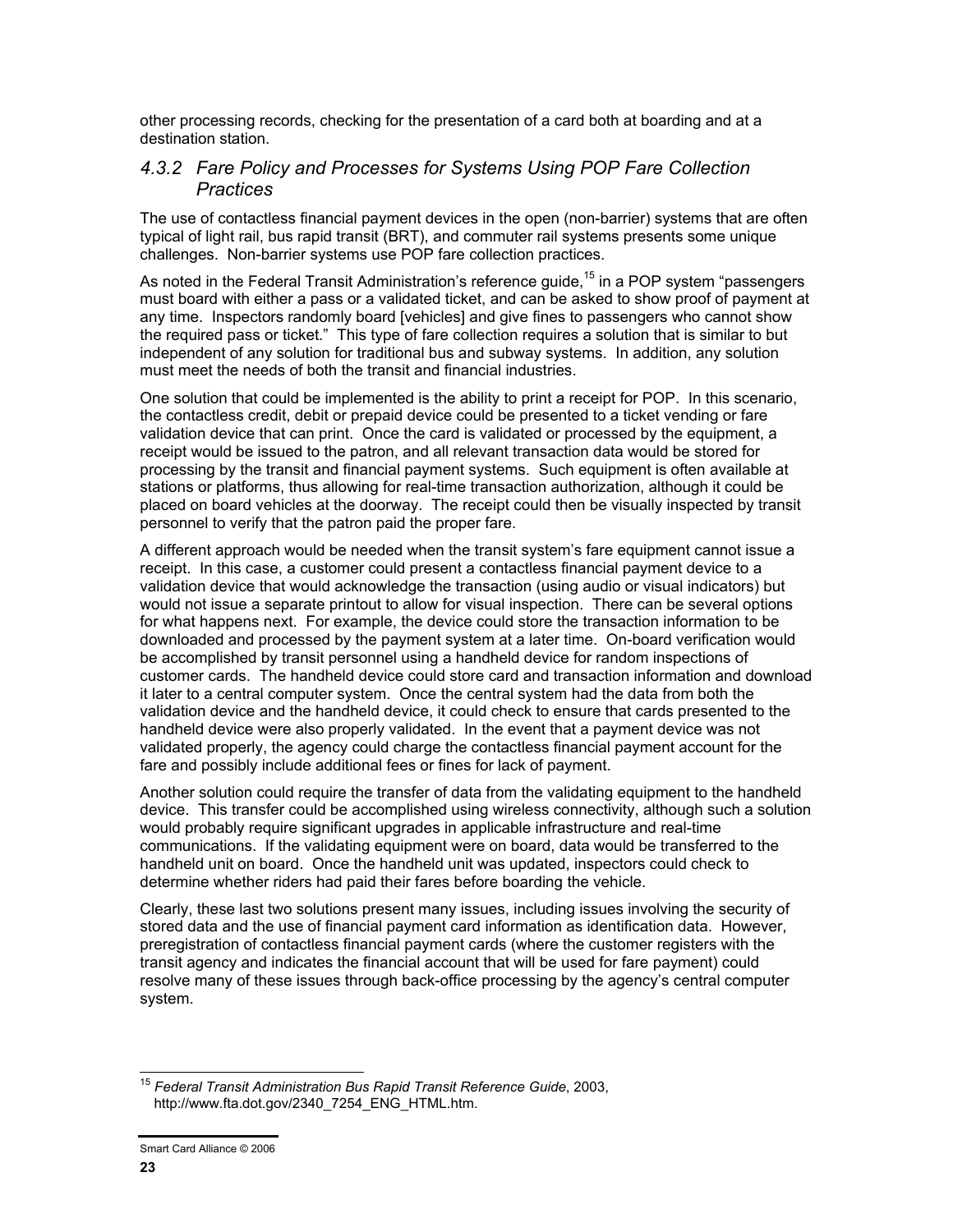#### *4.3.3 Fare Policy and Processes in Bus Systems*

If open financial payment systems are to be seriously considered for widespread adoption as a viable alternative to closed AFC systems, they must address the specific challenges related to transit bus fare collection. The major portion of public transit riders in the United States use buses. According to APTA's 2006 Public Transportation Fact Book, of the total 9.6 billion public transportation passenger trips taken in 2004, 5.7 billion were bus trips. More than 300 transit properties provide bus service, with a total combined fleet of more than 54,000 vehicles. Transit agencies offer a wide variety of bus services, serving diverse customer demographics and fulfilling a broad range of operating and business requirements.

Buses represent an economical and highly flexible option for introducing public transportation into new areas or supplementing other modes of transportation when the infrastructure investment is constrained. In terms of service frequency and diversity, service implementation runs the gamut. For example, it includes intermittent service by a handful of buses traveling relatively long distances with light passenger loads to connect small towns and population centers to key destinations (such as shopping malls and senior centers). It also includes service in major urban and suburban centers, where customer demand requires frequent stops, multiple routes and service types (e.g., local and express), and a complex operating and business infrastructure supporting a bus fleet numbering in the thousands of vehicles.

Operating equipment and procedures governing bus service are equally diverse, and often complex as a result of "local" practices. Given the nature of these over-the-road operations, accepting contactless payment devices based on financial payment systems presents its own unique set of challenges. When systems require customers to pay or to show proof of payment upon boarding, common practice is for the customer to board using the front (sometimes the only) door, in full view of the bus driver. In flat fare systems, the customer pays a flat fare at the point of entry for all transportation modes. Zone- or distance-based fare policies present a different challenge. Zone-based gated light- or heavy-rail systems require validation at both the entry and exit points. This is made relatively easier, since the zones coincide with fixed physical barriers through which customers must pass. Because buses typically pass through multiple zones as they traverse their route, the issue is how to assure that the appropriate fare is collected without compromising customer convenience. One requirement for such a system is that it must be able to identify the bus location at each stop, and be able to calculate the correct fare that customers are to be charged based on where they board and leave the bus.

Current closed AFC system design typically requires customers to validate on boarding and on departing, thus establishing the location criteria required to charge the appropriate fare. Assuring that customers validated twice could be accomplished by programming the payment system to charge the customer the maximum possible fare when the second validation is missing.

Another approach requires driver interaction with the customer on boarding. This interaction occurs now on some bus systems, with the driver issuing a ticket for the zones paid for by the customer. If a contactless financial payment device were used, the driver could identify the fare zone for which the customer wished to pay to the on-board system. This solution would result in a two-step validation process. This process has the potential for error and fare evasion; it may also slow travel times and, therefore may not lead to improved dwell times at stops and operating savings normally associated with the introduction of contactless smart cards for fare payment.

One further consideration in creating linkages between bus operations and financial payments is the assignment of buses for service. Bus assignments are determined by the availability of the number of buses required to make peak service at pullout. A particular bus at a particular depot is assigned to a route during pullout (ignoring the rotation of vehicles to different depots, which can result in completely different route and service assignments). The point-of-entry reader would need to be synchronized at each new assignment to associate a payment transaction with a particular route.

Last, the cost of air time has prevented efforts to communicate fare payment information while the bus is in service. As wireless bandwidth increases and air time charges fall, this practice may

Smart Card Alliance © 2006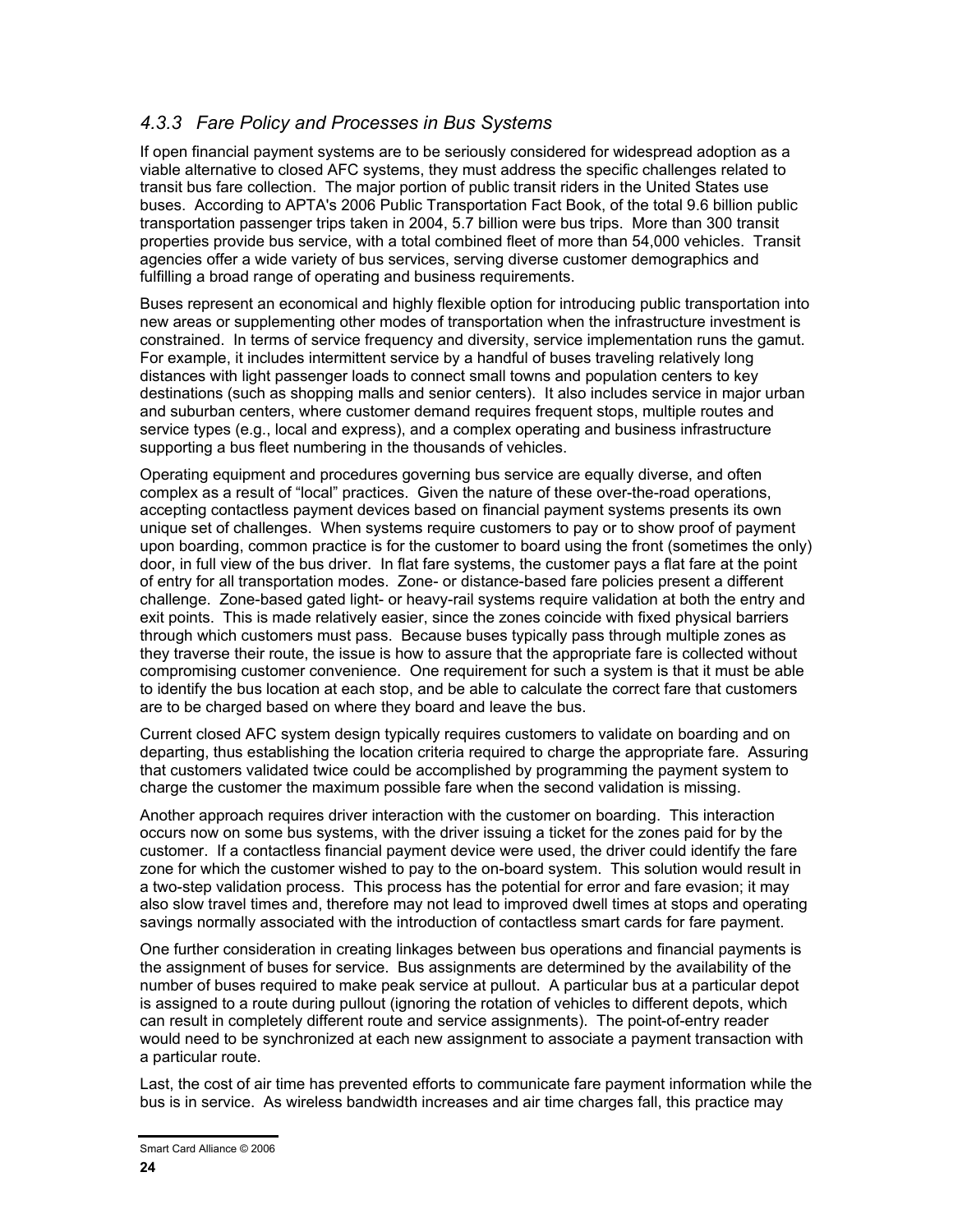change so that buses will communicate transaction data in real-time or near-real-time. However, any new AFC system to be implemented in the foreseeable future will most likely need to manage bus transactions offline.

Acceptance of the currently-issued contactless credit, debit and prepaid cards on buses may require transit agencies to consider changes to their fare collection practices and bus fare collection devices, especially if customer interaction with the fare box or other registering device changes. The offline nature of bus operations also requires transit agencies to assess the payment risk and to develop business and technical approaches to manage this risk. However, a significant effort is warranted to resolve these challenges.

### **4.4 Financial Payment System Regulations and Operating Rules**

Financial payments systems operate within a supervisory and regulatory framework that includes laws (such as the Electronic Funds Transfer Act and the Truth in Lending Act) and regulations (such as Regulation E and Regulation Z). In addition, each payment system is subject to a set of operating rules that describe the rights, responsibilities, and obligations of participants in a payment transaction; transaction processing; funds transfer requirements; and privacy and security requirements.

Three examples of financial industry requirements are discussed below to illustrate the types of issues that need to be addressed.

*Customer receipts*. Regulation E requires that a consumer receipt be made available, upon request, for electronic funds transfers (i.e., debit and automated teller machine transactions).<sup>16</sup> While it does not specifically address credit card transactions, some financial payment card issuers apply this Federal Reserve regulation to credit transactions as well in order to make the consumer interface consistent for both credit and debit transactions. Printing a receipt at a subway turnstile or on a bus is typically not feasible, making compliance with this requirement an issue. Additional discussion with the financial industry is needed to determine acceptable practices for receipts in the transit industry. See Section 5.1 for a description of the New York City Transit pilot implementation of receipts.

*Data security*. Another example is data security. Transit agencies have the responsibility and obligation to comply with state and federal mandates regarding the handling of consumer information as well as privacy notice requirements (privacy statements) regarding the handling of same. In addition, there must be adequate protection from hackers via firewalls and encryption of data over virtual private networks. The financial payments industry has also issued strict guidelines for protecting cardholder payment information wherever it resides.<sup>17</sup> Transit agencies need to design any systems that accept contactless financial payment devices at a point of entry and that handle or store cardholder and payment information to comply with these data security requirements.

*Terminal, software and network certification*. Newly mandated security provisions require terminal, software, and network certification and restrict changes that can be made without compromising the certifications. As the fare payment terminal carries out several non-payment related functions (e.g., security, access control, asset management), downloaded software and firmware updates are commonplace. Transit agencies must consider the operational impact of maintaining system compliance in this environment.

Transit acceptance of contactless financial payment devices at a gate or on a bus introduces a new usage model. The transit and financial industries must work together to assess the impact of industry regulation on system implementation and agree on approaches that can comply with the appropriate financial payment industry requirements.

<sup>&</sup>lt;sup>16</sup> http://www.bankersonline.com/regs/205/205.html.

<sup>17</sup> Visa Cardholder Information Security Program (CISP) (http://www.visa.com/cisp), MasterCard Site Data Protection Program (https://sdp.mastercardintl.com), American Express Data Security Operating Policy, and Payment Card Industry Data Security Standard (PCI).

Smart Card Alliance © 2006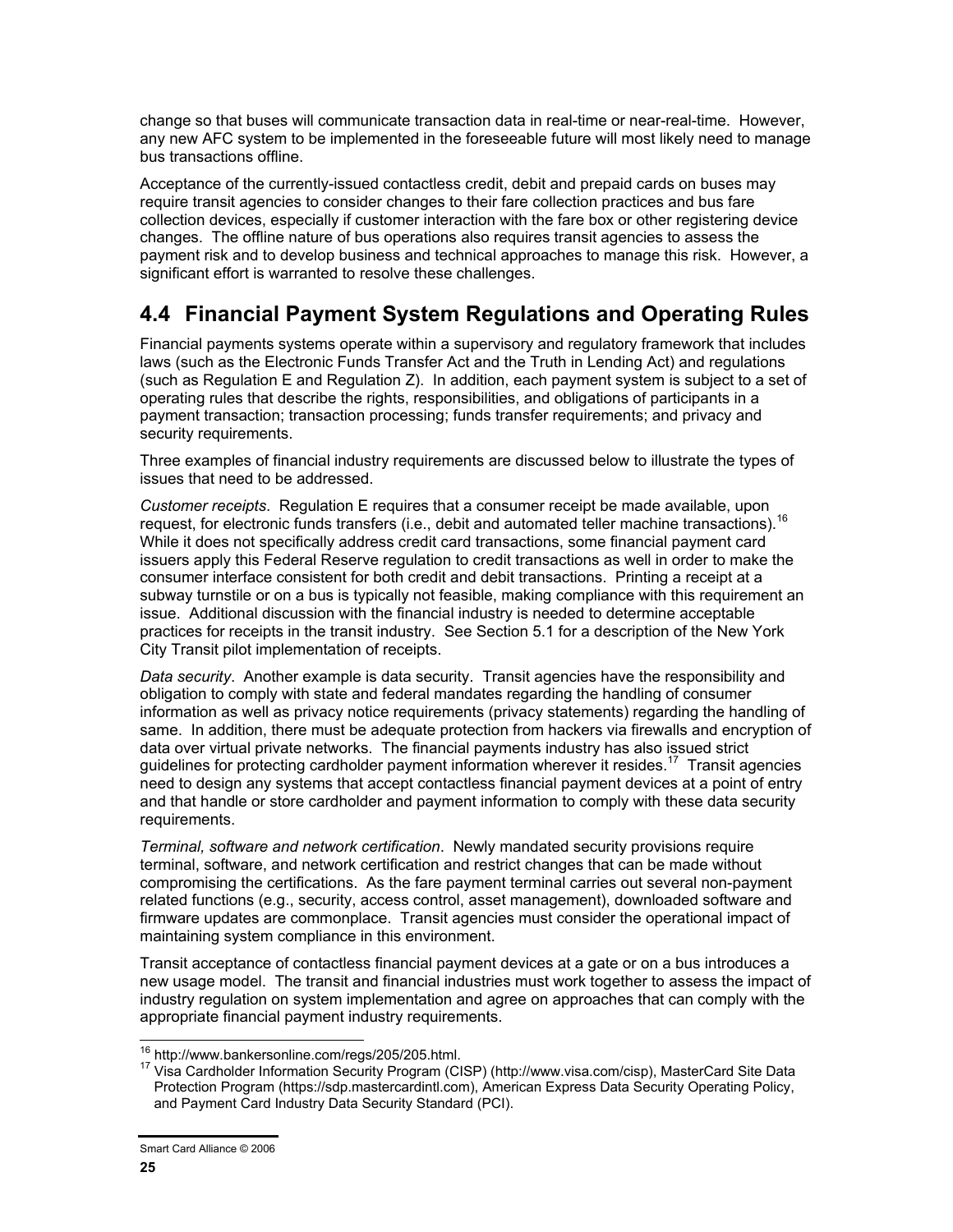### **4.5 Summary**

This section covers only a few of the challenges that transit agencies must consider in evaluating whether to accept the currently-issued contactless financial payment devices for fare payment at points of entry. However, the discussion does demonstrate that there are approaches that can address the challenges. If the transit and financial industries are to take advantage of the opportunity to increase the use of contactless financial payment products for transit fare payment, they must work together to develop business and risk models that can satisfy both industries' requirements.

Smart Card Alliance © 2006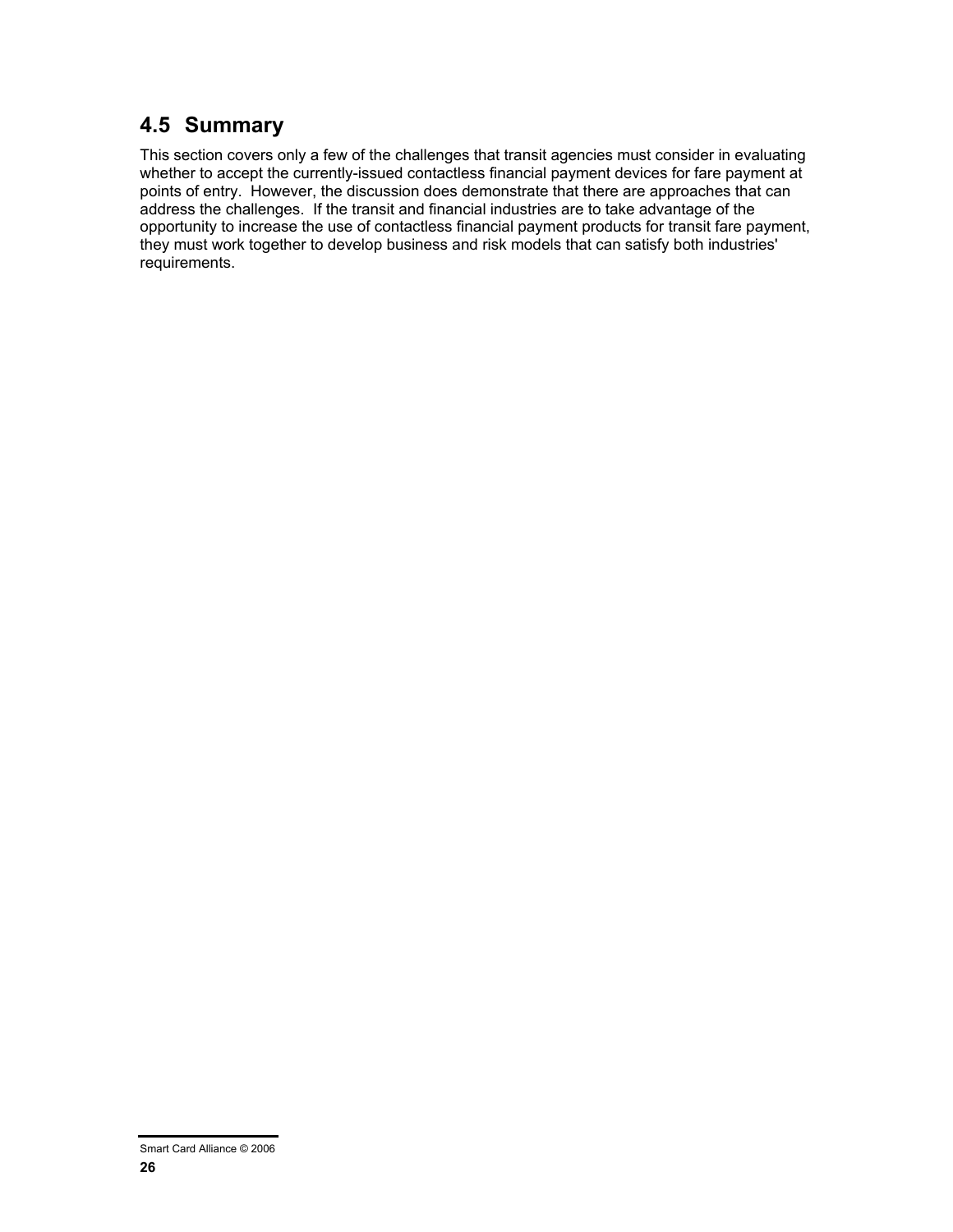# **5 Transit and Financial Linkages: New Transit Pilots**

New financial industry support for contactless payment and micropayments offers opportunities for the transit industry. Contactless financial payment products (credit, debit and prepaid cards and devices) with the operational characteristics needed for transit and changes to the rules and methods for processing low value payments offer the potential for transit agencies to accept standard financial industry contactless payment cards for fare payment at turnstiles or gates and on buses.

Two pilots are currently underway to evaluate such systems. One uses contactless financial payment devices to pay at subway turnstiles in New York City. The other uses contactless financial payment devices to pay on buses in Salt Lake City, UT.

### **5.1 MTA New York City Transit Pilot Trial of Bank-Issued Contactless Smart Card Devices<sup>18</sup>**

On July 11, 2006, in partnership with MasterCard and Citibank, MTA New York City Transit (NYCT) officially launched a trial of standard, contactless bank-issued smart card devices to pay transit fares directly at the point of entry without the need to purchase fare media. The trial, which is scheduled to last six months, was implemented at 30 subway stations principally along NYCT's heavily traveled Lexington Avenue line. At each staffed point of entry in these stations, one fare gate has been equipped with a standard ISO/IEC 14443 and MasterCard *PayPass™*-certified smart card reader. For the sake of easy recognition, the reader and the fare gate were branded with a logo designed specifically for the pilot. These fare gates also continue to accept NYCT's current fare media, the MetroCard.

Through Citibank, customers participating in the trial have the option of selecting a smart card device that looks like a standard credit or debit card (which includes the traditional magnetic stripe) or a key fob. Whether the device functions as a credit or debit card depends on the individual customer's relationship with the bank.

MTA New York City Transit is one of the largest public transportation agencies in the world. With annual revenues of \$2.8 billion, its combined subway and bus services provide nearly 7 million daily passenger trips in the five boroughs of New York City, most of which are paid using the MetroCard automated fare collection system. With the agencies that operate commuter railroads, bridges and tunnels, and additional bus services, the parent Metropolitan Transportation Authority provides customers in twelve counties with a multi-modal, regional transportation network.

### *5.1.1 Using Financial Instruments to Pay Transit Fares*

The approach being demonstrated at NYCT brings together the technical capabilities of smart cards and links them with the operating and business infrastructure of the financial payments industry. Like a typical magnetic stripe credit, debit or prepaid card used for retail purchases, the bank-issued contactless device in the demonstration acts to initiate processing of a transaction that ultimately is completed at the "back-end." The fare gate in the subway system (or any other point of entry for payment) acts like a point-of-sale device in a retail merchant location. The smart card device is "static," with no writing to the device. What enables the acceptance of the contactless device at a speed of 300 milliseconds or less are the business rules that can apply to customer-activated terminals for purchases under a certain dollar limit.

This approach merges the customer's experience of purchasing at a retail merchant with fare payment. Instead of purchasing and carrying transit-specific fare media, the customer would use a financial institution's contactless payment device at any transit property (or other retailer) that accepts financial payments (magnetic stripe or contactless). This leverages the benefits of an

 $\overline{\phantom{a}}$ <sup>18</sup> "MasterCard and Citi Conduct Consumer Trial of Contactless Payments with MTA in Select NYC Subway Stations," MasterCard press release, January 30, 2006

Smart Card Alliance © 2006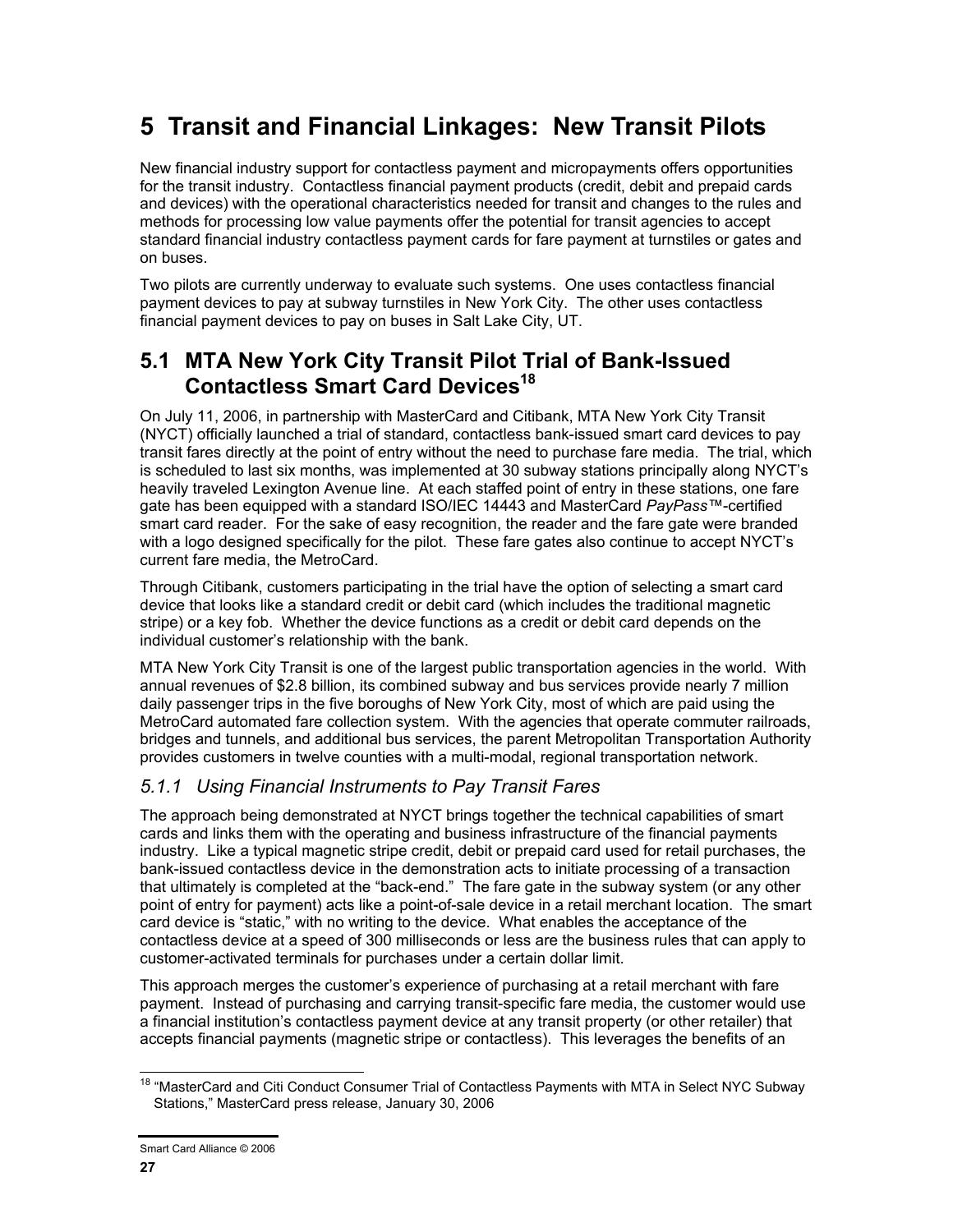account-based relationship the customer has with the financial institution, which in turn is supported by the financial institution's customer relationship management and by a governmental and bank regulatory matrix that favors the customer.

From transit's perspective, the agency takes on a greater role as a "merchant," with the chief commodity being sold the actual trips or rides (not "tickets" and other proofs of payment). Underpinning this merchant relationship are proven, widely-used standards for acceptance of financial payments (including smart card or contactless devices) that are "open" and readily available to merchants and suppliers of equipment and services. By expanding participation in the larger pool of retail merchants, transit leverages the resources of payment brands (e.g., MasterCard) and financial institutions that focus on risk management and on technology upgrades that are required to assure system performance.

#### *5.1.2 Factors Shaping the Final Design and Scope*

Several factors influenced the business requirements and scope of the trial. A key goal was to develop a solution that built on the financial payment systems already in place and on the customer's relationships and expectations when using credit and debit cards for purchases. Contactless financial payment devices had already been tested extensively in the marketplace, both from a technical standpoint and customer acceptance perspective. What remained was to identify the necessary technical, business, operational, and customer service enhancements that are needed to enable successful use of contactless financial payment devices when paying transit fares at the point of entry.

From the customer's perspective, it was important to assure that the speed of acceptance of the contactless device at the fare gate or point of entry did not interfere with normal entry flows. Appropriate messaging, both visual and audible, indicating that payment was made also had to be provided. Most important, the customer needed a support mechanism that could permit selection of any fare media option offered by NYCT and that would allow the customer to learn more about the features and functionality of the trial, review billing and usage activity, and obtain receipts. The support mechanism would have to be easily accessible and convenient, permit customers to make changes to initial choices, and provide a conduit for resolving any issues.

A concern for NYCT and its partners was assuring the integrity and security of the system as customers were billed for fares and NYCT was paid. A mutual requirement was that funds would be processed and cleared like any other electronic payment transaction, in the same timely manner as they do when customers purchase MetroCards at vending machines. There would be no issues of a loss of "float."

It was also agreed that the system developed to support the trial would replicate all data currently used by NYCT to track and report on sales transactions, payment of funds, and travel usage data. This was essential, since NYCT uses this data not only for financial reporting, but also as part of its overall efforts to manage fare collection risk and service scheduling.

There were also several practical considerations. While there was the possibility of permitting customers to chose from among all fare policy options, doing so would expand the scope of the trial beyond what was feasible financially, or even necessary for the purpose of evaluating performance of the system. NYCT research confirmed that customers who used passes tended to travel in less predictable patterns that involved both buses and subways. It would be difficult to keep the scope of the trial manageable, and less likely that customers would be able to use the contactless devices for both ends of their trip if passes were included. Driven by these operating concerns, the partners agreed to offer fare policy choices that allowed the customer to pay for one trip at a time or to take advantage of NYCT's 20 percent bonus. It was also determined that NYCT's Lexington Avenue subway line, which serves nearly 900,000 riders daily, would supply a large enough base of customers who could use the contactless devices for both ends of their trip, and, would be more likely, therefore, to participate in the trial.

Smart Card Alliance © 2006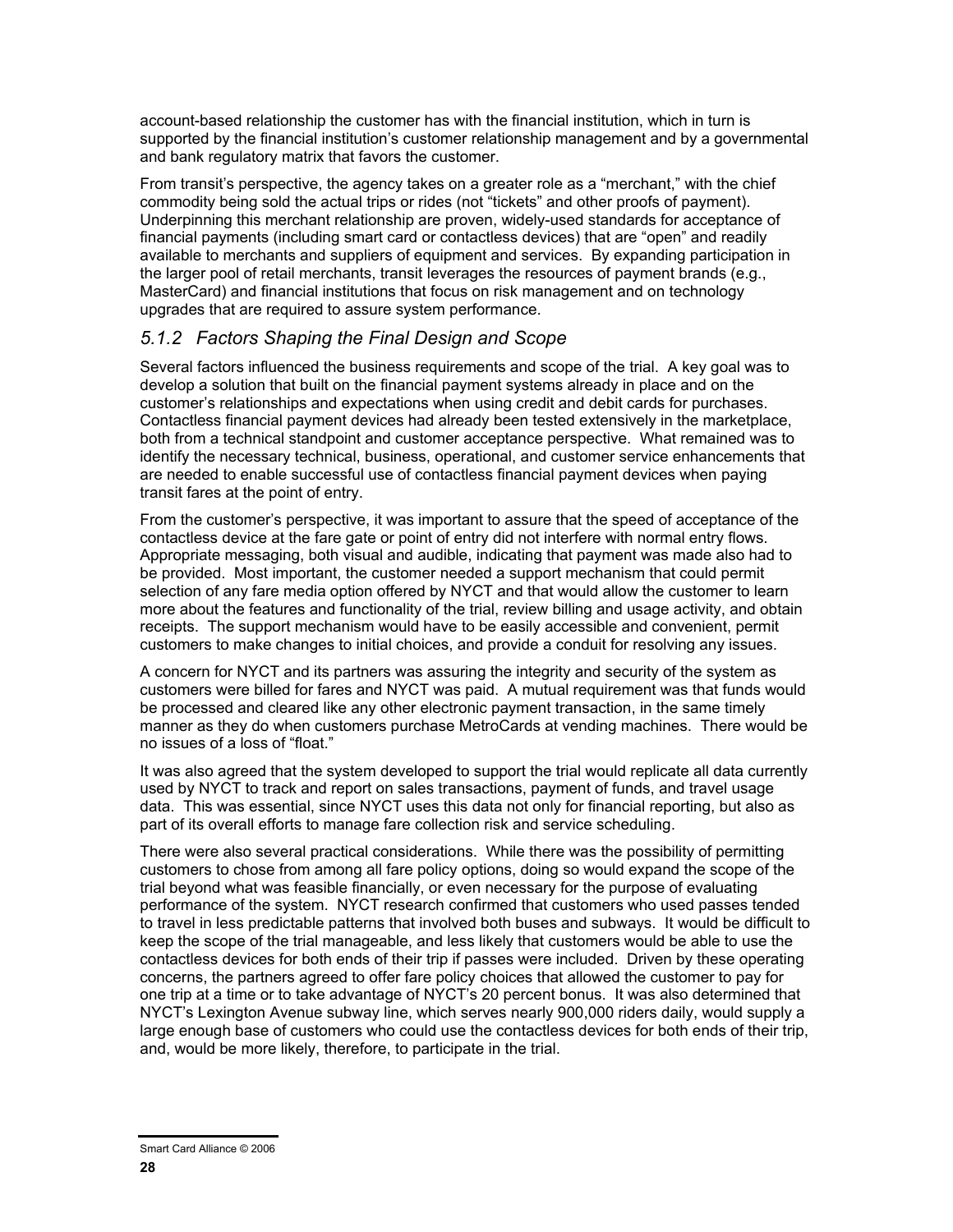#### *5.1.3 How the Trial Works*

To support the trial, MasterCard and Citibank worked with NYCT to develop and implement a web site as well as a staffed customer service center to support the project. The web site, http://www.mastercard.com/subwaytrial, provides online, password-protected customer access to their transit account activity and detailed information about the program. Also provided is a staffed customer service center with toll-free access to permit customers to deal directly with an agent. In turn, these customer interfaces are supported by a back office that assures all transaction processing and data exchanges occur. The back office also monitors and reports on the operating system for the contactless device readers in the field locations and permits coordination of maintenance and servicing activities with NYCT personnel who are providing supervised access in the field.

Citibank customers who have a contactless payment device powered by *PayPass™* (either a key fob or the standard plastic credit or debit card embedded with a contactless smart chip) can participate in the trial. They have two options on how to pay transit fares. One is simply to use the Citi payment device at the fare gate that bears the unique branding and markings designed specifically for the trial. No special preparations or arrangements are necessary to do so. The customer will be charged the regular full fare of \$2.00 for each trip taken.

To support this customer payment choice, MasterCard and Citibank implemented a process of transaction aggregation. This simply allows individual \$2.00 transactions attributable to the same account to be pooled into a single, larger-value transaction. This is beneficial to the transit agency, since it eliminates multiple charges for clearing and settlement. For the trial, the partners are testing an aggregation that is triggered by either a predetermined number of trips or a predetermined period of time, whichever comes first.

The customer in this case will see a single charge on their billing statement from Citibank in an amount from \$2.00 to \$20.00, depending on usage over the period of time set by NYCT. If customers would like more detail about the individual trips taken, they have the option of contacting the customer service center or registering on the web site. In both cases, details about each trip as to location, time, billing and receipt options are available.

Another choice for customers is the pre-funded fare option. Either via the web or the customer service center, a customer can register to pre-fund fares, much as they do today with the MetroCard. For the trial, the partners elected to set the pre-payment amount at \$20.00 and to enable automatic replenishment when the balance falls below a predetermined amount. Predetermined amount decisions were based on historic information about the average dollar value of purchases of MetroCards with credit and debit cards at NYCT vending machines. Once pre-registered, these customers also have password-protected access to details about every ride, billings, and recurring billings and also have receipt options.

In addition to the external operating and support system provided by MasterCard, NYCT adapted its internal systems to enable full review and reporting on the trial. Through a data mart, NYCT has implemented functionality that generates financial reports to its controller's office and ridership and revenue reports for budgeting and planning purposes. This was in part possible because of the ability to establish separate merchant identification numbers for the two payment options in the trial. This permitted segregation of the clearing and settlement of bank charges, and sufficient detail to allow reconciliation of ride information to each payment transaction.

Smart Card Alliance © 2006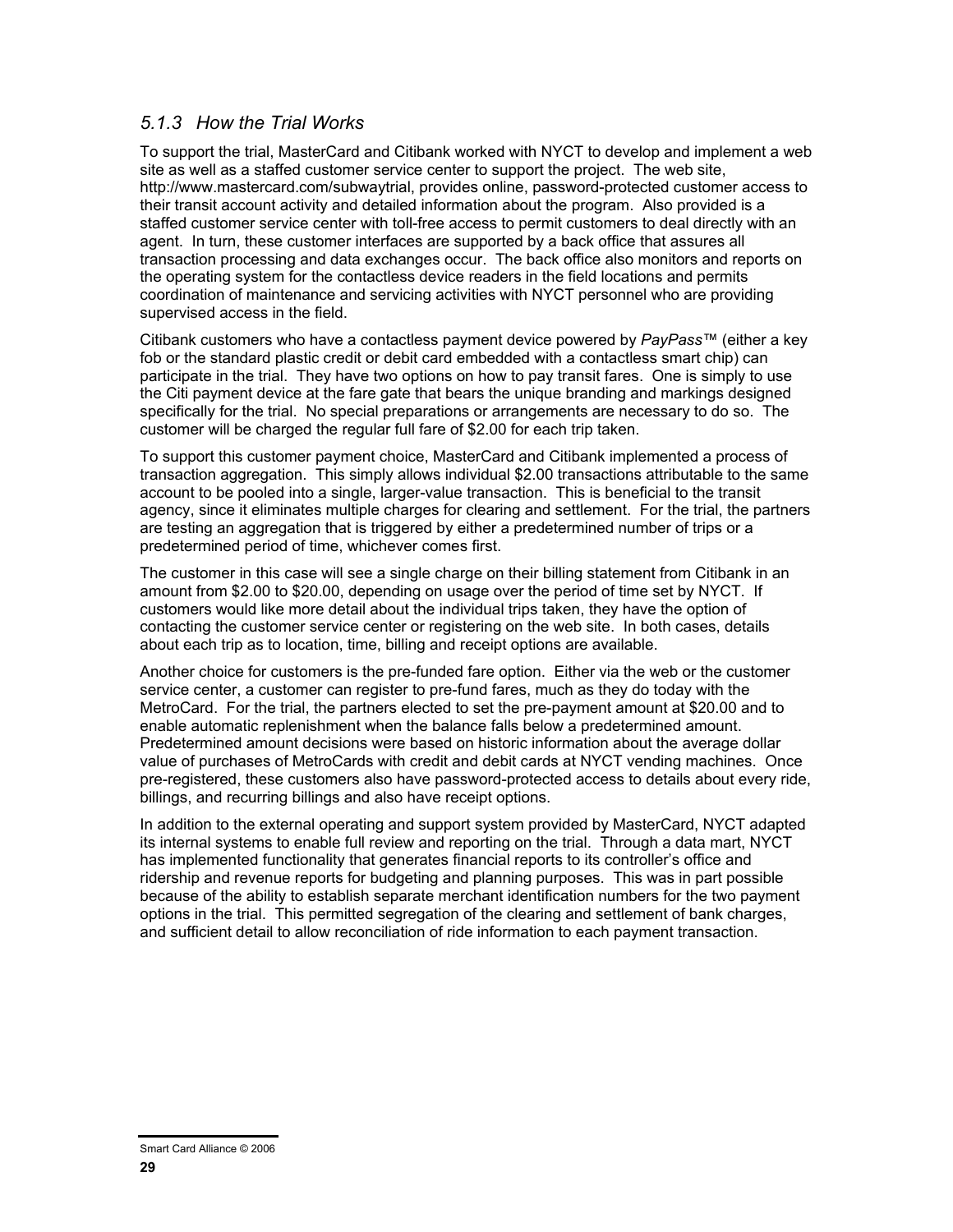### **5.2 Electronic Fare Collection Pilot for Utah Transit Authority Ski Service<sup>19</sup>**

The Utah Transit Authority (UTA) is undertaking a pilot of contactless media fare collection in 2006. Readers for contactless payment will be installed on 41 UTA Ski Service buses and used to track acceptance and use of ski resort season passes, employee IDs, and cards issued by the Salt Lake Visitor's Bureau as bus passes. The pilot will include use of the readers as POS devices for micropayment transactions using contactless financial payment devices issued by the major financial payment brands (American Express, Mastercard and Visa).

The pilot will be conducted during the 2006-2007 ski season, from November or December 2006 to April 2007. UTA plans to have the system in place, tested, and accepted by the end of September 2006.

#### *5.2.1 Utah Transit Authority*

UTA serves six primarily urban counties along the Wasatch Front with a population of 1.9 million people covering an area of 1,400 square miles. UTA is the only major transit operator in the region. The agency operates 489 peak-period buses in regular service, 41 buses in special ski service, and 80 paratransit vehicles. The TRAX light-rail line operates 46 vehicles on two lines for a total of 18 miles. Fare collection is through a POP honor system. Commuter rail service is to start in 2008 with an initial 44-mile-long line. Plans call for a POP zone-based fare system.

UTA provides 32 million trips per year with a \$136-million operating budget. It has a 14% operating ratio, with \$20 million collected as fares. Pass products are responsible for 70%–80% of fare revenue. These products include the Ed Pass program, which allows students to use their student IDs as passes; the Eco Pass program for employers, who issue passes to all their employees; and period passes sold at retail outlets throughout the region. Cash collections through fare boxes total \$3.5 million. The basic adult cash fare is \$1.50 and includes a two-hour transfer. The one-way fare for ski service is \$3.00.

There is currently no automated fare collection mechanism. The fare boxes on buses collect and secure coins and currency but neither register nor validate fares, nor do they collect any data. TRAX light-rail ticket vending machines issue paper tickets, accepting only cash and tokens.

#### *5.2.2 UTA Ski Service*

UTA provides ski service in Salt Lake County to the Alta and Snowbird ski resorts in Little Cottonwood Canyon and to the Solitude and Brighton ski resorts in Big Cottonwood Canyon. A major portion of the ski service is centered on the 7200 South/Fort Union Blvd. corridor from the Fort Union TRAX Station in Midvale. Other areas served are the South Towne Center Mall area, the Sandy Civic Center TRAX Station, sections of 9400 South, Highland Drive (2000 East) in Sandy, and Wasatch Blvd.

Service is provided to seven exclusive park-and-ride lots, including those at the TRAX stations, and numerous joint-use park-and-ride lots in the valley. A total of six routes (three in each canyon) provide service from the Salt Lake valley to the ski resorts. In addition, the Alta Shuttle provides service between the two Alta parking lots and is paid for by the Alta Ski Resort.

#### *5.2.3 Ski Service Pilot Project*

The UTA electronic fare collection project has multiple purposes.

First, it addresses an immediate problem. The project uses electronic fare collection (EFC) technology to account for the use of season and period passes, employee IDs issued by four ski

 $\overline{\phantom{a}}$ <sup>19</sup> Questions or comments regarding the UTA project should be directed to Craig Roberts, Manager, Electronic Fare Collection & Technolgy Development, Utah Transit Authority, 3600 South 700 West, Salt Lake City, UT 84119, 801-287-2218, 801-897-8201(mobile), Fax 801-287-4614, croberts@uta.cog.ut.us.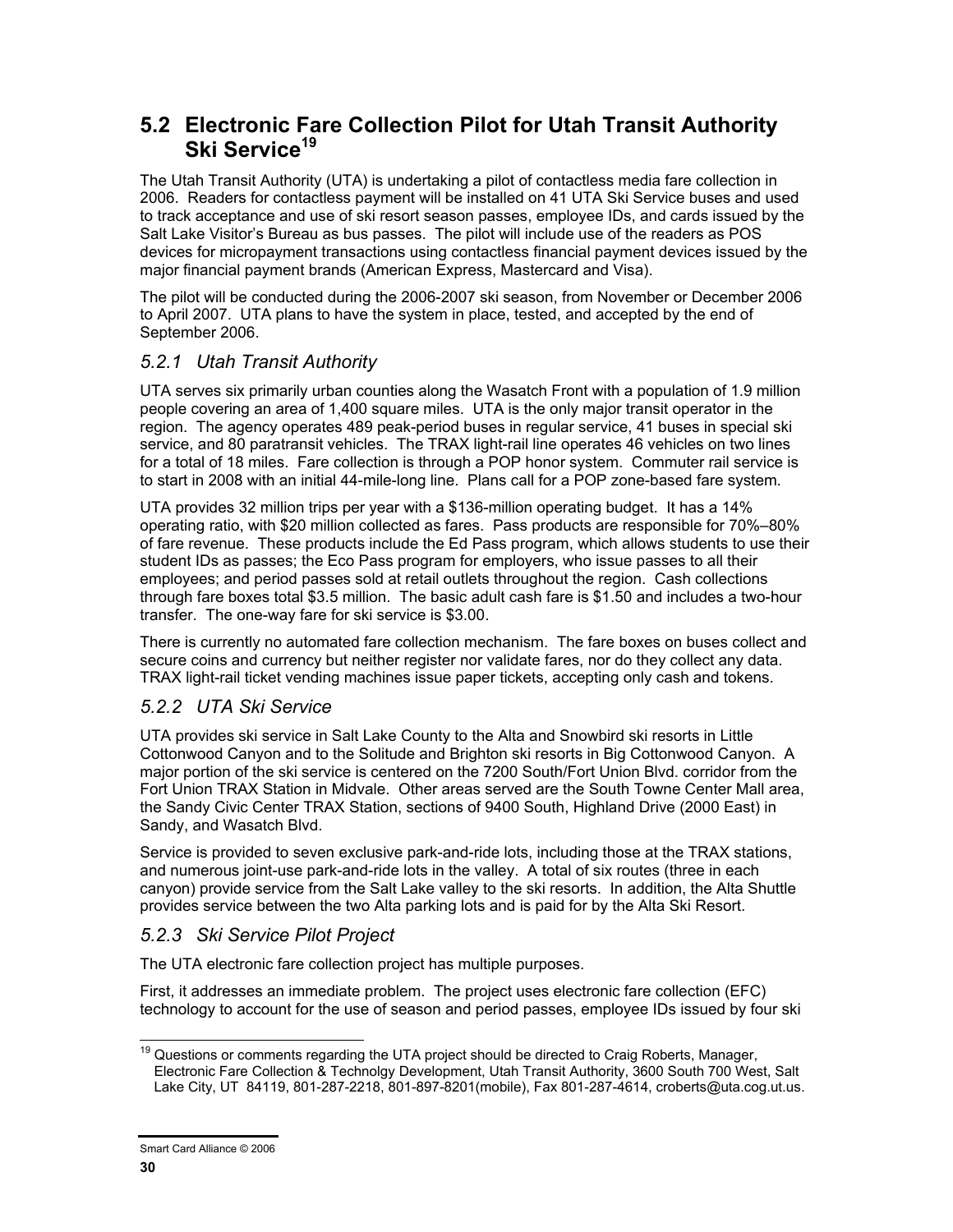resorts, and passes issued by the Salt Lake Visitor's Bureau that are accepted by UTA as bus passes for special service provided from the Salt Lake valley to the ski resorts.

Second, the project is intended to familiarize UTA and its external and internal stakeholders (including managers, employees, board members, business partners, customers, media, and the general public) with EFC.

Third, the project will help UTA develop an understanding of certain issues that need to be addressed to facilitate full deployment of EFC. These issues include:

- Technical and institutional system integration challenges
- Opportunities and challenges associated with acceptance of financial payment industry media (American Express, MasterCard and Visa contactless credit and debit cards) for fare payment
- Required internal capabilities for managing electronic fare collection projects
- A process for technical system development that incorporates collaboration with contractors, iterative prototyping and testing, and use of open systems
- Exploration of "account-based" approaches for contactless electronic fare collection

The project will include the following elements:

- Installation of contactless readers (ISO/IEC 14443-compliant, both Types A and B) along with data storage and wireless (WIFI) communications devices on 41 UTA buses used for ski bus service in Big and Little Cottonwood Canyons
- Use of readers to read season and period passes, including ski passes and the employee IDs issued by ski resorts on media stock provided by the pilot
- Processing of single-trip payments or aggregated charges using new contactless payment media (credit and debit cards) issued by American Express (*ExpressPay from American Express*™), MasterCard (*PayPass*™), and Visa (Visa Contactless), and with UTA serving as a merchant
- Development of linkages from the reader to the existing UTA operator console/display (UTA will take the lead in creating the display modifications and establishing necessary linkages or interfaces, with contractor support.)
- Collection of data describing passenger boardings, including time, date, and location data using a global positioning system
- Use of WIFI bus-to-garage communications to upload and download electronic fare collection data.
- Simple back office operations, including the following:
	- Accounting for trips taken with passes.
	- Storing and forwarding contactless credit and debit card transactions from buses to facility servers and clearing financial payment transactions through an acquirer/processor.
	- Distribution of pass product-coded contactless cards through ski resort partners and UTA distribution outlets. Common card stock with magnetic stripes, bar codes, or even RFID will be used for both UTA electronic fare collection and ski resort passes and employee IDs.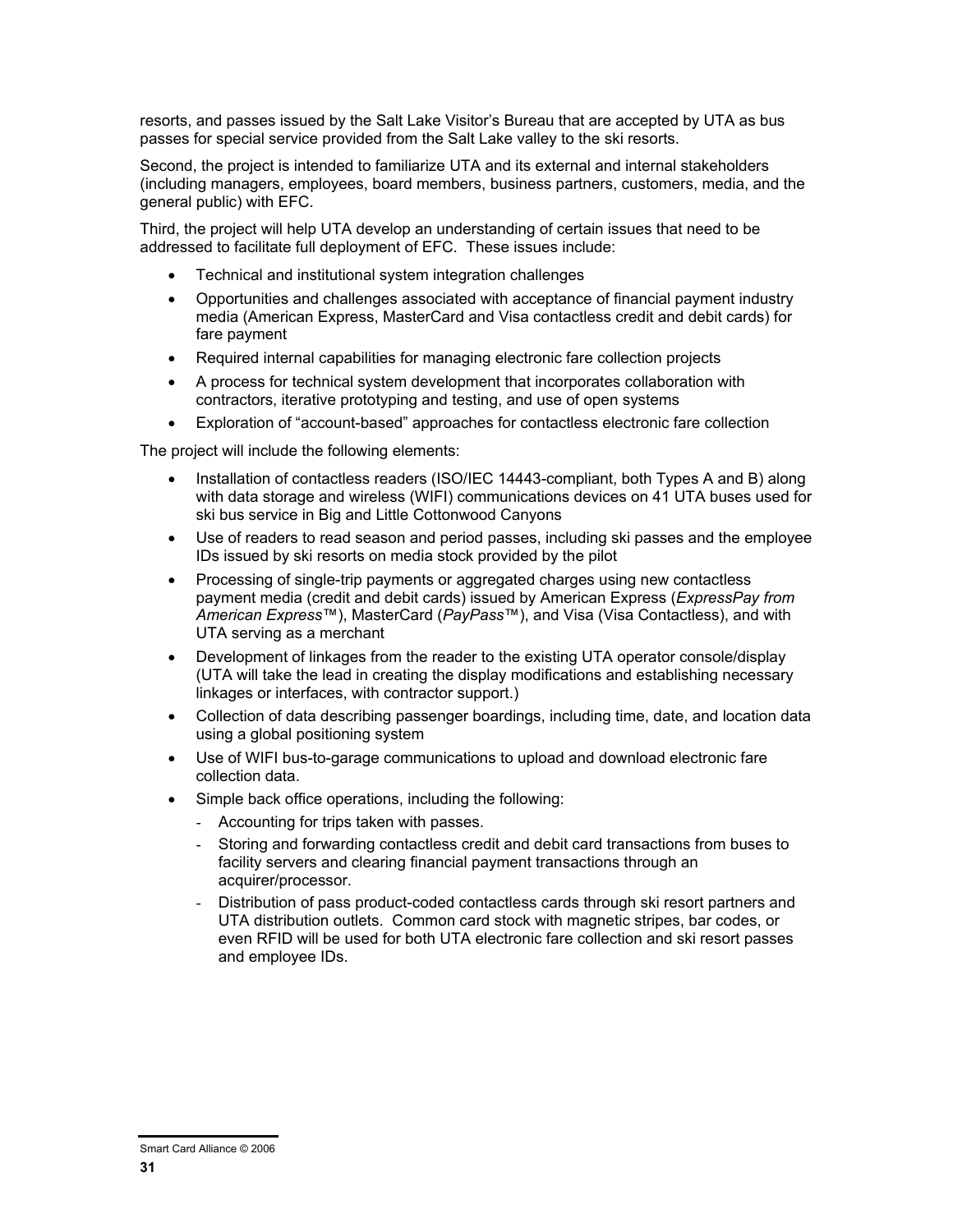# **6 Alternative Models for Transit and Financial Payment Linkages**

As discussed in the previous sections, the issuance of contactless credit and debit cards has led to new initiatives where the transit and financial industries are collaborating to offer a new, common payment mechanism for transit customers. Sections 4 and 5 focused on the payment models currently being piloted in New York City and Utah. These pilots leverage the contactless payment cards currently in circulation in their present form and use the account number as a static credential. As described in Section 4, this leads to a model that allows existing contactless credit and debit cards to be used with no changes to the financial payments infrastructure, with a set of business and process challenges that the current pilots are working to address.

The new transit/financial initiatives that leverage common contactless technology are breaking new ground. The common use of contactless technology opens up an array of possibilities for transit agencies and financial payment providers to investigate and define multiple payment models, each with its own profile of benefits and challenges. This section provides a high-level description of two alternative models for transit/financial payment linkages. While the models discussed in this section have not been implemented as of the date of this white paper, the discussion is intended to illustrate that other options for transit and financial industry linkages could emerge. As with any new payment model, transit agencies and their financial partners would need to develop business models to determine the economic viability of the new approaches in their environments.

### **6.1 Issuance of a Co-Branded Multi-Application Payment Card**

To date, the issuers launching contactless credit and debit payment cards have concentrated on providing cards and services with a limited functional scope in efforts to control costs, perceived risk, and the complexity of the initial consumer value proposition. As a result, cards have been issued with unused memory capacity and built-in security controls that eliminate write-back functions typical of the cards used in public transport.

The payment card industry continues to move forward with further evolution of its card strategies. These activities are yielding near-term products, technologies, and commercial constructs that would allow alternative strategies to those covered in Sections 4 and 5.

New card products are now entering the market that could accommodate discreet third-party application files with complete association certification of the contactless payment application. The third-party application files could be used for transit ticketing applications, as well as, retail loyalty and other applications.

In parallel with the financial industry's contactless initiatives, several major metropolitan areas have launched regional transit smart card systems and either have smart card systems operational or are in the final stages of implementation. With these programs, open standards have been developed for transit processing, regional brands have been established, and operational service regimes have been contracted or established.

A combined transit/financial payment card could take advantage of these developments. A standard transit application could be placed in unused card memory and could reside on the contactless credit or debit card. Cards carrying these files could be initialized prior to issuance (or in the field) with the appropriate keys and file format such that, once issued, cardholders could load transit fare products to the card. As long as the initialization and personalization process had been appropriately performed, the card issued would be ready for use in the transit system. The card could also support the secure write-back of trip-specific and historical data to allow the distributed processing of fare rules at the point of product use. Fare product processing would be performed in an offline manner as is the normal course of business in today's transit operations.

Smart Card Alliance © 2006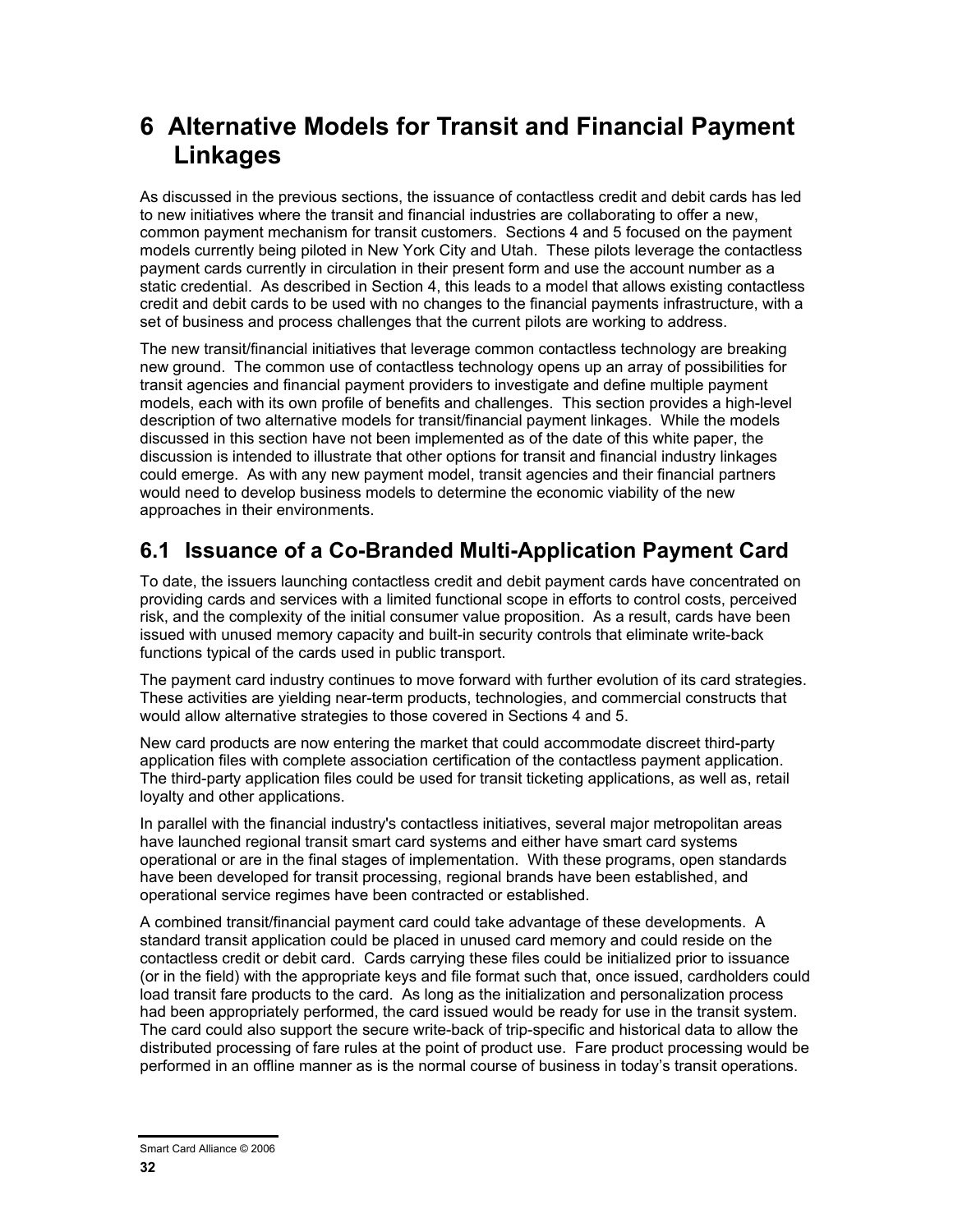No additional changes, network connections, or certifications would be required. The transit back office system would continue to support maintenance, operations loading, and service functions required of the physical transit infrastructure.

The potential benefits of such an approach could include:

- The ability to leverage existing transit systems and national standards designed to process transit-specific transactions
- Potential rapid implementation of co-issuance strategies where advanced transit smart card systems are in place
- The ability to leverage brand recognition and association with operational transit brands through co-branding relationships
- The ability to segment transit users by targeting users of particular discounting programs (transfers, passes, multi-trip tickets)
- Similar operational/financial/policy models to those currently in place at transit operators
- Leverage of the existing financial infrastructure, with few additional services and/or little systems development required of the financial community and little change for transit agencies to deal with credit card fraud, terminal certification, and network compliance

The challenges with this approach are primarily commercial and operational in nature. These include:

- New relationships would need to be established between the financial sector and transit agencies, not in their capacity as merchants but in the development of partnerships to review the feasibility of issuance of multi-application cards. Back office processes also need to be put in place to allow the proper processing of personalization, initialization, and key control.
- Rules and conventions need to be established surrounding the placement and use of logos denoting the transit brand and presence of the application.
- Links need to be established between financial payment card customer support operations and those provided in support of the transit application.
- Operating policies need to be established governing hot-listing and disabling the transit application on a valid financial payment card if the card is lost or stolen.
- Guidelines need to be established on the management of cardholder usage data generated by the transit system.

This approach is being pursued by Transys, Ltd. (Oyster Card's privatization contractor) in London which is working to define and develop a financial partnership that would include the issuance of a co-branded Oyster contactless payment card.

### **6.2 Payment with Mobile Devices**

An additional emerging model for transit payment involves the use of mobile devices capable of communicating with the transit terminal infrastructure. Momentum is building rapidly behind a mobile device standard compatible with ISO/IEC 14443. Near Field Communications (NFC) was initially developed through collaboration between SONY Corporation and Philips Electronics. The standard is now embraced by a variety of technology providers including Inside Contactless, Nokia, Qualcomm, and others.

NFC-enabled devices can include mobile phones, laptops, personal digital assistants (PDAs) and other mobile computing platforms. Devices so enabled may carry smart cards (e.g., Subscriber Identity Modules in mobile phones) or may in and of themselves be intelligent devices capable of running applications. The financial payments industry is involved in a variety of trials where a "virtual" credit card is carried by the mobile device and the NFC interface is used to deliver the payment "card" data to the payment terminal. As the interface is compatible with ISO/IEC 14443,

Smart Card Alliance © 2006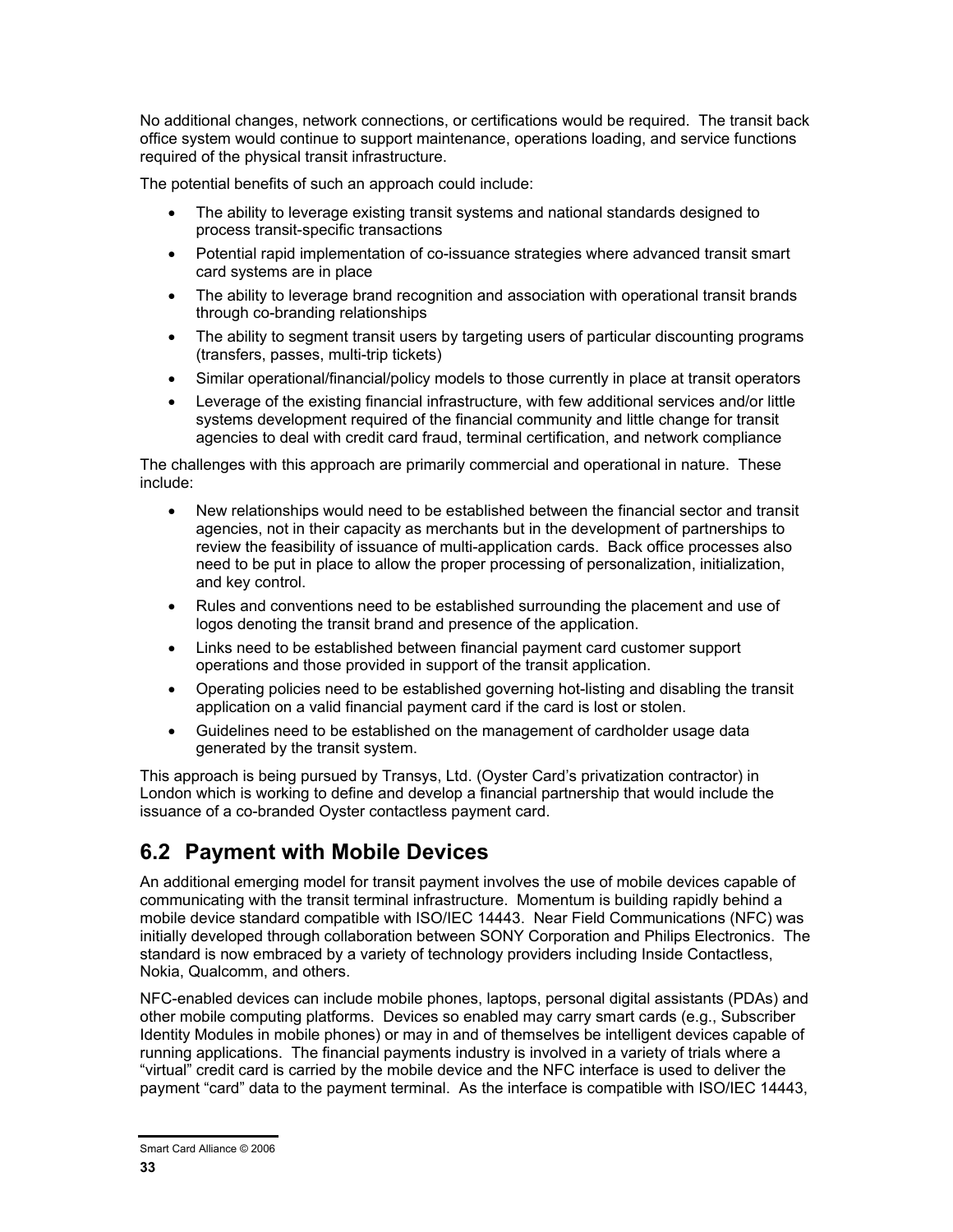conventional contactless payment terminals can be used as can those prevalent in the transit industry.

A successful trial was conducted on buses in Hanau, Germany where the "GoTo" application operating on MIFARE<sup>®</sup> smart card technology was enabled on Nokia NFC handsets. The trial successfully demonstrated the ability for a mobile phone to accomplish transit payment transactions by loading a transit data file to the phone and enabling the phone to appear to bus validators as "another smart card."

Similarly, Tokyo's JR East, in collaboration with NTT DoCoMo, issued the Suica transit application on NFC-enabled mobile phones. The application supports the identical functionality of the Suica smart card on the phone and provides additional user convenience features via the interactive display provided by the handset. This approach has enabled NTT DoCoMo to become part of the fulfillment channel for transit products as they can be delivered to the phone over the wireless network. This has opened up an additional revenue opportunity for the telecommunications operator.

Given that the phone is simply acting as a carrier and communicator of data to the transit terminal, either the static credential (virtual credit card) or transit application file model could be pursued by transit agencies who want to allow fare payment via mobile devices.

Smart Card Alliance © 2006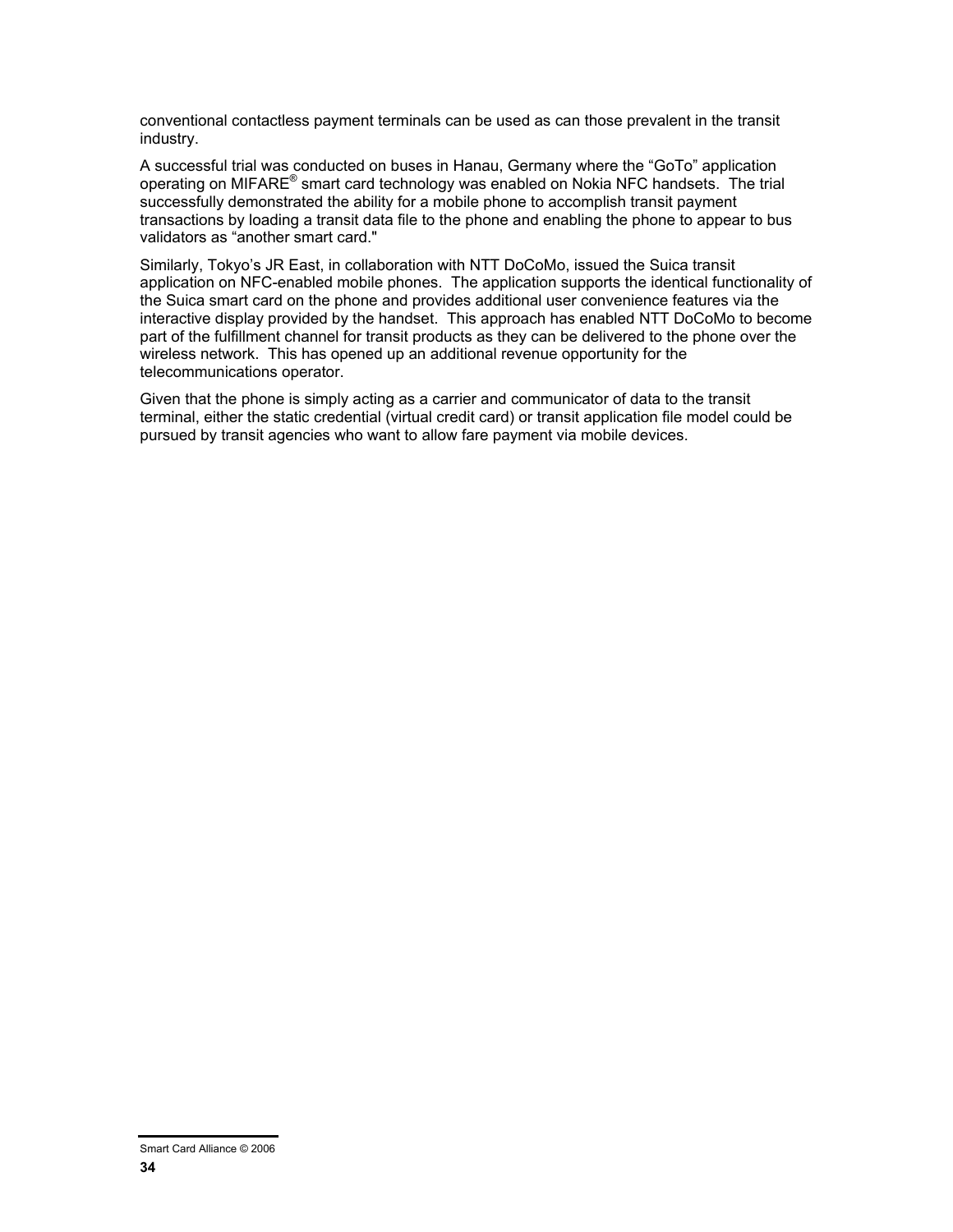# **7 Conclusions**

Sweeping changes in the payments landscape are now well underway, driven by an evolving business landscape, technology advancements and consumer expectations. Not since the advent of magnetic stripe payment cards has there been such a wholesale change in how payments are transacted at the retail level. Contactless payment devices provide not only speed and convenience to the consumer at the point of payment – whether one is in a transit system or retail environment – but they also provide a platform for developing new business models. From the merchant's perspective, faster throughput at the counter or turnstile drives customer satisfaction and increases transaction volume. This efficiency helps the bottom line for both private and public sector entities alike. The goal of this Smart Card Alliance Transportation Council white paper was to examine in greater detail the new developments in the transit and financial payments marketplaces and assess if these new developments would forge stronger ties between the industries.

During development of this paper, several key opportunities and challenges were identified and examined and two ground-breaking pilot projects for the transit systems in New York City and Salt Lake City, Utah, were highlighted. Both of these projects will push the envelope for fare payment in public transport by directly accepting a contactless financial payment device at the subway turnstile or on board a bus at the farebox.

The greater than \$1 billion investment cycle in contactless smart card-based automatic fare collection systems in public transport is well chronicled, with many of those systems online today. However, most of these systems are closed systems unique to a single operator or regional consortium. Few transit operators have explored leveraging other payment options for their customers as these systems have largely been custom-designed, one-off systems. In contrast, the financial payments industry has coalesced around standard contactless smart card technology to assure full interoperability for *ExpressPay from American Express*™, MasterCard *PayPass*™ and Visa Contactless. Over 32,000 merchant locations in the U.S. now accept contactless payments and over 13 million contactless financial payment cards and devices have been issued to consumers nationwide. Further, these consumers enjoy the freedom of full interoperability anywhere contactless payment is accepted. Transit operators want to offer as many payment options to their customers as possible and leveraging the financial payments industry infrastructure is key to opening up that set of payment options.

For transit agencies, there are several core elements for developing and deploying fare collection systems: transaction speed; fare policy (pricing) flexibility; tangible improvements in customer service; operating and business efficiencies; and data security and user privacy. There are striking parallels in the needs of the transit and financial payments industries and work is underway to narrow any gaps.

This Transportation Council white paper suggests that an alternative to today's traditional transit payment model could be available without requiring major changes to the financial payments infrastructure. There are challenges, but they reside more in the realm of business strategy and operational processes than in the realm of technology solutions. As witnessed by the many proven and emerging technologies globally, there appear to be many ways to resolve the business and operating demands of the transit market. The key question is what combination of technical solutions can be structured to solve the needs of individual transit agencies for improved customer service and business performance technologies.

A suggestion is that an alternative established paradigm is found in the financial payments industry, both in terms of the technical solution and the business approach. As a preliminary conclusion, it appears that through a combination of financial industry rule changes and new business operation processes, the cost of processing individual transit payment transactions may become economically viable, so that processing no longer exceeds the cost of the fare product itself. Individual transit agencies and financial industry issuers and acquirers/processors would need to develop their own business models to determine the economic viability of this approach

Smart Card Alliance © 2006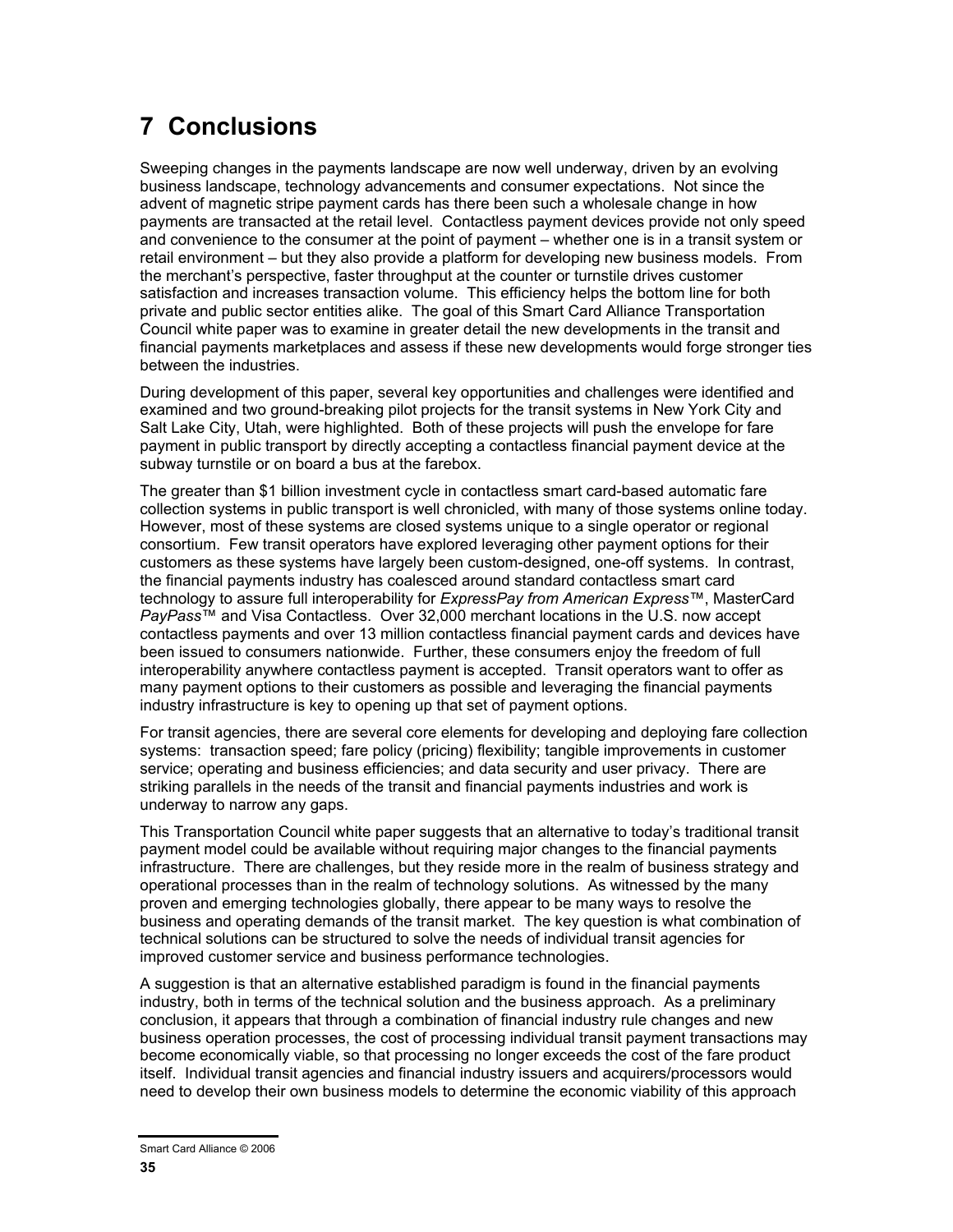in their environments. As the marketplace matures, further development is underway in the financial industry's approach to micropayments, including the evaluation of several small value payment models such as subscription-based payment, prepaid accounts, post-paid accounts through transaction aggregation, and direct payment processing over the standard payment networks.

With a market equivalent of 10 billion transactions annually, the U.S. public transit market is a one of the largest opportunities for micropayments. There are obvious challenges ahead in developing business models that leverage common technical standards between the financial payments and transit industries. However, once thought of as disparate industries, there is a clear nexus between them at many levels. In metaphoric terms, the two industries were pursuing payment platforms on parallel, but unconnected tracks; now the switches are being constructed to allow those critical connections to be made which will benefit customers and the markets that support them.

Smart Card Alliance © 2006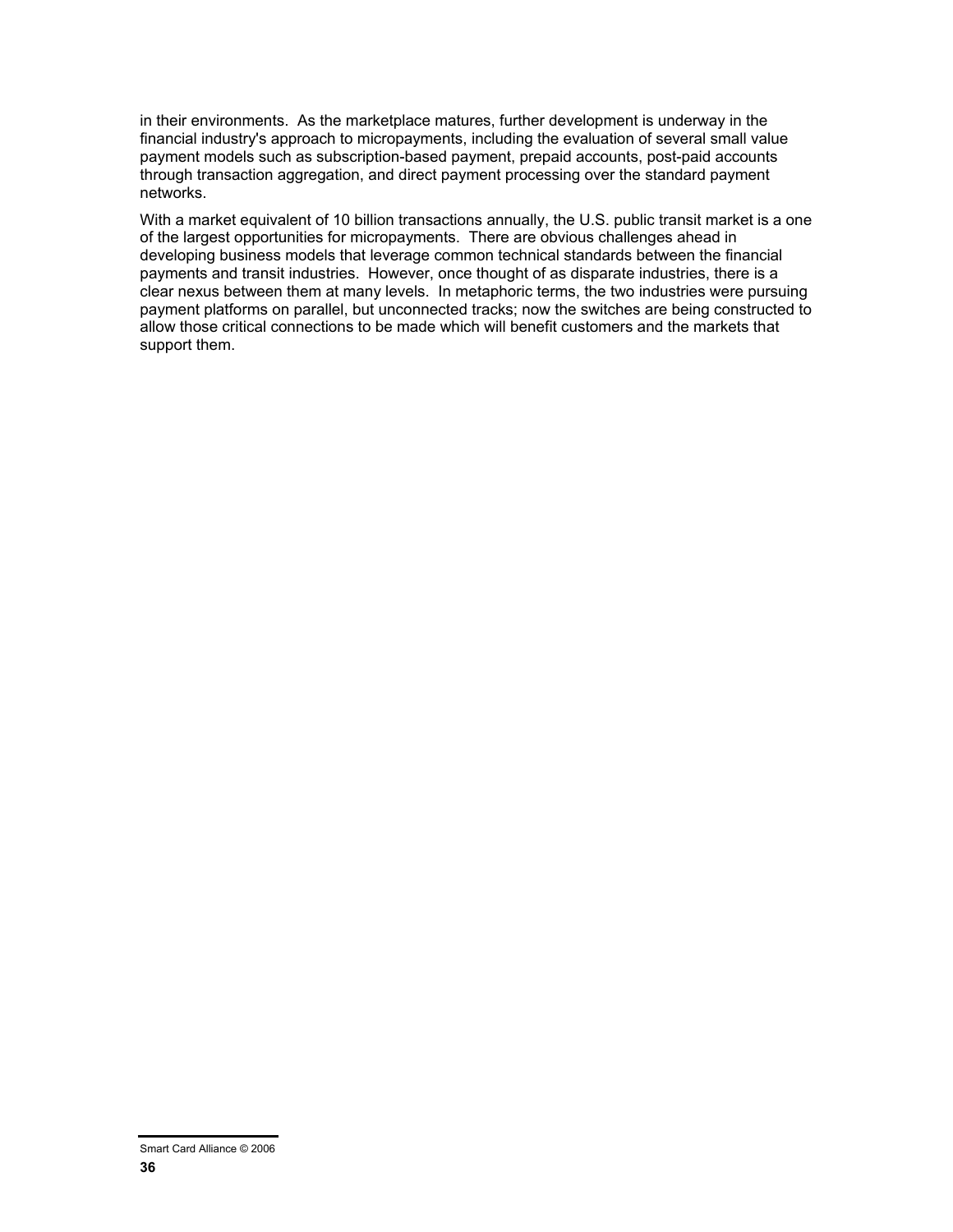# **8 References and Resources**

American Express ExpressPay web site, http://www.americanexpress.com/expresspay

American Public Transportation Association (APTA), http://www.apta.com

"ERG Selected to Supply One of First contactless Credit Card Transit Payment Solutions in U.S.," ERG press release, April 17, 2006

"MasterCard and Citi Conduct Consumer Trial of Contactless Payments with MTA in Select NYC Subway Stations," MasterCard press release, Jan. 30, 2006

MasterCard *PayPass™* web site, http://www.mastercard.com/us/personal/en/aboutourcards/paypass/index.html

New York City Transit pilot web site, http://www.mastercard.com/us/paypass/subway/index.html.

"Transit and Retail Payment: Opportunities for Collaboration and Convergence," Smart Card Alliance white paper, October 2003

"Transit Financial Model," Federal Transit Administration Guidelines, April 19, 1999

Visa Contactless web site,

http://www.usa.visa.com/personal/cards/contactless/index.html?it=c|/personal/index%2Ehtml|Visa %20Contactless

 "Visa Takes Big Step into Small Ticket Payments; Visa Launches Programs to Expand Card Acceptance and Usage in Small Ticket Segments," Visa press release, 4/11/06

"The Who, What and Why of Contactless Payments," Smart Card Alliance position paper, September 2005

Smart Card Alliance © 2006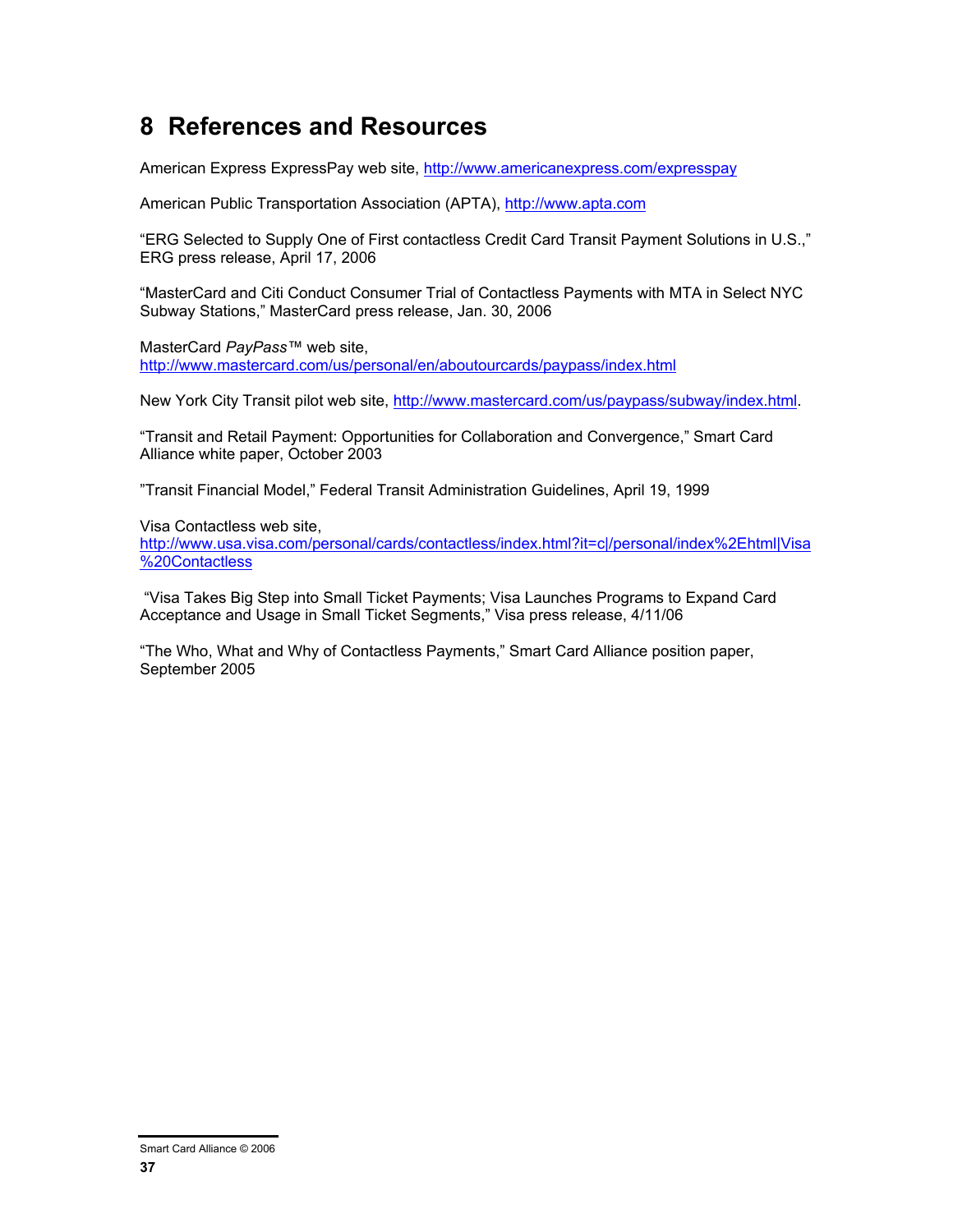# **9 Publication Acknowledgements**

This report was developed by the Smart Card Alliance Transportation Council to describe opportunities for collaboration between the transit and financial industries that could result from new financial industry contactless payment and micropayment initiatives. Publication of this document by the Smart Card Alliance does not imply the endorsement of any of the member organizations of the Alliance.

The Smart Card Alliance wishes to thank the Transportation Council members for their contributions. Participants involved in the development of this report included: ACS, American Express, American Public Transportation Association (APTA), ASK Contactless, Booz Allen Hamilton, Chase, Cubic, ERG Group, First Data Corporation, Gemalto, Giesecke & Devrient (G&D), Inside Contactless, MasterCard Worldwide, MBTA, MTA New York City Transit, PepperCoin, Tri-County Metropolitan Transportation District of Oregon (TriMet), U.S. Department of Transportation/Volpe Center, Utah Transit Authority (UTA), Visa USA, Washington Metropolitan Area Transit Authority (WMATA).

Special thanks go to the individuals who wrote, reviewed, edited and contributed content to this report.

- 
- Michael Cariou, ASK Contactless Philippe Levy, Visa USA
- Chuck Chagas, First Data Corporation Josh Martiesian, MBTA
- 
- 
- Mike Dinning, U.S. DOT/Volpe Center Mike Merringer, G&D
- Willy Dommen, Booz Allen Hamilton Jason Mondanaro, PepperCoin
- Steve Frazzini, MTA NYC Transit Mike Nash, ACS
- Greg Garback, WMATA Tomas Oliva, TriMet
- Jennifer Hale, American Express Craig Roberts, UTA
- Linh Huynh, Inside Contactless Martin Schroeder, APTA
- Paul Korczak, MTA NYC Transit David Stone, PepperCoin
- 
- Dave Andrews, Cubic  **Community Community Community** Michael Laezza, ERG Group
	-
	-
- Chris Cipperly, WMATA Cathy Medich, Smart Card Alliance
- David deKozan, Cubic  **Community Community Community** Manny Menard, Gemalto
	-
	-
	-
	-
	-
	-
	-
	- Mike Kutsch, Chase Burt Wilhelm, MasterCard Worldwide

### **About the Smart Card Alliance Transportation Council**

The Transportation Council is one of several Smart Card Alliance Technology and Industry Councils, focused groups within the overall structure of the Alliance. These councils have been created to foster increased industry collaboration within a specified industry or market segment and produce tangible results, speeding smart card adoption and industry growth.

The Transportation Council is focused on promoting the adoption of interoperable contactless smart card payment systems for transit and other transportation services. Formed in association with the American Public Transportation Association (APTA), the Council is engaged in projects that support applications of smart card use. The overall goal of the Transportation Council is to help accelerate the deployment of standards-based smart card payment programs within the transportation industry.

The Transportation Council includes participants from across the smart card and transportation industry and is managed by a steering committee that includes a broad spectrum of industry leaders. Current Steering Committee members include: APTA, Booz Allen Hamilton, Cubic, ERG Group, Infineon Technologies, MTA/New York City Transit, Northrop Grumman Corporation, TriMet, U.S. Department of Transportation/Volpe Center, and WMATA.

Smart Card Alliance © 2006